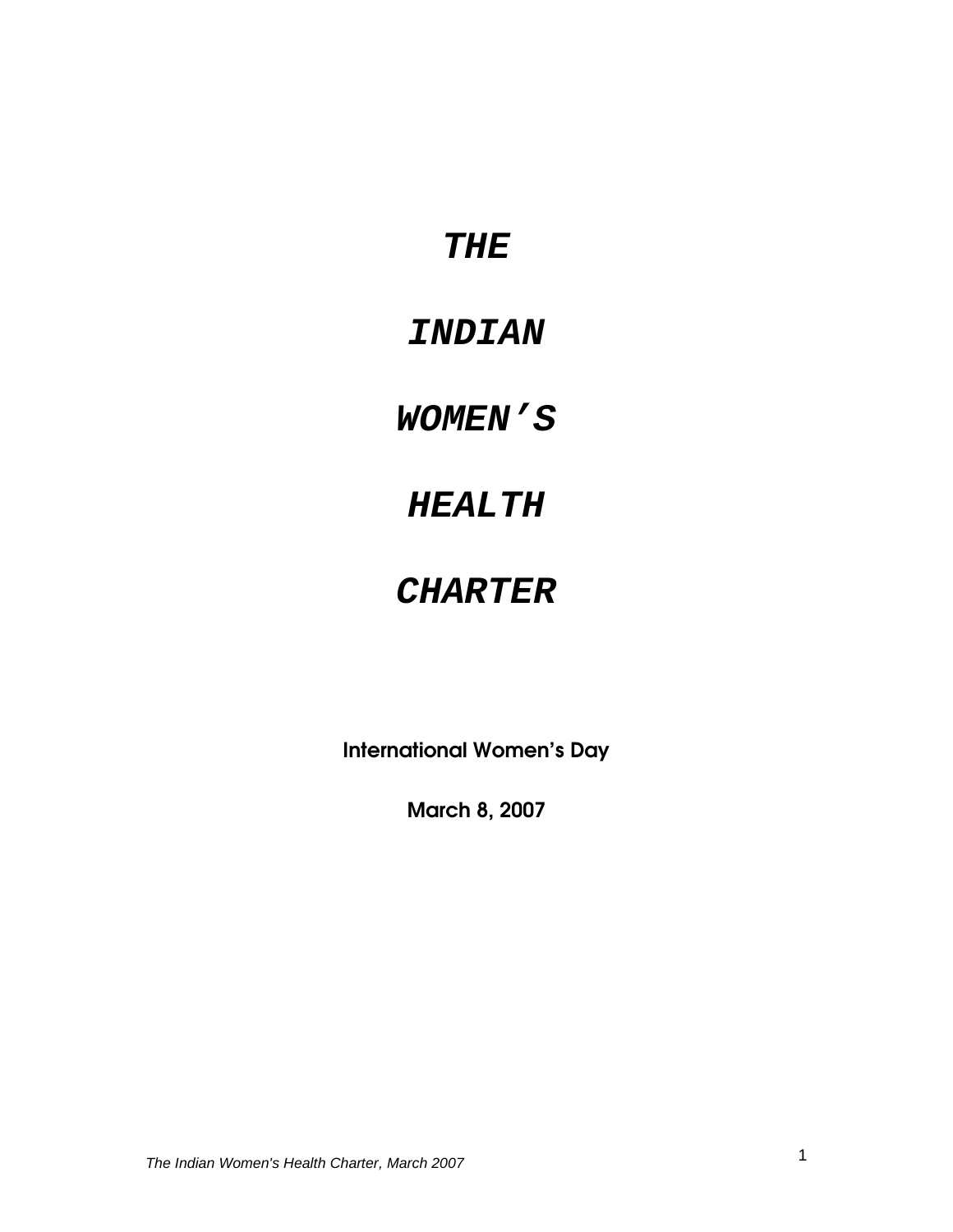## **CONTENTS**

| 1                       |                                   | The Process of Making the Charter                                     |  |  |  |
|-------------------------|-----------------------------------|-----------------------------------------------------------------------|--|--|--|
| $\overline{\mathbf{2}}$ | Preamble                          |                                                                       |  |  |  |
| 3                       |                                   | Declaration at the 'National Dialogue: Women, Health and Development' |  |  |  |
| $\overline{\mathbf{4}}$ | The Social Determinants of Health |                                                                       |  |  |  |
|                         | A                                 | Food                                                                  |  |  |  |
|                         | B                                 | <b>Water and Sanitation</b>                                           |  |  |  |
|                         | C                                 | Housing                                                               |  |  |  |
|                         | D                                 | Livelihood                                                            |  |  |  |
|                         | E                                 | <b>Healthy Environment</b>                                            |  |  |  |
| 5                       |                                   | <b>Women's Right to Health Care</b>                                   |  |  |  |
|                         | Α                                 | <b>General Health</b>                                                 |  |  |  |
|                         | B                                 | <b>Mental Health</b>                                                  |  |  |  |
|                         | C                                 | Reproductive Health                                                   |  |  |  |
|                         | D                                 | <b>Sexual Health</b>                                                  |  |  |  |
| 6                       |                                   | <b>State Obligations towards Women's Health Rights</b>                |  |  |  |
| $\overline{7}$          |                                   | Medical Ethics and the Rights of Women as Patients                    |  |  |  |
| 8                       |                                   | Laws and Policies related to Health                                   |  |  |  |
|                         | A                                 | Laws and Policies, Budget and Gender Audit                            |  |  |  |
|                         | B                                 | Population Policies at National and State Levels                      |  |  |  |
| 9                       |                                   | <b>Other Health Care Services and Related Sectors</b>                 |  |  |  |
|                         | A                                 | The Private Health Care Sector                                        |  |  |  |
|                         | В                                 | The Non-Government Organisation (NGO) Sector                          |  |  |  |
|                         | $\mathsf{C}$                      | Drugs and Pharmaceutical Industry                                     |  |  |  |
|                         | D                                 | <b>Medical Technology</b>                                             |  |  |  |
|                         | Е                                 | <b>Indigenous Healing Systems</b>                                     |  |  |  |
| 10                      |                                   | Violence as a Public Health and Human Rights Issue                    |  |  |  |
| 11                      |                                   | <b>Health Rights of Women with Special Needs</b>                      |  |  |  |
|                         | Α                                 | <b>Girl Children and Adolescents</b>                                  |  |  |  |
|                         | B                                 | Women of Age                                                          |  |  |  |
|                         | $\overline{\text{c}}$             | Single Women                                                          |  |  |  |
|                         | D                                 | Women with Disabilities                                               |  |  |  |
|                         | E                                 | <b>Women Workers</b>                                                  |  |  |  |
|                         | F                                 | Sex Workers / Women in Prostitution                                   |  |  |  |
|                         | G                                 | Lesbian, Bisexual and Transgender women                               |  |  |  |
|                         | $\overline{H}$                    | <b>HIV-Positive Women</b>                                             |  |  |  |
|                         |                                   | Women in Traumatic Situations: Disasters, Conflicts, Riots, War       |  |  |  |
|                         | J                                 | Women Living in Custody of State Institutions                         |  |  |  |
|                         | K                                 | Women of Minority Communities (Religious, Caste, Ethnic)              |  |  |  |
| 12                      | <b>Epilogue</b>                   |                                                                       |  |  |  |
| $\overline{13}$         |                                   | <b>Glossary of Acronyms and Word Meanings</b>                         |  |  |  |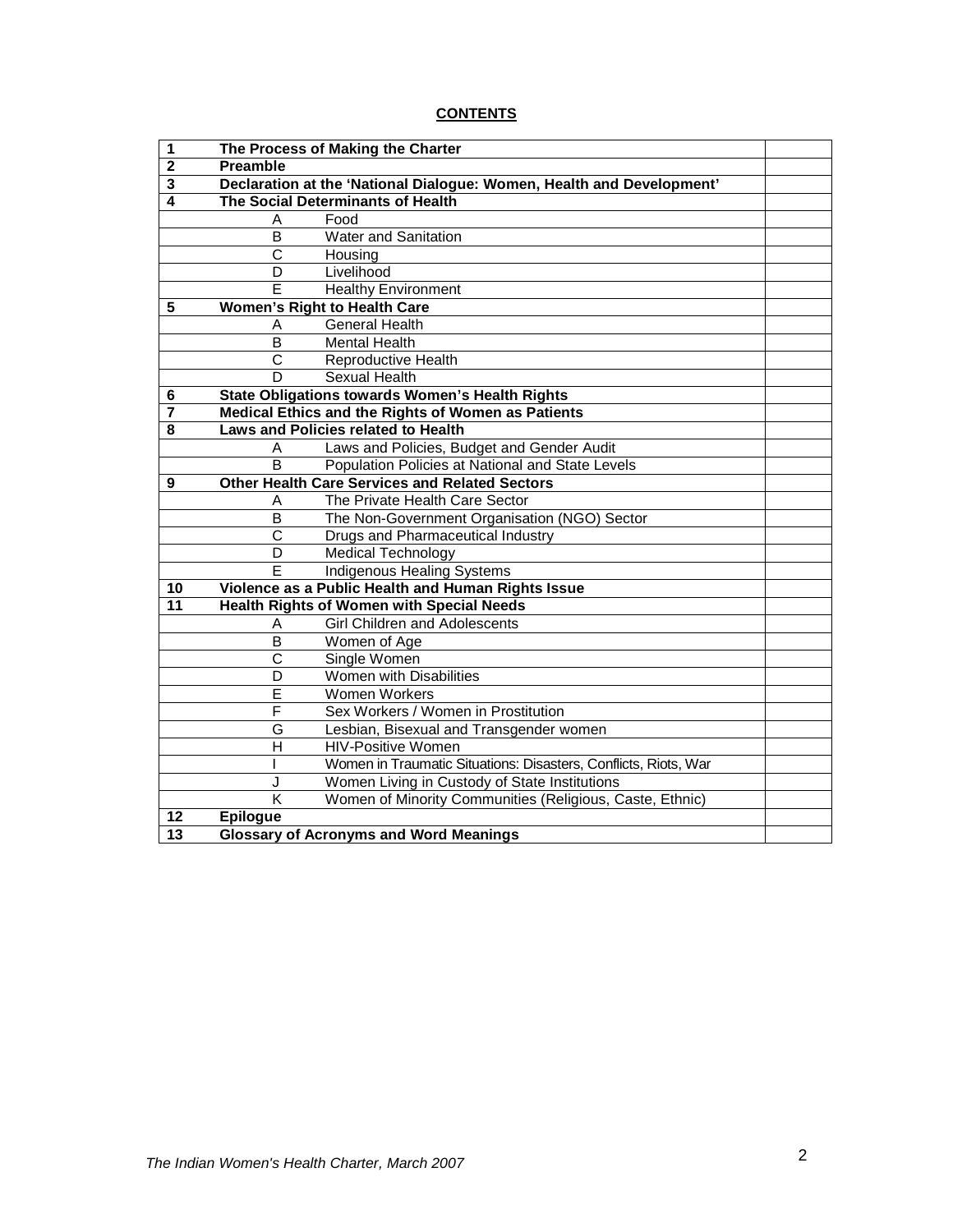## **1 THE PROCESS OF MAKING THE CHARTER**

The Indian Women's Health Charter emerges out of the Women's Health Movement in India with a history spanning more than three decades since the 1970s. At this point in our long, eventful and ongoing struggle for women's health, it is time to bring together and consolidate women's positive demands relating to health and health care.

The process of formulating this Charter began in 2004-05 through 11 state-level and 6 zonal-level meetings with over 2000 women and some men participants, who identified issues of health concern specific to their States and regions. This 'zonal process' preceded the 10<sup>th</sup> International Women & Health Meeting (10<sup>th</sup> IWHM) in September 2005 at New Delhi, in which about 100 grassroots women delegates participated from India.

To continue the process after the  $10<sup>th</sup>$  IWHM, a plan was adopted for a national-level consultation after one year so as to translate women's health issues into action and advocacy. The idea for the Charter emerged during the two preparatory meetings, and a drafting committee emerged. This committee examined various health rights charters from within India and abroad to see that our Charter would resonate with the situations and needs of diverse sections of women.

Thus, at the 'National Dialogue: Women, Health and Development' (Mumbai, 23<sup>rd</sup>-25<sup>th</sup> November 2006) about 280 participants gathered as delegates from most of the States of India. They included activists, development workers, academics, journalists, artists, film makers, health care professionals and community health workers. They were associated with various campaigns and movements that address and fight for women's health and well-being from feminist and human rights perspectives. They envision a society based on equality, democracy, peace, secularism and respect for diversity – against imperialism, patriarchy and militarism, and opposed to fundamentalism of all kinds. The three days of deliberations included more than 60 presentations in 5 plenaries, 16 parallel workshops, two theatre presentations and a roundtable in which 12 movements were represented. After sharing their experiences, insights and analysis on current issues of 'women and health', the participants issued a declaration (included here as Chapter 3). In it they reaffirmed their commitment to struggle towards a humane and just world for ALL, particularly for women, despite the constraints and risks that each faces from fundamentalist and nationalist repressions that threaten progressive movements all over the world. The draft Charter was presented at the National Dialogue, to which the participants suggested numerous modifications and additions. These contributions have considerably enriched the various specific sections.

Subsequently we have shared the draft Charter with health groups, women's groups and representatives of concerned movements. With the responses thus obtained, it was finalised on International Women's Day and put up on the People's Health Assembly (PHA) National Co-ordination Committee website. While the Indian Women's Health Charter has thus arisen out of wide-ranging discussions with many persons, groups and movements in India, still for the next six months it will be open to a process of perusal, response and refinement in detail.

It is with a sense of pride, hope and affirmation that the Indian Women's Health Charter is being released on behalf of Indian women in the opening plenary of the National People's Health Assembly (II).

Bhopal, 23<sup>rd</sup> March, 2007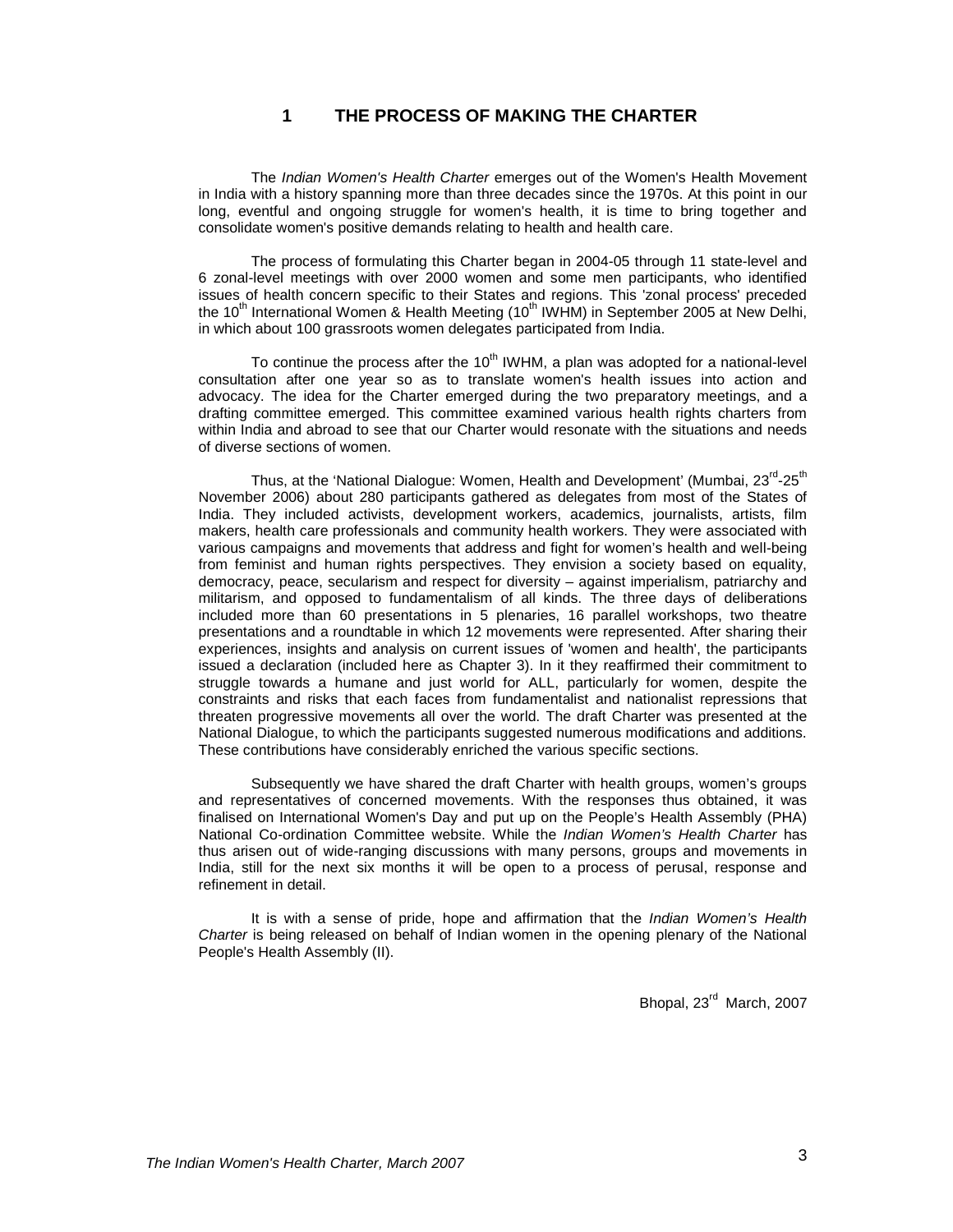## **2 PREAMBLE**

The world has never been as rich in economic terms as it is today. Yet substantial sections of people lack the resources or environment to lead healthy and fulfilling lives. All over the world the health indices, including those of mental health, have stagnated or decelerated. Levels of hunger remain unacceptably high and many communities worldwide lack access to safe water and sanitation. Inequalities between and within nations have grown. Paradoxically, the implementation of the global health sector reforms are leading to a decline in access to health care among the poor and marginalised, and women in particular. Maternal mortality rates are still high because of the State-led collapse of health services, not for lack of being on policy agendas. Preventable and communicable diseases are re-surging, often unchecked, and taking their great toll.

This state of affairs is the result of new macro-economic policies grouped under the terms of Liberalisation, Privatisation and Globalisation ('LPG'). These policies deny social, political, economic and cultural justice to people through international trade agreements like GATT (General Agreement on Trade and Tariffs) and TRIPS (Trade Related Intellectual Property & Services). They affect people in the global South as well as the poor in the North, and concentrate power in the hands of capitalism and patriarchy. The re-structuring is destroying the livelihoods everywhere, while changing socio-economic structures to suit the neo-liberal market ideology. Intolerable economic stresses, cultural contradictions and social vulnerability are combining to increase the incidence of mental health disorders among ordinary people, and women bear the brunt of such illness both as sufferers and as caregivers.

In tune with the neo-liberal macro-economic policies, allocation to the social sectors of education, health care and food security has reduced sharply, while military spending has increased, transforming the role of the State away from its re-distributive functions. These radical changes are accompanied by a worldwide rise of religious fundamentalisms that strengthen patriarchy and profoundly challenge the democratic aspirations of women to social equality and justice. The hard-won rights of women stand profoundly threatened, not least the right to abortion and reproductive health. Partly in view of these changes we are seeing a huge global increase in violence against women, both within the home and outside. More women than ever before are being displaced because of civil conflict and development policies. The global decline in female-to-male child sex-ratios, particularly sharp in the more 'developed' parts our country, reflects the surge of anti-woman values.

New global 'industries' have emerged to add to the burdens, like assisted reproductive technologies (ART), wherein the bodies of women from poorer countries become resources of production. While the global medical industry is now the third largest in the world after arms and food, medical care is increasingly unavailable or unaffordable for women and the poor. With most states reneging on provision of public health care, private healthcare and insurance industries have grown, often with outright State support. As a policy, privatization of health services with fees-for-services is not only exclusionary but also represents taxation of the poor. Within countries it has led to a 'health divide' between the regions and between the rich and poor.

At the same time in the face of the new diseases the World Health Organisation (WHO) is increasingly powerless. The medical-industrial complex sets the agenda along with economic institutions like the World Bank, International Monetary Fund (IMF) and World Trade Organisation (WTO). Under their pressure in 2005 the Indian Government changed its model Patent Act of 1970 from provision of 'process' to 'product' patents, raising the cost and reducing the availability of essential drugs for groups of people and countries that now cannot afford them. Private insurance companies, healthcare management firms, medical technology interests and the pharmaceutical industry of developed countries are all seeking opportunities to expand their markets. Third world countries have become sites for clinical testing of drugs and pharmaceuticals especially on women. The corporate health sector is poised to play a prominent role in countries like India with a base of private health services and an elite class willing to pay for them. In India the trend of corporate globalisation represents an onslaught on the country's poor and a second wave of neo-colonialism. Both as a result and as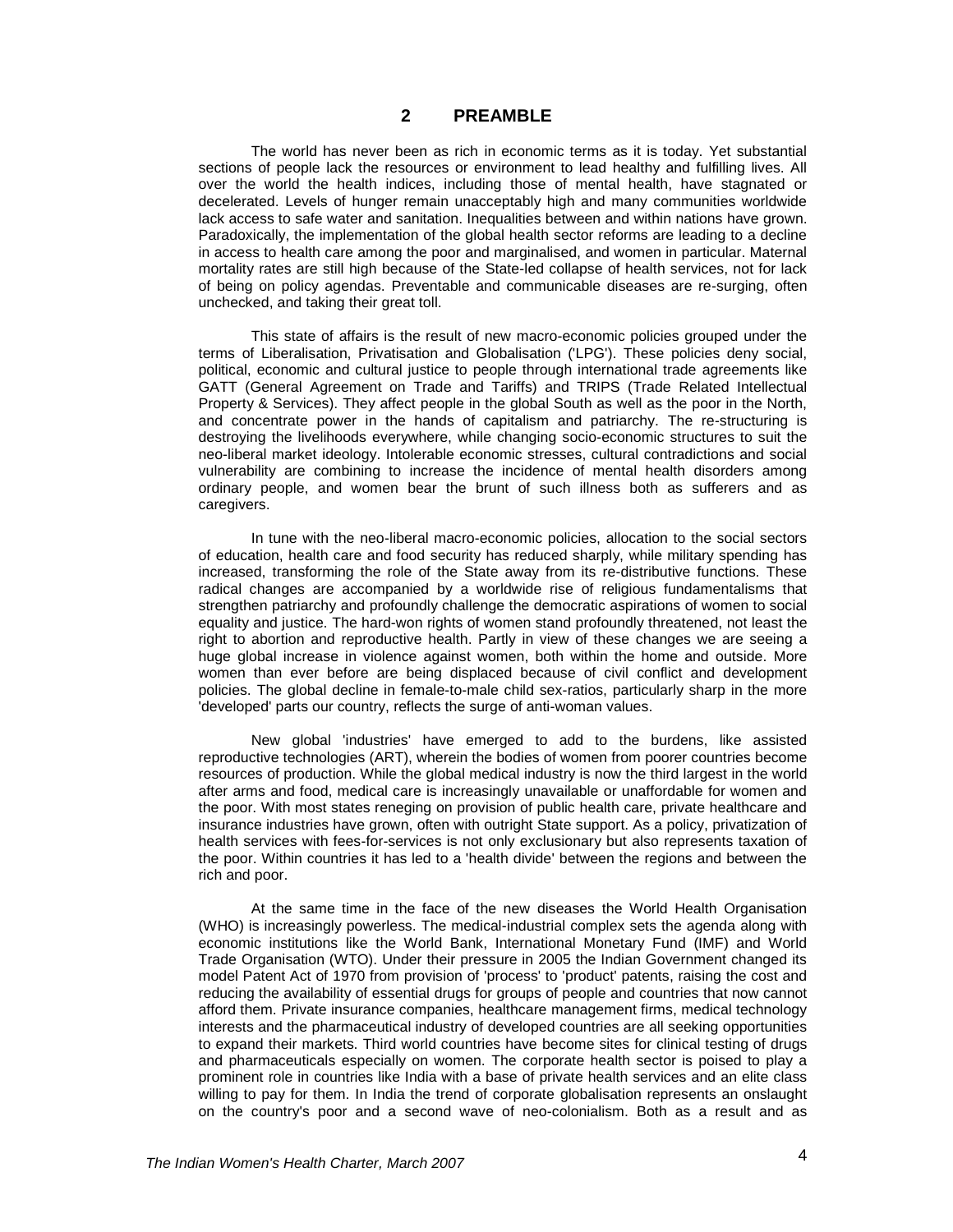distraction away from genuine problems, fundamentalist and ethnic violence erupts. It threatens not only the minorities but women in general. Degradation of both social and natural environments proceeds at an unprecedented pace.

Thus we witness so many results that are harmful to women's physical and mental health:

- $\triangleright$  sharp decline in formal sector employment with more and more women taking up insecure and informal employment,
- increasing pressure on women's time and energy with decline in real wages,<br>
increasing destruction of babitats with displacement and insecurity of live
- increasing destruction of habitats with displacement and insecurity of livelihoods, and resources slipping out of people's and women's control,
- increasing commercialisation of agriculture with decline in per capita food availability,
- $\geq$  dismembering of social and labour benefits like maternity care, PDS and education,<br> $\geq$  increasing migration of people from economic desperation, with more women-but
- increasing migration of people from economic desperation, with more women-headed households,
- increasing subjugation of women in families and communities,<br>  $\triangleright$  objectification, commodification and trafficking of women and w
- $\geq$  objectification, commodification and trafficking of women and women's bodies, and  $\geq$  with increasing violence against women and the poor and marginalised
- with increasing violence against women and the poor and marginalised.

At the same time, resistance has grown to the policies that back these trends. So, too, has Government repression on the poor and marginalised. The curbing of people's civil rights by the State in the name of national security is shrinking the democratic spaces for expression and redressal. The total scenario amounts to women bearing an unsustainable load. The triple burden of market labour, service in the household and reproduction of the family leaves them chronically underfed, overworked, tired and faced with despair. Moreover, as repositories of family and cultural 'honour', women bear the brunt of communal and ethnic violence.

At the level of economy, State spending on health as percentage of GDP (Gross Domestic Product) in India has come down from 1.3 percent in 1990 to 0.9 percent in 1999 – less than what is spent on health in sub-Saharan Africa. It has led to collapse of India's already poorly funded public health care services, with spending on mental health being a very small fraction. During this period the proportion of people unable to access any health care has doubled, primarily among dalits, adivasis, religious minorities and other marginalized groups. Straining to meet increasing health care costs leaves people unable to fulfil their nutritional needs, and it reflects in the continuing high infant and child mortality rates. Disaggregation of data on class-and-caste lines shows stark disparities. At one extreme are the over-consumption of junk food and overuse of medical technologies like caesarean section and ultra-sonography, and at the other extreme are starvation and the absence of maternity care. Dalits face 1.5 times higher infant and child mortality and several times higher prevalence of tuberculosis than the general population. Experience of mistreatment in the public health system is found to be more frequent among dalits, adivasis and Muslims, as also with people who are HIV-positive, disabled, and of non-conforming sexual orientation.

Several old and new anti-female trends in India – son-preference, two-child norm, spurt in medical industry – come together to explain the recent sharper decline in female-tomale child sex ratios. New technologies are being used for pre-determining male embryos, and poor women are being hired as surrogate mothers even by parents abroad, with scant regard for ethics or informed consent. While the cost of drugs has increased on one hand, the Government withdraws from health care on the other. Vertical disease-control programmes, such as pulse-polio immunisation, drive our country into the exploitative arms of medical industry. The growing consumerism and commodification of women presents hazards not only to women's health but to their self-esteem and well-being.

We Indian women, as part of one of the largest women's movements in the world, now seek to raise all of women's health concerns to the level of importance they deserve. Through this Charter we state to policy-makers of the State, and to the would-be guardians of patriarchy our view of the grim realities of women's health status in India and the challenges they pose to all of us at this time of shrinking democratic spaces.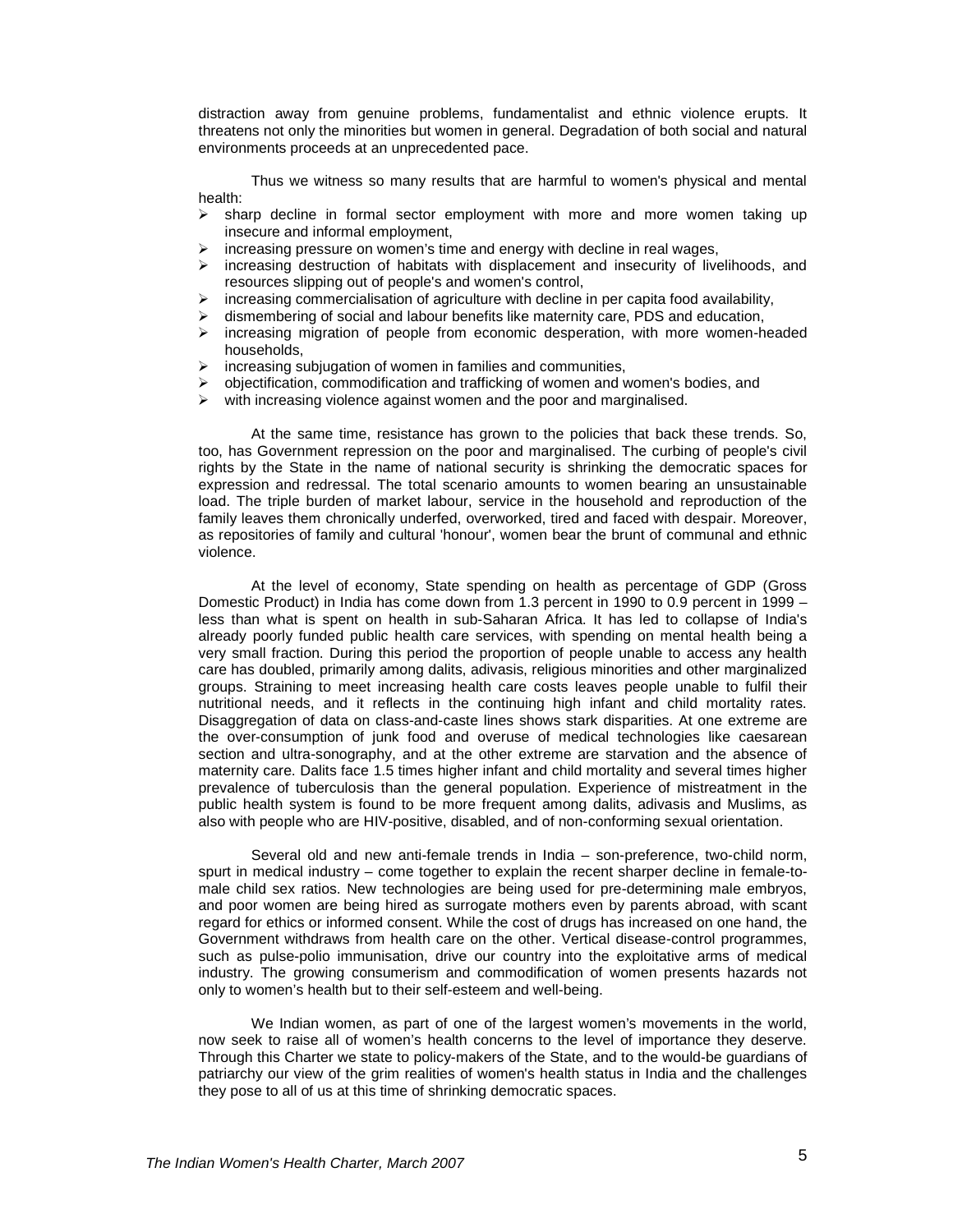## **2 DECLARATION AT THE 'NATIONAL DIALOGUE' IN NOV. 2006**

[The following declaration was proposed and adopted by participants on the third day of the 'National Dialogue: Women, Health and Development' held at Mumbai, 23-25 November 2006. At the same time, the participants were part of the process of drafting and debating the Indian Women's Health Charter, and so we include the declaration in this document.]

## – DECLARATION –

We the participants in the National Dialogue: Women, Health and Development, and as women of India, declare and affirm the following:

- 1. The right to health and health care are basic human rights. All health related policies must be gender-just, holistic and equitable. Comprehensive health services must be universally available and accessible irrespective of people's ability to pay, without stigma or discrimination and should accommodate the requirements of people with special needs.
- 2. Women's health must not be relegated to maternity as their concerns transcend reproduction and the reproductive age. Women's occupational health needs to be given importance, and mental health should become a cross-cutting theme in all health care programmes. Expensive vertical programmes that hamper the development and provision of health care for all need to give way to State-led universal comprehensive health care to serve the needs of ALL people.
- 3. Freedom from violence is a human and health right of all women, especially of women in compromised situations, such as mentally ill and disabled women.
- 4. Adequate budgetary allocation needs to be made by the State at the level of five percent of GDP (as recommended by the WHO) to fulfil the health care needs of people, especially of women and children, without regressive and socially harmful policies that aggravate inequalities, such as fee-for-service and wasteful publicprivate partnership (PPP).
- 5. Choice of health technologies needs to be appropriate and rational, based on epidemiological need rather than on market-driven policy, so that all people's right to access necessary technology is facilitated and fulfilled, when and if they require it.
- 6. Full respect and recognition is to be given to women's wisdom, traditional knowledge and healing practices, and serious steps need to be taken to integrate the indigenous healing systems into the public health system.
- 7. There must be no discrimination against any woman on the basis of gender, caste, class, religion, ability, sexual orientation, HIV status, marital status, fertility status and so on, in access to health care, education, employment, credit facilities, government schemes, or in the right to use public places and facilities.
- 8. Women must have the right to choose and express their reproductive and sexual rights without restriction and pressure from patriarchal norms.
- 9. Women have the right to access safe, effective, reversible and user-controlled contraceptives that increase men's participation. However, we reject all coercive population policies, whether pro- or anti-natalist.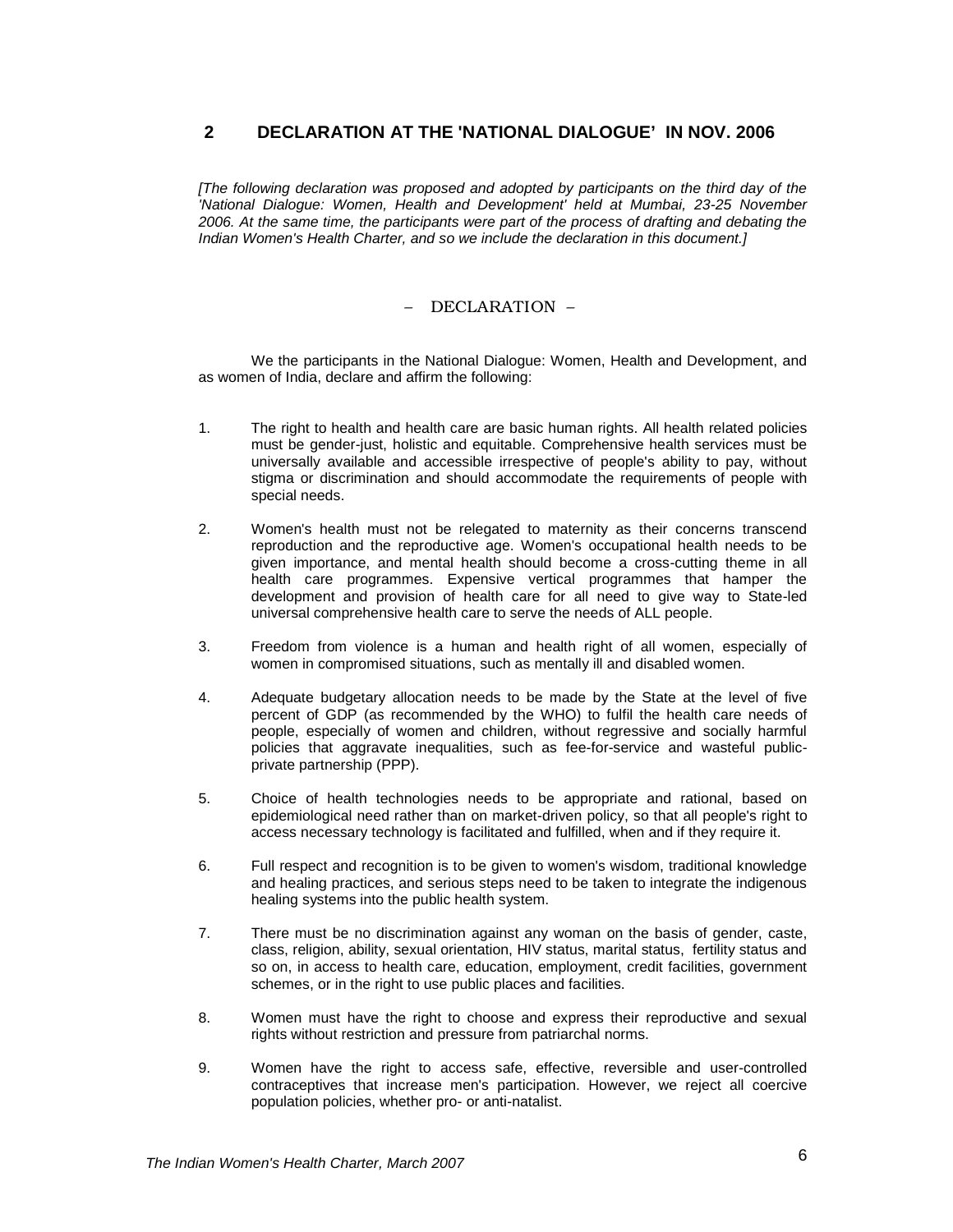- 10. Trade-related laws and patents must not restrict people's access to essential medicines and technologies. We say NO to patents on life forms and to corporate monopolies on trade in biodiversity and peoples' knowledge.
- 11. Socially exclusive economic growth is proven to be harmful to people's health and well-being. Similarly, military expenditures, and war, are at the cost of people's health.

We do not accept the State's withdrawal from providing basic facilities to assure access to the social determinants of health - including water, food, housing, education, employment and health services. Neither must the State turn away from its duty towards tackling discriminatory and oppressive structures in society based on hierarchies of caste, class and patriarchy. Nor must it shy away from the imperative to contain the forces of fundamentalism and intolerance that impinge directly on people's lives, human rights, security, health and livelihoods.

Considering that women suffer doubly in times of conflict and war, peace and social justice also become essential determinants of health. Our over-riding concern for peace and justice stems not only from their intrinsic value but also as a cherished legacy to leave for our children and the future. The world we aspire for is free from discrimination and prejudice, intolerance and fear, greed and domination, violence, aggression and hatred.

Only such a world can be truly healthy.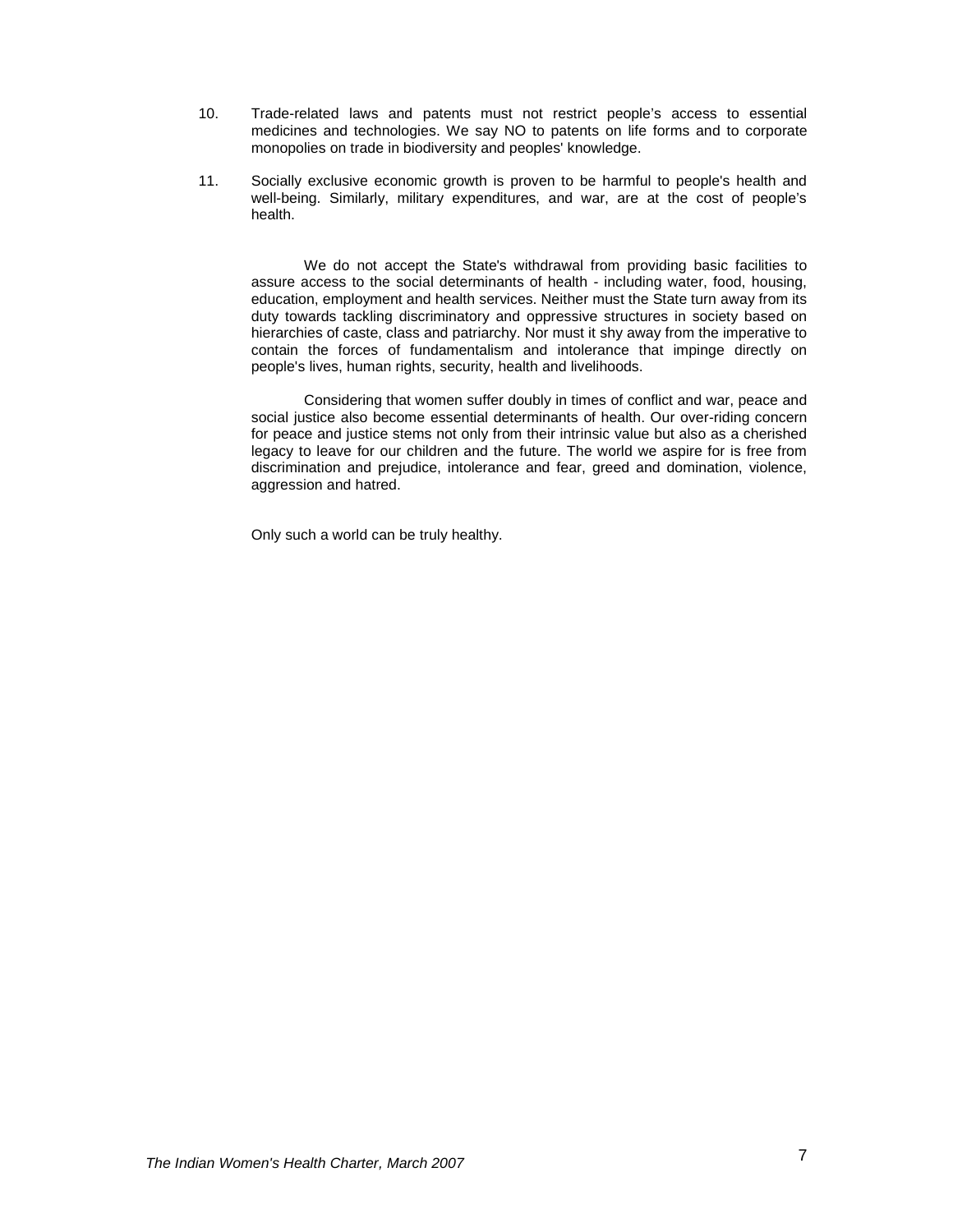## **4 SOCIAL DETERMINANTS OF HEALTH**

Health is an outcome of factors or 'determinants' in the physical and social environment. Safe and wholesome living conditions, complete education, work that is satisfying and safe with adequate pay, reasonable hours and leisure time for self-fulfilment, friendship and love, without discrimination on the basis of class, caste, ability and so on. All these, in addition to health care services, are necessary for assuring genuine health. Equally essential are positive rights over life-supporting natural resources, such as land, forest, water bodies. Particularly for women, equitable rights to land and property and equal distribution of resources, access to health education including information about sexual and reproductive health and rights, and participation in decision-making at all levels including local governance, all of these are also essential for well-being.

Therefore, at the level of the social determinants of health, certain **demands** are to be met in fulfillment of our rights, namely,

#### **Regarding the Right to Food:**

- 1. To make adequate resources available to assure food security from childhood to old age, especially for girls and women.
- 2. To adequately implement and regulate all schemes relating to right to food for girls and women.
- 3. To make the public distribution system (PDS) universal, efficient and easily accessible.
- 4. To universalise the coverage of the Integrated Child Development Scheme (ICDS), assuring nutritious, locally available and culturally suitable food to adolescent girls, pregnant women and lactating mothers in both urban and rural areas.
- 5. To issue ration cards on a priority basis to all vulnerable women including single women, sex workers, homeless women, mentally ill women and disabled women.

#### **Regarding the Right to Water and Sanitation:**

- 1. To cease the privatisation, commercialisation, commodification and deregulation of water and water bodies.
- 2. To make adequate safe drinking water freely available, within or near all households or habitations without discrimination.
- 3. To assure water for cultivation of at least one staple food crop, considering it next-inpriority to drinking water.
- **4.** To include women integrally in the process of planning and managing water resources.
- **5.** To provide women with access to safe hygienic toilets in homes, institutions and public places (markets, streets, bus-stands, railway stations), along with adequate water supply and proper waste disposal system for sanitary waste.
- **6.** To strictly implement the law banning manual scavenging and night-soil carrying and to provide decent livelihood options for those involved in this occupation up to now.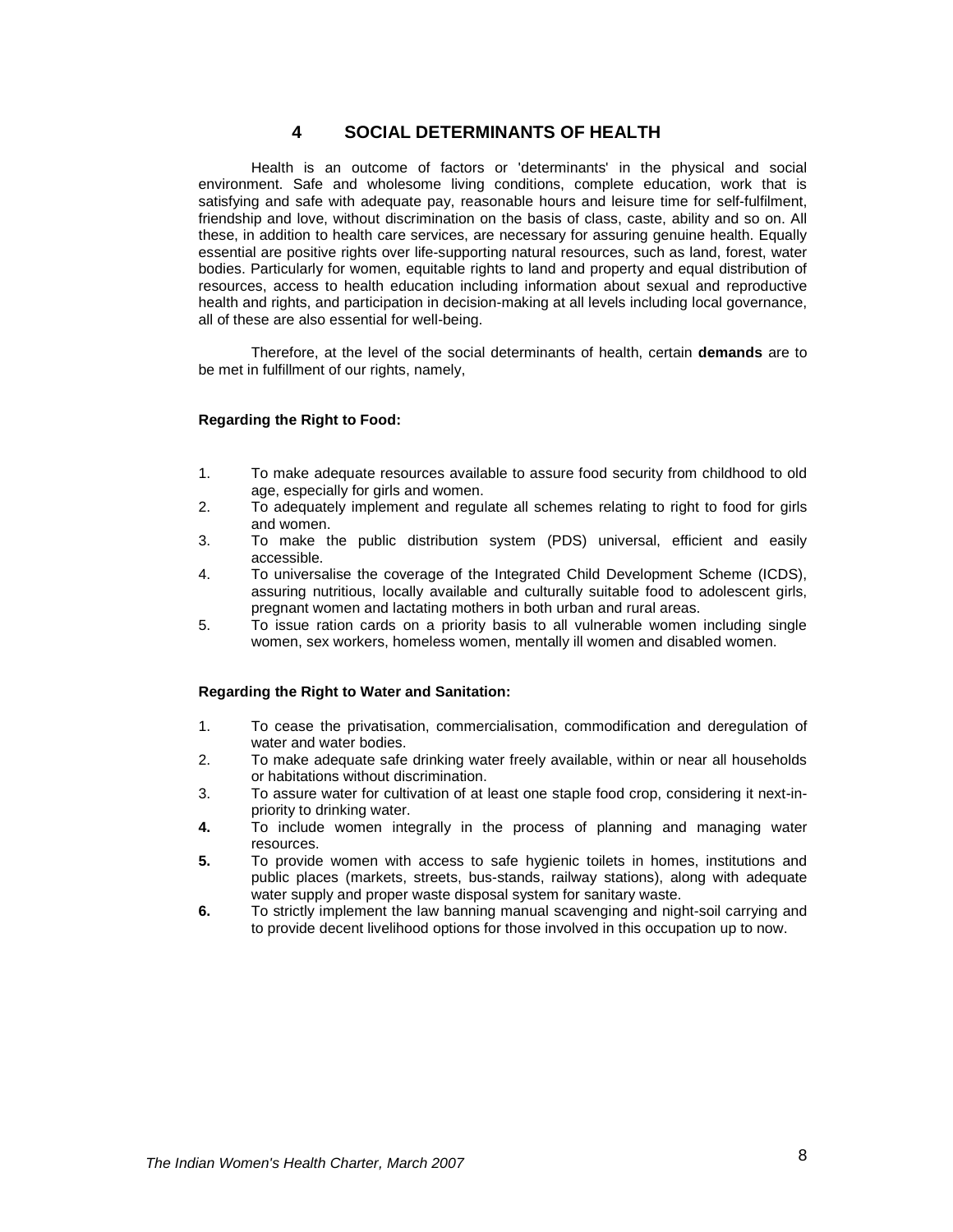### **Regarding the Right to Housing:**

- 1. To ensure adequate housing with legal entitlements for women, reiterating women's rights as joint or sole owners of home, field and other assets.
- 2. To assure that homes become free from violence against women and that women's right to housing is protected during domestic conflict.
- 3. To provide alternative shelter/housing (by the State) should any woman be evicted.
- 4. To desist from eviction of people in the name of development and 'beautification'.
- 5. To ensure, in event of displacement after due process, that people are relocated and rehabilitated with dignity and access to health care, education, livelihood, water and transportation.
- 6. To guarantee protection of women's right to housing after disasters or strife, enabling them return home without fear and providing for construction of decent new homes.
- 7. To prioritise the rehabilitation of vulnerable sections including women with special needs (pregnant, elderly, disabled) during and after relocation.
- 8. To ensure housing for women left in mental hospitals and other institutions.

#### **Regarding the Right to Livelihood:**

- 1. To enable and enhance sustainable livelihood options for women by assuring equal inheritance and ownership of land and property irrespective of religion, marital status or 'customary' practices, and without fear of backlash.
- 2. To recognise, value and compensate women's unpaid work within homes or in familyowned land or occupations.
- 3. To provide women equal opportunities for employment including under the National Rural Employment Guarantee Act (NREGA) and to make the prescribed facilities available, like crèche, toilets, drinking water and so on.
- 4. To assure future livelihood for girls through easy and uninterrupted free access to primary and secondary education.
- 5. To immediately cease the indiscriminate commercial felling of forests and the promotion of monoculture which deprives tribal people (adivasis) of their traditional forest rights.
- 6. To protect the ownership and access of adivasi women to natural resources, including land, water and forests.
- 7. To recognise that mentally ill and disabled women have full legal capacity, and so to protect their right to livelihood, work and equal opportunity.

#### **Regarding the Right to Healthy Environment**:

- 1. To desist from inflicting devastation on any community in development's name.
- 2. To ban mining of hazardous minerals like asbestos and radioactive substances.<br>3. To refrain from imposing destructive projects like interlinking of rivers with ser
- To refrain from imposing destructive projects like interlinking of rivers with series of large dams, submerging the forests, lands and livelihoods of communities.
- 4. To refuse the dumping of hazardous chemical/radioactive waste and to establish strict environmental and workers' safety regulations on chemical industries.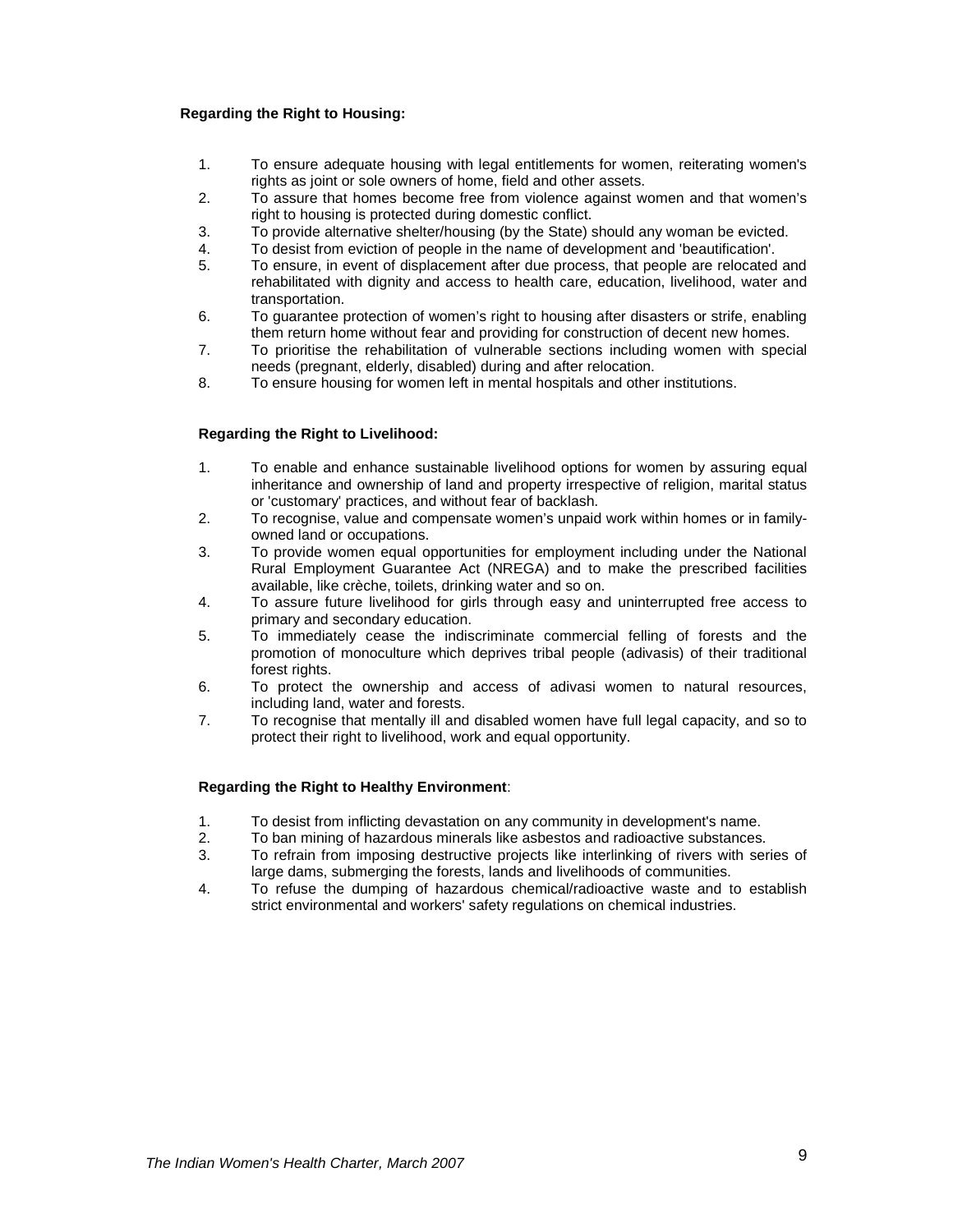## **5 WOMEN'S HEALTH RIGHTS AND HEALTH CARE**

Here we consider health care from the perspective of women's health rights, firstly in the context of 'General Health' and then specifically focussing on the areas of Mental Health, Reproductive Health and Sexual Health, as they are critical areas of health care and health rights for women. The latter two areas represent two intimately related and often interdependent aspects of health usually clubbed as 'Sexual and Reproductive Health'. Here we present them separately in order to make it clear that sexual health and rights extend beyond reproductive health issues. Sexual and reproductive rights are for everyone. This includes the youthful and the elderly –women, men or transgender – whether heterosexual, gay, lesbian or bisexual, and also those who live with disabilities or with HIV/AIDS. All people have the right to make their own sexual and reproductive choices, provided they are non-violent and respect others' rights to bodily integrity. The right to health care includes the right of access to information and services needed to support responsible choices that optimise health and wellbeing.

#### **A) General Health**

The emotional, social, cultural, spiritual and physical aspects of wellbeing – determined within cultural, socio-political and economic contexts – combine to make up the general health status of women. It is sustained by adequate nutrition, physical and mental activity and many kinds of supportive relationships. Appropriate, timely and easy access to woman-sensitive comprehensive health care services is also crucial to meet and pre-empt various challenges to women's health.

Infectious and communicable diseases, as manifestations of poverty and hunger, take the largest toll of women's lives. Data reveals that prevalence of TB in women and men in India is about the same, but men have greater access to care in the private sector than women who depend on the public health system. Yet exclusive concentration on vertical programmes (control of specific diseases, family planning) has resulted in neglect and collapse of the public sector services for general health care. Retreat of the State from providing free medical care and instead introducing user fees, privatising services and dismembering the public medical institutions is placing an intolerable burden on the poor and women. State subsidies to the corporate sector, such as for medical insurance, favour those who can pay and leave out the vast majority of people who fall ill more often and need free health care services.

At the level of general health services, therefore, our **demands** are:

- 1. To develop the health services beyond mere provision of medical facilities or vertical programmes, to respond to the needs of all and especially girls and women.
- 2. To increase the number of women health professionals at all levels and to sensitise the entire system, including medical and paramedical education, to how gender issues relate with health.
- 3. To assure allocation of 5 percent of GDP for development and strengthening of the public health services, with holistic integration of non-allopathic (AYUSH) systems, and to address Inter-regional and intra-regional disparities in health care access.
- 4. To provide adequate human resources and facilities within the public health system to assure quality health care that is gender- and disability-sensitive, at primary, secondary and tertiary care levels.
- 5. To ensure better management practices and accountability in accordance with the principles of gender budget and audit, and to make the health services accountable to the people, including to all women.

## **B) Mental Health**

We view the area of mental health, including mental health disorders and mental disability, mainly from a psycho-social perspective. While not constraining ourselves in a bio-medical framework, we take the various biological, psychological, socio-economic and medical factors into account. Women experience mental disability ranging from severe confusion, fear and anxiety, to depression and despair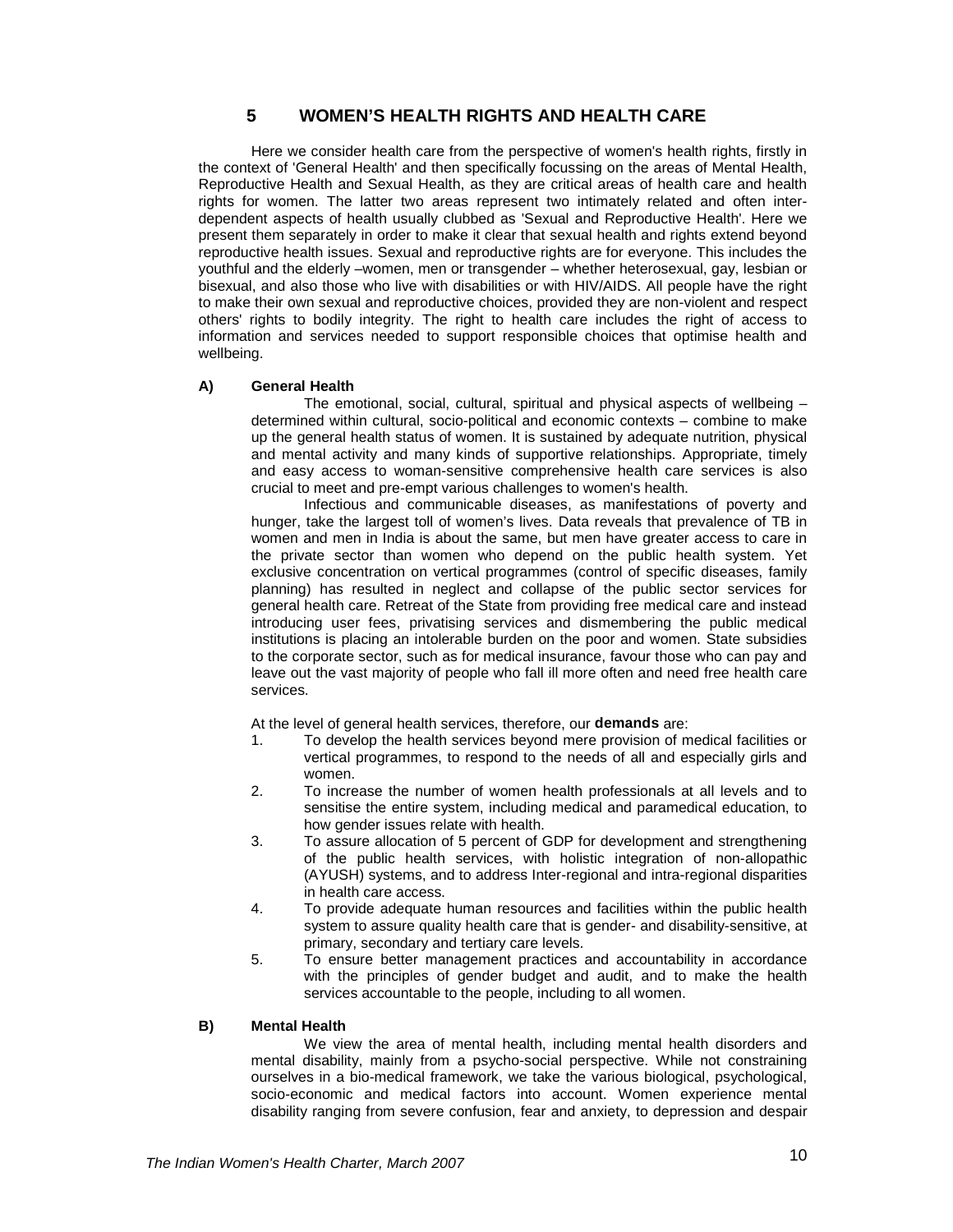to the point of suicide, and also the thought disorder-and-disconnect of schizophrenia. Sometimes there is are physical factors that contribute to the condition, from genetic factors, to birth injury or accidental head injury, reduced mental function with aging, and so on.

However for women the social determinants that bring on or aggravate mental disorder and disability are especially important. Due to their unequal social status women are subjected to greater stresses of all kinds and their vulnerability to abuse is high. This is even more so for women living in socially compromised or marginalised circumstances, for those who deviate from traditional roles or lifestyles, and for women living in situations and regions of communal and military conflict. Conversely, mental disability is one of the determinants of violence against women, and in turn violence and untreated depression precipitate self-harm and suicide attempts.

Since the canvas of mental disorders and disability for women is so very broad, the challenges faced by the mental health care sector with regard to women are also great and diverse. In India it is estimated that about 10 million persons require mental health care, but it is hardly available excepting in overcrowded, unsanitary and poorly managed mental hospitals. There are only 0.2 psychiatrists per 100,000 population and even fewer professionals to provide the crucial psychosocial services. Hence, there is urgent need for developing the facilities and capacity to train mental health personnel. The solution is not to build more mental hospitals for the poor and the vulnerable to be dumped, but to design and implement robust community mental health programmes.

At present the linkages between community and hospital-based care are virtually non-existent. Moreover, institutional frameworks are restrictive and the services for women are grossly inadequate. There is no national policy, and so the mental health sector is governed solely by The Mental Health Act, 1987. This law leans heavily on institutionalised care where patients' choice in admission, treatment and discharge is minimal, allowing women to be dumped into mental institutions for life by their families. There is great need for a programmatic focus with budget allocation for the overall reform and development of mental health. Within it a 'woman-centred' approach is needed that takes into account women's socially disadvantaged position and the role it plays in precipitating distress. The right to freedom from violence must be protected especially in case of mentally ill and disabled women. Coercive care and treatment policies and laws must be changed.

In the mental health context, our **demands** as women are:

- 1. To provide to women with psychosocial disabilities sensitive comprehensive health care including mental health care, whenever needed in the lifespan in the least restrictive and intrusive environments.
- 2. To ban inhuman, cruel and degrading treatments, including solitary confinement and direct shock treatment.
- 3. To provide gender-sensitive and women-centred training for service providers and professionals across different systems, including police and judiciary.
- 4. To induce maternal health services to be more sensitive and responsive to the mental health implications of reproductive health.
- 5. To increase the financial and human resources to provide free mental health care (medical and non-medical) for women at Primary Health Centre level with referral to appropriate levels of care.
- 6. To make the whole range of mental health services available for women, including crisis centres, treatment, psychotherapy and counselling, non-drug treatments like yoga, meditations and art-based therapies, at all the care levels, with support services including rehabilitation homes, self-help groups and vocational training.
- 7. To include rational psychotropic drugs in the essential drug list for use at all levels including PHC.
- 8. To develop and provide effective, efficient and adequate community-based mental health care, including promotion, prevention, treatment and rehabilitation, with linkages to the primary, secondary and tertiary health services.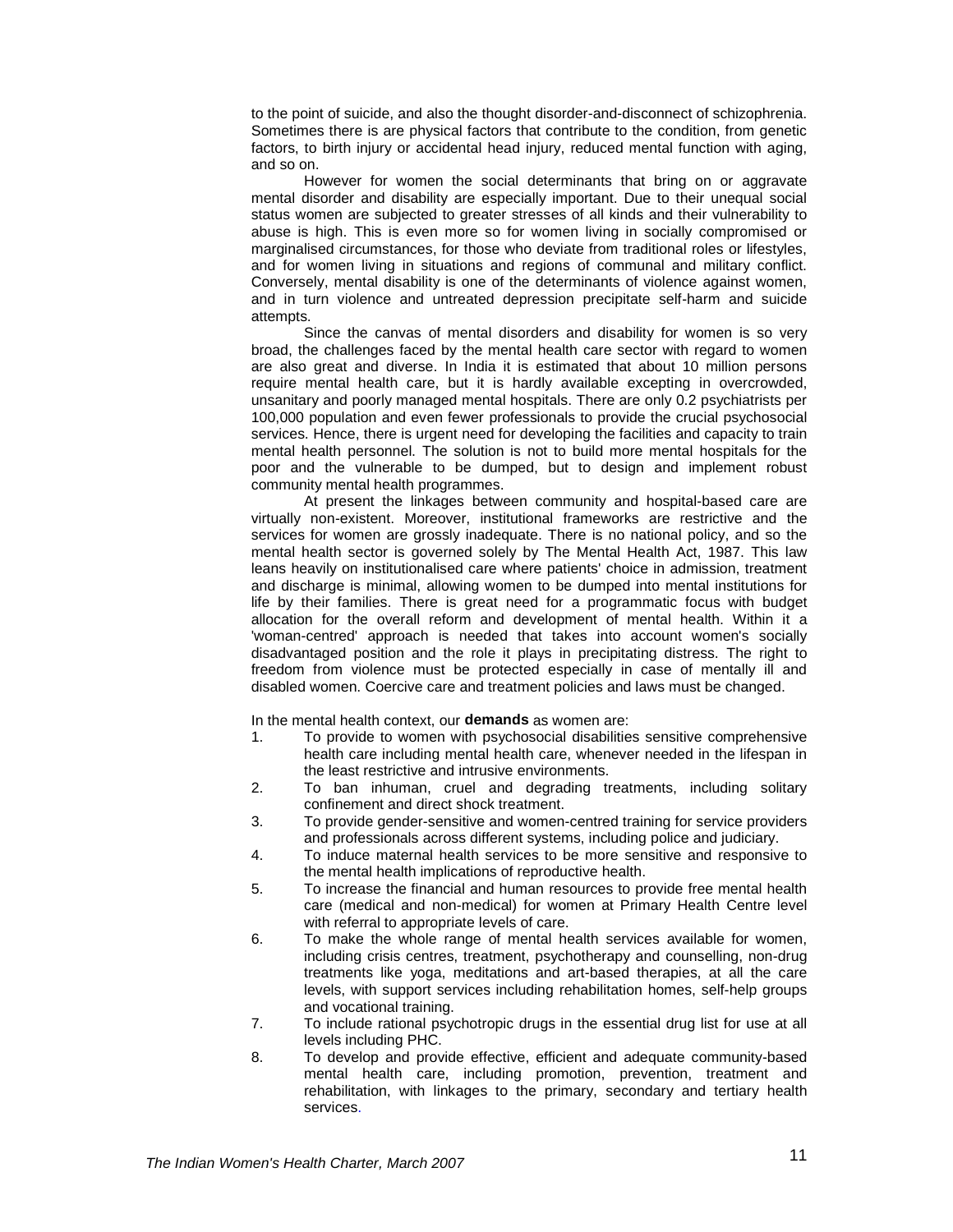- 9. To establish adequately staffed Crisis Intervention Centres for specialised psychiatric care at District Hospital level; to establish guidelines of practice for such centres, including rational assessments of mental health status, risk and treatment
- 10. To institute mechanisms for regulation of private mental health care providers including standard treatment protocols and an accreditation system.
- 11. To protect confidentiality and enable informed consent for treatment.<br>12. To oppose the use of 'aversion therapy', particularly in the name of
- 12. To oppose the use of 'aversion therapy', particularly in the name of 'curing' homosexuality and other such irrational and harmful practices, and to monitor and restrict the indiscriminate use of electro-convulsive therapy (ECT).
- 13. To protect women from physical and emotional cruelty and torture, as well as from unauthorised or non-consensual experimentation.
- 14. To recognise a person prone to mental illness as a 'person' before the law with due respect for her capacity to act on the basis of will and preferences.
- 15. To restrict involuntary commitment, following standard protocols for assessing 'danger to self and others'; to assure the right to appeal for review and to legal aid.
- 16. To ensure inclusion of coverage for mental health care expenses in both public and private insurance schemes.
- 17. To promote both social justice and security for mentally ill persons, ensuring adequate standard of living and prioritised treatment and care in times of calamity, strife or conflict.
- 18. To protect women's right to voluntary contraception without coercion, and to oppose tubectomy and hysterectomy operations on girls and women under institutional or non-institutional custody and care.
- 19. To protect a woman's right to make decisions about her children, and to the custody and care of them, or to adequate access to them, and also her right to give her up child in adoption; to not assume that she is incapable because she is mentally ill.
- 20. To protect mentally ill and disabled women's rights to liberty, to freedom of speech, to all life choices including treatments, and to spirituality.
- 21. To provide independent living options with community support and after-care supervision programmes, and to address quality-of-life issues such as education, work, income, sport, leisure and relationships.
- 22. To create mass awareness about mental health, including the gender aspects of vulnerability care and rehabilitation, through community and school programmes.

## **C) Reproductive Health**

Reproductive health is not just a concern during a woman's so-called 'reproductive years' customarily defined from age 15 to 45. It concerns the life-time from infancy to old age for both women and men. Reproductive rights include the basic right of all people to decide freely and responsibly the number, spacing and timing of their children and to have the information and means to do so. It is also their right to make these decisions free of discrimination, coercion and violence, as expressed in human rights documents. Under certain situations, violation of reproductive rights may also occur in childhood when potential reproductive capacity of children can be reduced by exposure to factors such as disease (like tuberculosis) and radioactive material (e.g. near uranium mines).

Reproductive rights are violated by coercive population policies and excessive use of irrational and invasive medical and contraceptive technologies. (Also see Chapter 8(B) on Population Policies and Chapter 9(D) on Medical Technology.)

With respect to reproductive health and rights our **demands** are:

- 1. To include the concerns of adolescents and older women, assuring them of accessibility to the reproductive health services.
- 2. To make available to all adolescents information about contraception, abortion and sexually transmitted diseases as a part of sexuality education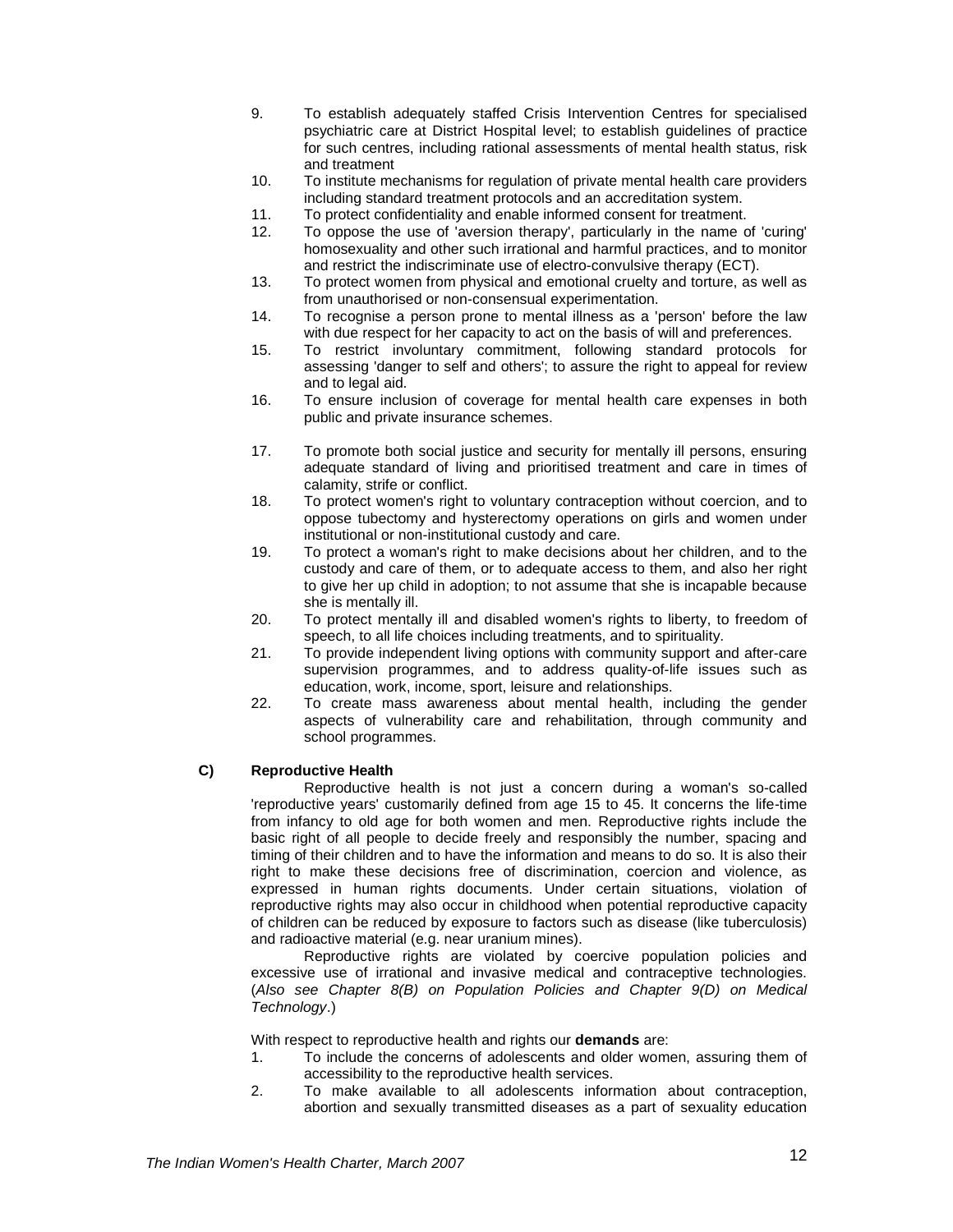that is non-judgmental, non- moralistic and free from biases, homophobia and fear-mongering.

- 3. To provide antenatal, safe childbirth and postnatal care irrespective of capacity to pay.
- 4. To assure provision of maternity benefits, abortion and sterilization-related leave, availability of crèches and space for breast-feeding for all working women.
- 5. To prevent unnecessary caesarean sections and hysterectomy operations.
- 6. To ensure access, irrespective of women's marital status, to safe, effective, reversible, user-controlled contraceptives that encourage male participation.
- 7. To provide access to safe abortion services, and to prohibit coercion for longacting contraceptives following abortion.
- 8. To protect women against coercion for contraception, sterilization, abortion, forced marriage, pregnancy or motherhood, female genital-cutting, etc.
- 9. To include diagnosis and treatment of infertility within the public health services, and to ensure confidentiality and sensitive handling of related emotional issues.
- 10. To enable early diagnosis of sexually transmitted infections and to promote mass awareness about how sexually transmitted infections (STIs) and human immuno-deficiency virus (HIV) infection spreads.
- 11. To enable early diagnosis of reproductive cancers through the primary health services, backed up with quick referral to specialised treatment centres.
- 12. To assure early diagnosis and treatment (through exercise or surgery) of uterine, bladder or anal prolapse.
- 13. To provide information and counselling for women around menopause about possible effects and adjustment with the new natural hormonal balance, and about the hazards of 'hormone replacement' therapy.
- 14. To abandon the target-oriented population control programme that singles out women and the poor for irreversible or long-acting hormonal, provider controlled contraceptives.
- 15. To abolish all coercive laws, policies and practices that violate the reproductive and democratic rights of people, including the two-child norm which withdraws maternity benefits, etc. on the basis of number of children.
- 16. To identify clinical trials related to contraception or abortion as unethical and make them punishable by law; in case of legitimate drug or contraceptive trials, to make written informed consent mandatory; to prosecute those who violate these ethical norms.
- 17. To include the topics of 'Violence against women' and 'sexuality and gender' as part of the training related to reproductive health in medical and paramedical curricula.
- 18. To train forensic experts on the social aspects of sexual assault and rape, collecting and retaining proof in cases of individual or mass sexual violence.
- 19. To promote mass awareness about sex-determining (X and Y) chromosomes and infertility as part of efforts to prevent violence against women.
- 20. To strictly implement the Child Marriage Restraint Act.
- 21. To prosecute and convict violators of the PCPNDT Act, including doctors who detect and convey the sex of the foetus.
- 22. To respect women's right to adopt children irrespective of marital status, sexual orientation, HIV status, ability, and religion or culture.
- 23. To protect women's right to custody or unrestrained access to their children after divorce.

#### **D) Sexual Health**

Sexual health and rights are most often seen together with reproductive health. However it is important for the health services to also address sexual concerns that fall outside of childbearing, contraception and HIV-AIDS. In particular, single women face various challenges related to their sexuality, as in the eyes of society their singlehood is not approved. Thus in formulating our demands we consider this area separately. Furthermore, we resist the artificial dichotomy of women being considered as the 'reproductive' beings and men as the 'sexual' ones.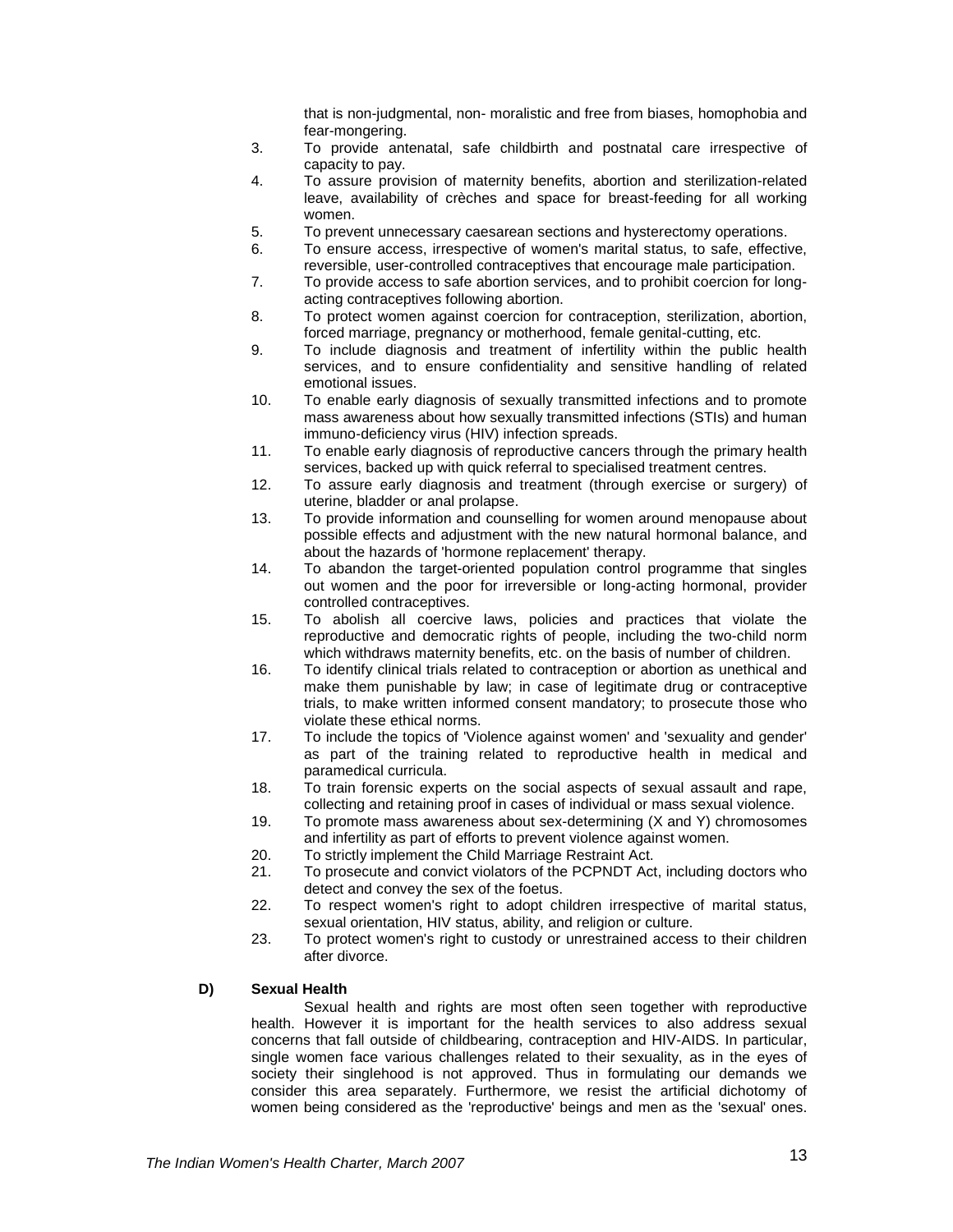Moreover we need to resist the artificial divide of heterosexual women as being reproductive and LBT women as needing merely sexual rights.

Sexual health and rights imply aspects of mental, physical and social wellbeing in relation to sexuality and sexual relationships. Healthy sexuality encompasses a mental attitude open to sexual desire and pleasure unencumbered by fear and a body free of disease and responsive to desired sexual stimuli. Moreover it implies a social environment of respect towards sexual relations without bias to sexual orientation or partner preference. Also, it requires a positive knowledge and acceptance of one's own sexuality and a personally responsible attitude to sexual relations to ensure freedom from coercion and protection from infection, injury and unwanted pregnancy. Healthy sexual relations are never violent and accept sexual and gender diversities as well as disabilities. The health services need to address the sexual concerns around unintended pregnancy, abortion, infertility, HIV, STI/RTI and cancers, as well as the sexual needs and abilities of disabled persons.

This complex area of health foregrounds the respect, protection and fulfilment of a person's sexual rights, and so our **demands** are:

- 1. To affirm every woman's right to express her sexuality, to enjoy sexual relations beyond reproduction, and to be treated with dignity as an equal sexual partner.
- 2. To protect women's right to choice of sexual and life partners and to enjoy sexual relations with them irrespective of caste, class, ethnicity, religion, nationality, ability and sexual orientation.
- 3. To provide enabling environments that can assure freedom from unwanted pregnancies, infection and sexual violence.
- 4. To ban the discriminative, harassing and humiliating practice of 'virginity' examination on single women.
- 5. To provide at PHC level facilities to meet sexual health needs, including interventions by trained health providers and a functioning referral system, that are available and accessible irrespective of marital status or any other discrimination.
- 6. To provide available and easy access to free or low-cost, good quality condoms.
- 7. To guarantee non-discrimination within the health services on the basis of sexual identity, preference, behaviour, non-marital status or sexual occupation.
- 8. To repeal Section 377 of the Indian Penal Code, and other laws, policies and practices that discriminate on the basis of sexuality.
- 9. To guarantee freedom from being trafficked for any purpose, including for sex work.
- 10. To prevent, investigate, prosecute and punish child sexual abuse.
- 11. To maintain confidentiality and refrain from judgement about sexual problems, illnesses, assaults and occupations.
- 12. To avoid moral panic and sensationalism by media and police with regard to sexuality.
- 13. To promote demystification of myths surrounding virginity, infections, masculinity and sexuality and raise awareness based on knowledge.
- 14. To impart sexuality education at school and college levels that provides relevant information and guidance for making choices and that introduces students to a sexuality that is pleasurable, responsible and free from violence and discrimination.

For specific demands relating to the rights of LBT women, HIVpositive women and sex workers, see Chapter 10.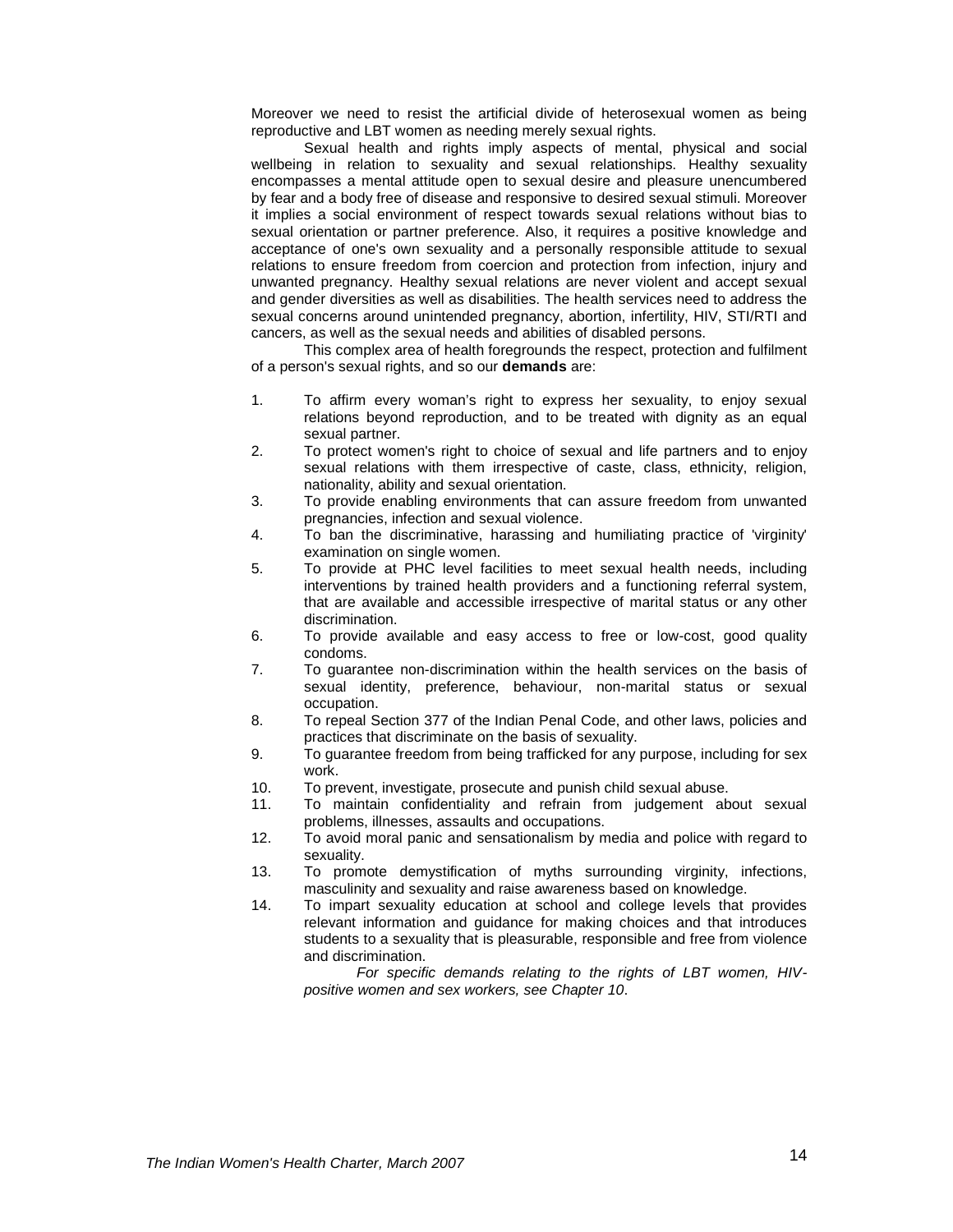## **6 STATE OBLIGATION TO PROMOTE WOMEN'S HEALTH RIGHTS**

The State is obliged to provide health services that are physically and economically accessible, available, adequate for early diagnosis and treatment as well as for prevention of diseases, appropriate with regard to rational treatment as well as cultural relevance, and accountable to the people. Services availability is in terms of human resources, drugs and other supplies, and infrastructure. Rationality in treatment is expected to be based on individual, group and epidemiological concerns. Also, the State is obliged to remove all impediments, including financial limitations and cultural restraints, in women's access to health care. Finally, the State is obliged to create an enabling environment wherein women can become healthy and stay healthy. The fulfilment of these obligations calls for a multisectoral approach and co-ordinated efforts between Health and other related Departments and Ministries.

Often we face a dilemma when we ask for State interventions in people's lives. The irony of appealing for rights from the very structure that violates them is not lost on us. However, Governments rule in our name, are elected by us and collect various taxes from us. From a rights-based approach, therefore, it is an obligation and not a favour of Government to provide for people's basic needs. Our demands from the State are not to replace the call for wide community mobilisation, but to strengthen it for progressive change towards a society based on equality, justice and freedom. The State has to be sensitive to the fact that all the marginalised including women are denied adequate access to health care and are subjected to violence by families and communities. With respect to human rights the State must be answerable for its acts of commission as well as its acts of omission.

The Indian State is a signatory to various international human rights treaties and thus also obliged to fulfil the rights stated therein. It must prove that it was unable rather than unwilling to safeguard the rights of its people. Inability quoted on the basis of inadequate resources cannot stand forever, as progressive realisation of rights is the obligation of every State.

Therefore, our **demands** from the Government with respect to its State obligations to protect, promote and fulfil the health rights of women are:

- 1. To include Right to Health in the Fundamental Rights of the Indian Constitution and provide mechanisms for redressal in case of violation or non-fulfilment of this right.
- 2. To respect the specific needs of different groups of women and to ensure that health rights are enjoyed by all women within the jurisdiction of the country.
- 3. To enable and ensure easy access for women to enjoy all their rights including health rights and to remove all impediments.
- 4. To refrain from interfering directly or indirectly with women's rights, and also to prevent third parties from doing so.
- 5. To adopt appropriate legislative, administrative, budgetary, judicial, promotional and other measures towards full realisation of health rights.
- 6. To ensure non-discrimination and achievement of substantive equality (of access, opportunity and result); to prohibit violations even in the name of religion or culture.
- 7. To guarantee comprehensive quality health services that are accessible, accountable and universally available irrespective of people's capacity to pay.
- 8. To exercise due diligence in prosecuting and punishing the perpetrators of violence against women and in adequately compensating the survivors, as deterrence of violence lies in the surety and not in the severity of punishment.
- 9. To make non-State actors (family, community, employers, private and trans-national corporations, etc) answerable to non-fulfilment and violation of rights.
- 10. To provide maximum available human and financial resources towards the realisation of women's health rights.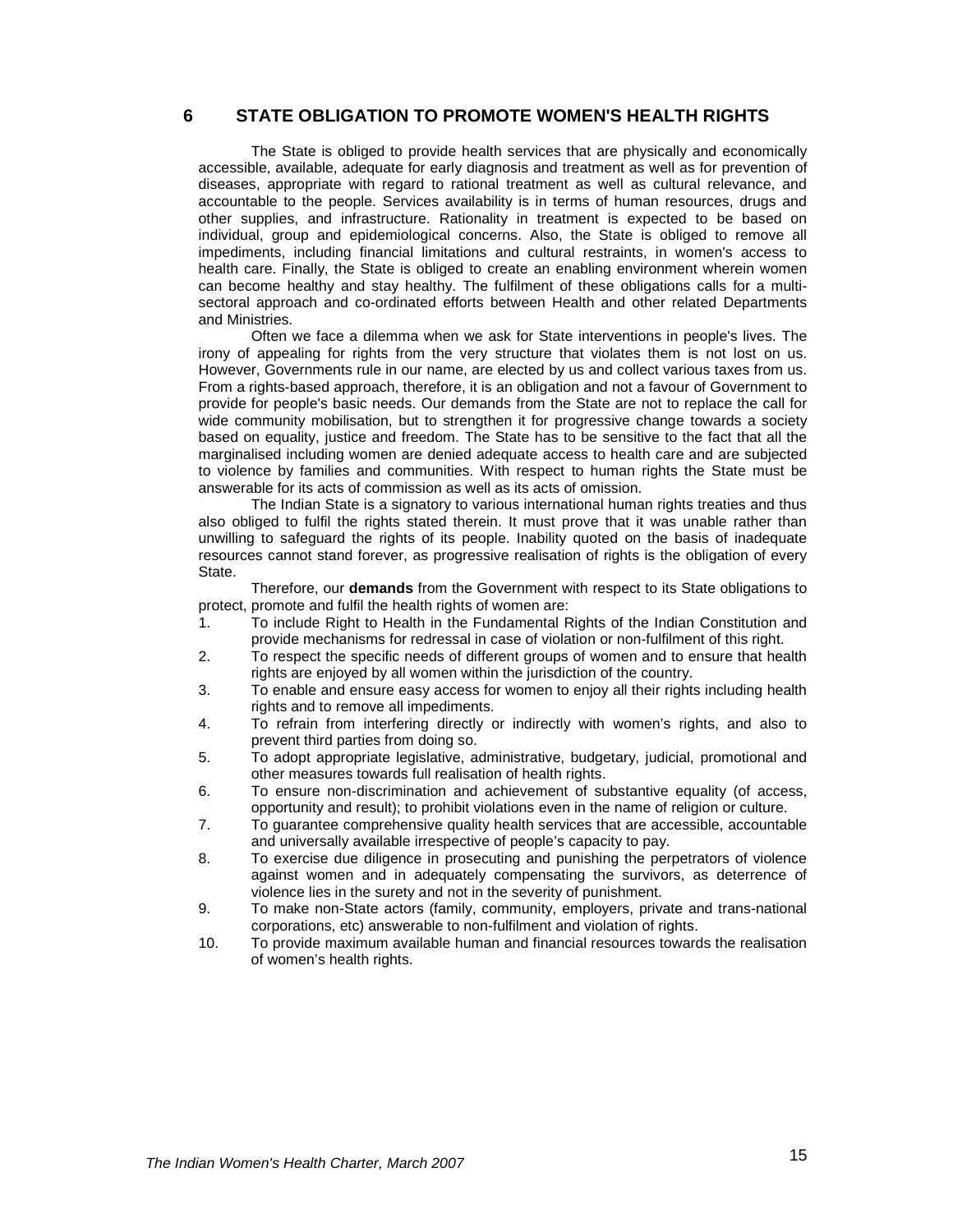## **7 MEDICAL ETHICS AND THE RIGHTS OF WOMEN AS PATIENTS**

Here we consider the range of ethical issues in medical education, research, clinical trials and practice. Most patients and especially women are more or less at the mercy of the health system without access to information about their health condition or right to decision regarding choice of treatment. With a large number of women being illiterate, it is even more important to set ethical standards in treatment and research. It is essential to obtain a patient's informed consent after giving full information on the risks, benefits and alternatives of any treatment or procedure in language that she can understand.

In the new scenario privatisation, unethical practices flourishing for some time in the private sector are now assuming prestige and acceptance. Thus, racketeering and kick-backs between general practitioners, specialists and laboratories are now getting organised as large health management establishments. This results in diagnosis and treatment driven by corporate interests and not by the needs of patients. Women are seen as particularly easy targets. With its emphasis on population control, the State focuses exclusive attention on women for contraceptive and reproductive research. Here men are conspicuous by their absence, yet in all other medical research gender-neutrality is fiercely guarded. Failure to implement ethical research norms has enhanced the exploitation of women, so it is no wonder that several scandals have emerged in the past two decades. These relate to contraceptive injectibles and implants, use of quinacrine as contraceptive, vaginal microbicides, fertility vaccines, human papilloma virus, and the natural history of carcinoma of cervix. Making women bear the exclusive burden of contraceptive and reproductive research violates the principles of fairness and justice. Since research on contraceptives involves healthy women, side-effects cannot be justified and the standard of ethics must be set very high.

On the other hand, the so-called 'neutrality' in medical research leaves out women! There is no stipulation to include them and so gender-disaggregated data is not generated. The findings of clinical trials on men are simply extended to women, treating the male as 'standard'. This kind of gender-blindness also reflects in most medical textbooks.

With regard to ethics in medical research and treatment, our **demands** are:

- 1. To enable a woman patient to give informed consent by providing full information in language that she can understand about her state of health and the benefits, risks and alternatives of the proposed diagnostic or treatment procedure(s).
- 2. To recognise the capacity of women with mental illness to give consent, and to conduct no research on them unless valid consent is obtained.
- 3. To protect the right to total confidentiality in respect of medical records of women patients, allowing disclosure of information only if the patient gives her consent.
- 4. To respect personal privacy of every woman in the course of any medical examination, treatment or surgical procedure, and even during medical camps, and to ensure that such procedures take place in the presence of a woman staff member.
- 5. To ensure that the health services are free of negligence and malpractice.
- 6. To respect patients' right to complain about any aspect of hospital service; to have the complaint investigated by the Local Competent Authority (LCA) or an equivalent relevant body and to provide for legal redressal and compensation in case of medical negligence or infringement of patients' rights.\*
- 7. To guarantee the respect for patients' rights as laid out in Section 16 (Rule 14: Standard Charter of Patients Rights) in the draft Bombay Nursing Home Regulation Act (BNHRA).
- 8. To take special care in obtain informed consent in writing when institutionalised women are included in clinical trials and not to accept the consent of 'gatekeepers' such as wardens or custodians as adequate.
- 9. To respect the right of women patients to refuse to participate as a 'case' for teaching medical students and to take part in clinical trials or research concerning use of new drugs or medical devices, and to seek the patient's prior consent in writing.
- 10. To recognise the right of patients to buy prescribed drugs or pharmaceuticals of any brand from any medical store.
- 11. To involve women's organisations as well as 'experts' in setting high ethical standards especially for research on contraceptives.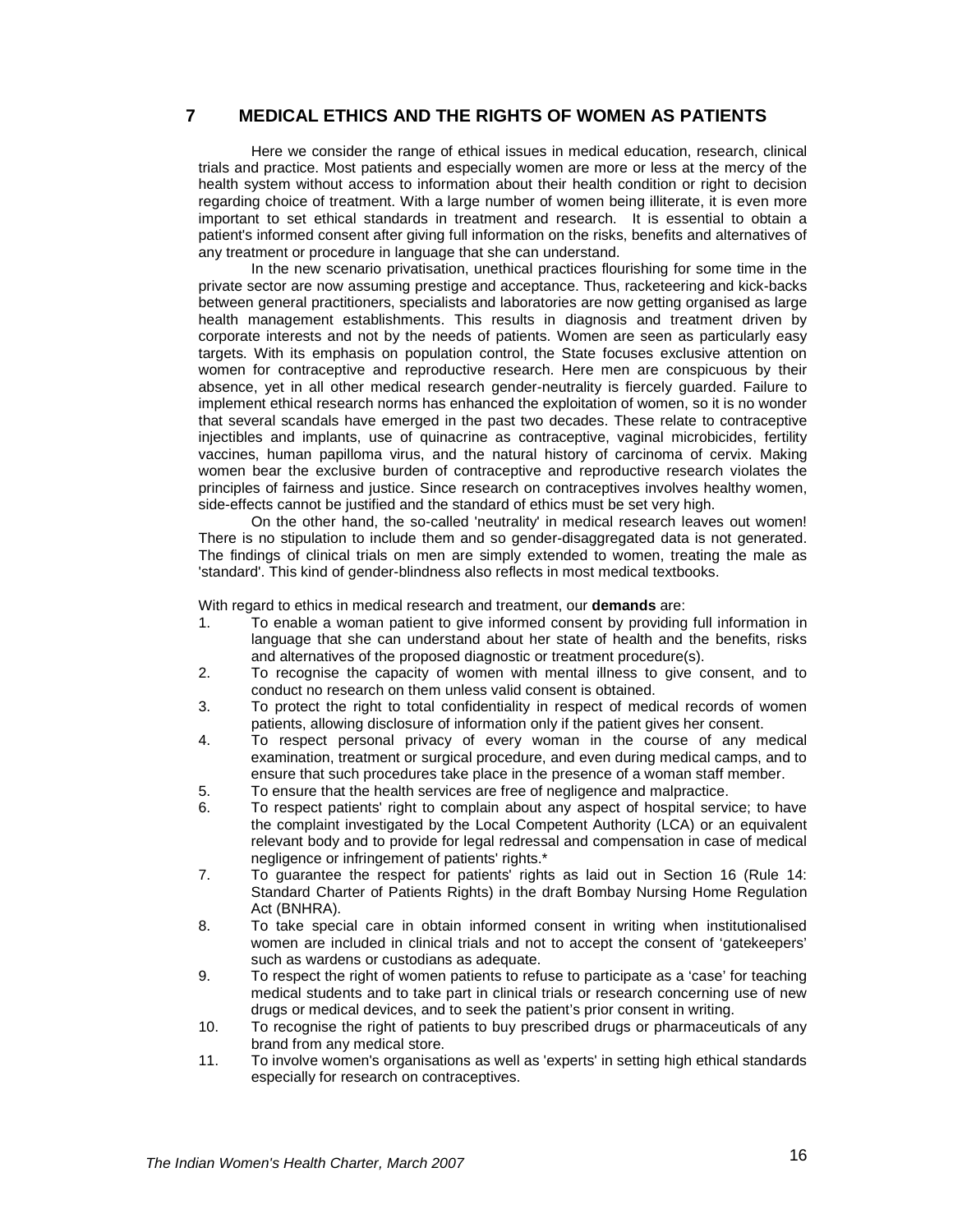- 12. To not compare (or justify) side-effects of contraceptives with those caused by drugs, since contraception involves healthy women.
- 13. To make mandatory the inclusion of women's organisations and women's health advocates on ethics committees, from national to local and institutional level.
- 14. To make mandatory the declaration of potential conflict-of-interest by policy-makers and members in Government committees, and by all persons in public life, and to include as mandatory the disclosure of funding and of potential conflict-of-interest in all clinical trials, medical research and publications. To ensure transparency and accountability in all clinical trials, and to guarantee that the post-trial benefits of research are made available to women even in remote areas.
- 15. To improve the quality of medical education to be more people-centric and gendersensitive, to regulate the fees and quality of medical courses in private medical institutes, and to require doctors to update their skills, knowledge and attitudes by continuing education.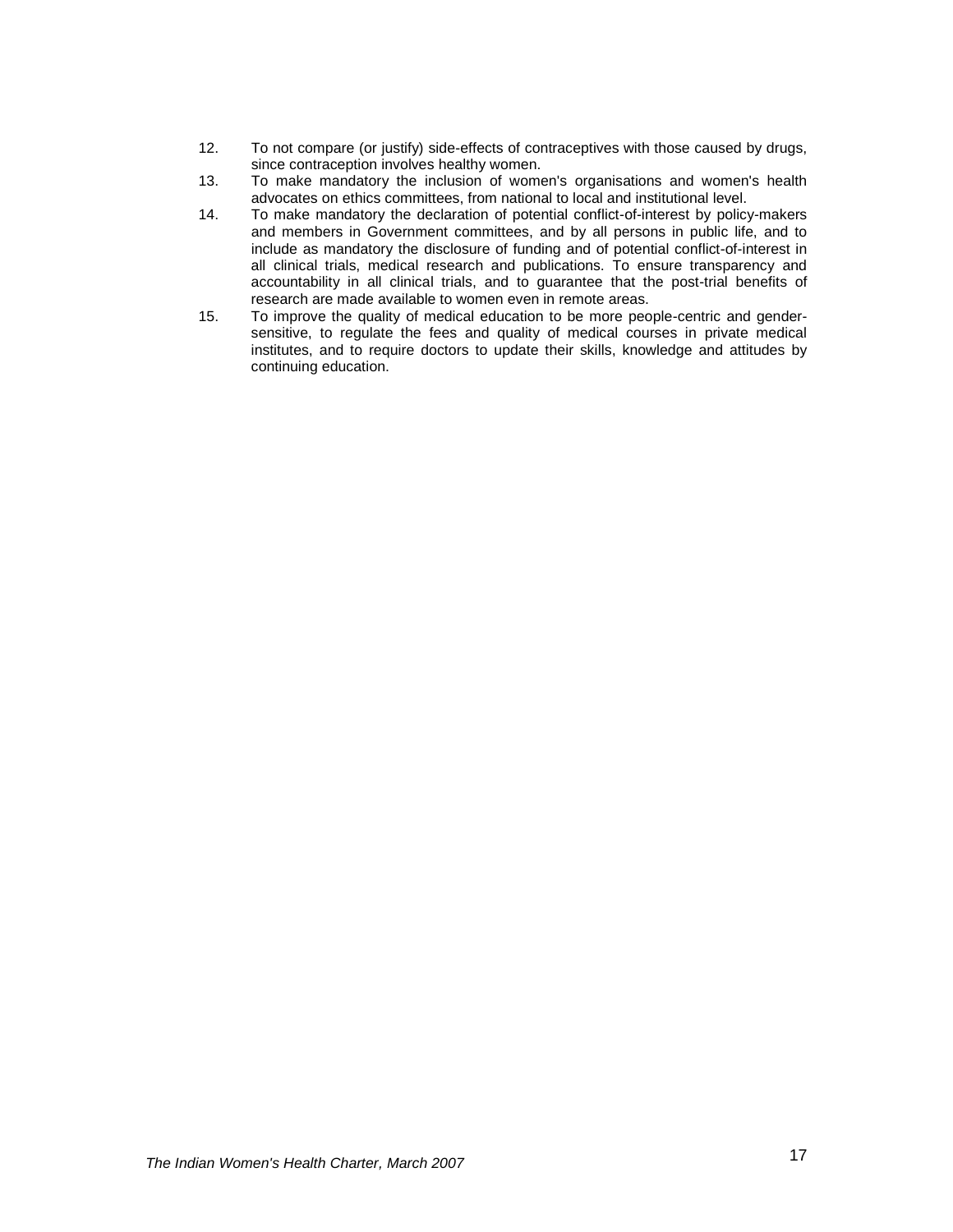## **8 LAWS AND POLICIES**

The Constitution of India guarantees equal rights to all women, yet the social disadvantages of women do not allow the full realisation and enjoyment of these rights. While several laws exist to prevent specific crimes against women and to limit discrimination, often they are not implemented or the isolated implementation of a law does not create an enabling environment. Patriarchy pervades the police and judicial system. The artificial divide between the public and the private domains in people's lives further reduces women's access to justice. Failing to respect, protect and fulfil the rights of women, the State allows violence against them within and outside the home to continue with impunity.

Health, including mental health, is affected by policies in a large number of areas, from macro-economic and development policies to policies on agriculture, forests, mining and fisheries, to policies regulating drugs and petrochemicals, and to the health and family planning policy. With the onslaught of liberalisation, policies in all these areas are found to benefit multinationals and local elites rather than ordinary people. Aspects of policy and sometimes whole policies are drafted at the behest of international interests without adequate and democratic discussion and with little accountability to the people of India. Often Government departments which enunciate the policies are not aware of or sensitive to their implications on health, not to speak of women's health. So it is essential that all policies go through an audit process from both gender and health points of view.

The mental health sector is driven by law without a State policy at either central or state level. Private practitioners thrive with little or no monitoring. The Mental Health Act is a penal law similar in format and content to other penal laws, such as the Criminal Procedure Code (CPC) and the Beggary Prevention Act. Positive laws formulated from a rights perspective, such as the Persons with Disabilities (PWD) Act, Legal Aid Authority Act and the Human Rights Act, are yet to be implemented in the mental health sector. Even though mental health is a cross-cutting issue, there is barely any linkage between general health, mental health, disability, social justice and empowerment, family and child welfare, and other departments. Standards of clinical practice even within mental hospitals have not been established, which are especially needed for treatments that involve risk, such as ECT. In the mental health sector laws that should protect patients actually permit the widespread use of force and coercive treatment. Civil laws pertaining to marriage, divorce and other kinds of contracts exclude citizenship to people presumed to be of 'unsound mind', and this exclusion works particularly against women.

#### **A) Health-Related Laws and Policies, Budget and Gender Audit**

The National Health Policy 2002 pays scant attention to the health of women, which is considered the ambit of the National Population Policy 2000. This mismatch reflects in the fact that several States in India, with the assistance of an American consultancy firm, have enunciated their own population policies without any State health policy being in place. Some States have announced draft mental health policies without putting in place a public health system that would be the instrument for implementing them. In many areas there are evident contradictions between policies at State level and National level.

The concept of health and gender audit has come into increasing prominence among development economists, social scientists and policy makers in the new millennium. It is perceived as crucial from the point of view of equity, efficiency and transparency. Policymakers and others both within and outside of Government are coming to accept that genderbias is not only harmful and costly for women, but it is equally harmful to children, households, communities and society as a whole. If women were assured of equality in nurturance and health-care, employment opportunities and remuneration and in property rights, it would be possible for the country to achieve a better overall health status, more development of capacities, more national output and yet more leisure due to the combined contribution of men and women!

And so our **demands** relating to health-related laws and policies are:

1. To require all development policies and programme implementation to be subjected to periodic health and gender audit in order to assure gender sensitivity and accountability to the people.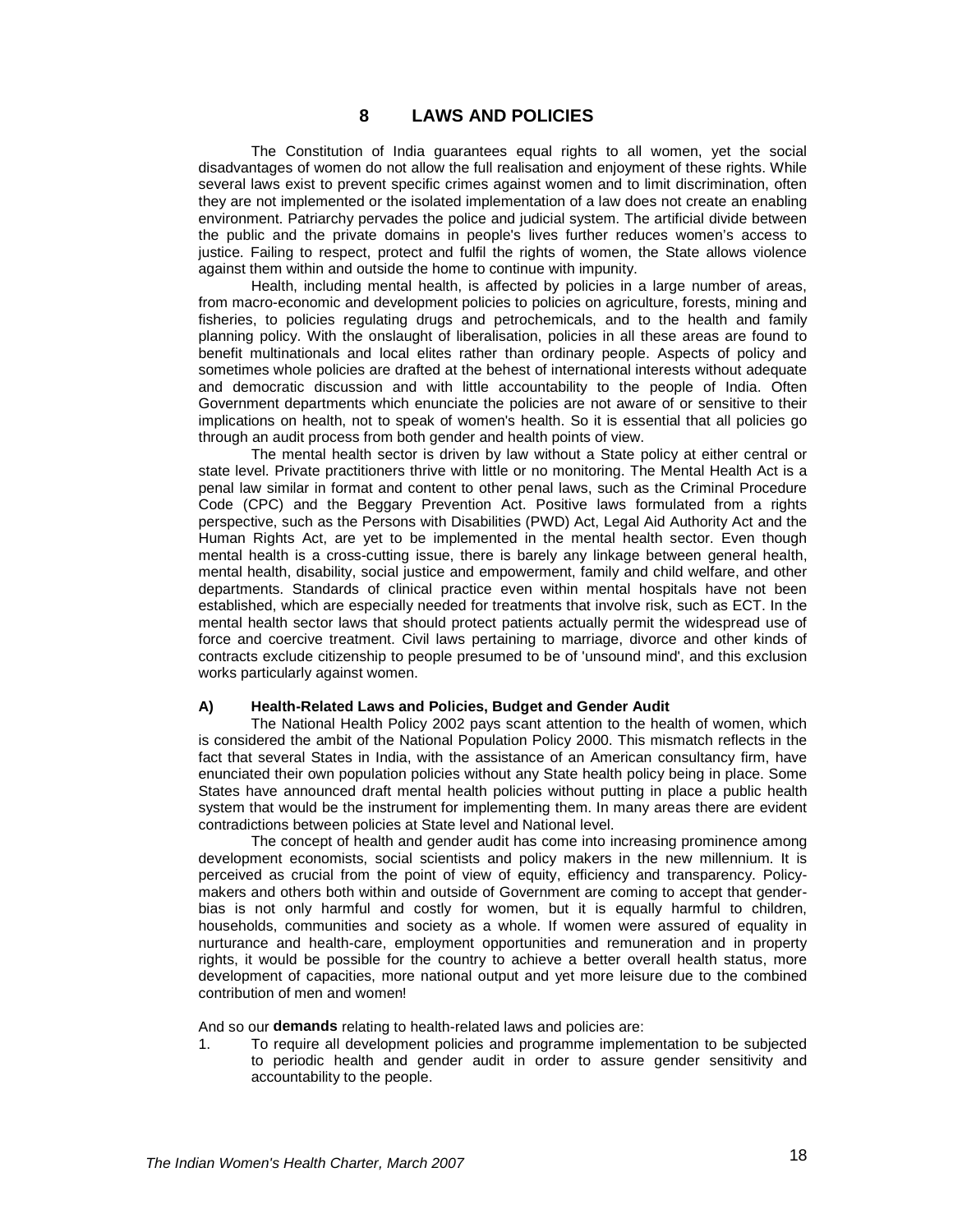- 2. To spend a minimum 5 percent of GDP on public health, devoting an equitable portion of it to women's health and mental health, setting a balance between the overall health needs of women of all ages and groups in society.
- 3. To monitor the health needs, facilities, expenditure and services delivery with help of disaggregated data, to enable accurate and effective budgeting of physical and financial resources.
- 4. To repeal laws that violate women's human rights and to reform laws to improve women's status.
- 5. To enhance women's access to legal aid, police intervention and judicial remedies in case of violence, rape, extortion and exploitation.
- 6. To strictly implement and monitor the laws on prenatal sex selection and sexselective abortions, dowry, domestic violence, kidnappings, molestation and rape.
- 7. To protect and promote the development of girl children by implementing free and compulsory education, banning child labour and preventing child marriage.
- 8. To change the laws driving the mental health sector.
- 9. To strictly implement women's right to maintenance and property after divorce.
- 10. To permit wide dissemination and use of the Right to Information (RTI) Act with respect to fulfilment of women's rights.

#### **B) Population Policies at National and State Levels**

Most governments manipulate population growth according to the needs of the country's economy or to fulfil political and religious agendas. Women become soft targets of such policies, whether to increase the number of children or to reduce them. Population policies, pro-natalist or anti-natalist, work against the interests of women, the poor, immigrants and minorities.

Despite the liberal pronouncements of India's National Population Policy 2000, women have continued to bear the brunt of population programmes through targets and a range of incentives and disincentives. The latter include restricting employment to those with only two children, differential fees for irrigation for them, limiting Government schemes under the anti-poverty programmes to two-child couples, restricting school admissions to two children per couple, and so forth. The enforced two-child norm acts as an inducement for sex selective abortions. Moreover, evidence shows that the two-child norm for contesting elections to panchayats (local government bodies) discriminates especially against poor, dalit and adivasi women. At the same time, women are bearing the brunt of population control policies through introduction of hazardous contraceptives. Linking contraceptive use to employment, to political participation and to abortion access are some ways in which this coercion acts upon poor women. While we are for women's unequivocal right to contraception and abortion, we are against population control. We also reject the communalisation of the population issue by groups that have exhorted Hindu women to bear more children.

Thus, our **demands** with regard to population policy at national and state levels are:

- 1. To promote and ensure the right of women to control their own fertility and to decide whether, when and how many children they want.
- 2. To guarantee all women's right to safe, effective, reversible and user-controlled contraceptives.
- 3. To ban provider-controlled, harmful and invasive contraceptives in the Indian Family Planning Programme.
- 4. To abolish the coercive two-child norm policy.<br>5. To revoke all targeted population control polici
- To revoke all targeted population control policies.
- 6. To de-link women's political participation from family size.
- 7. To abolish the link of coercive population policies with irrigation policy, the Panchayati Raj Act, employment during famines and so on.
- 8. To increase the involvement of men in family planning and to promote contraceptive methods designed for males.
- 9. To fully inform and educate people, including adolescents, about fertility regulation method options through development of specific IEC strategies.
- 10. To prevent denial of access to contraception or abortion to certain groups of women on the ground that 'their numbers' are declining.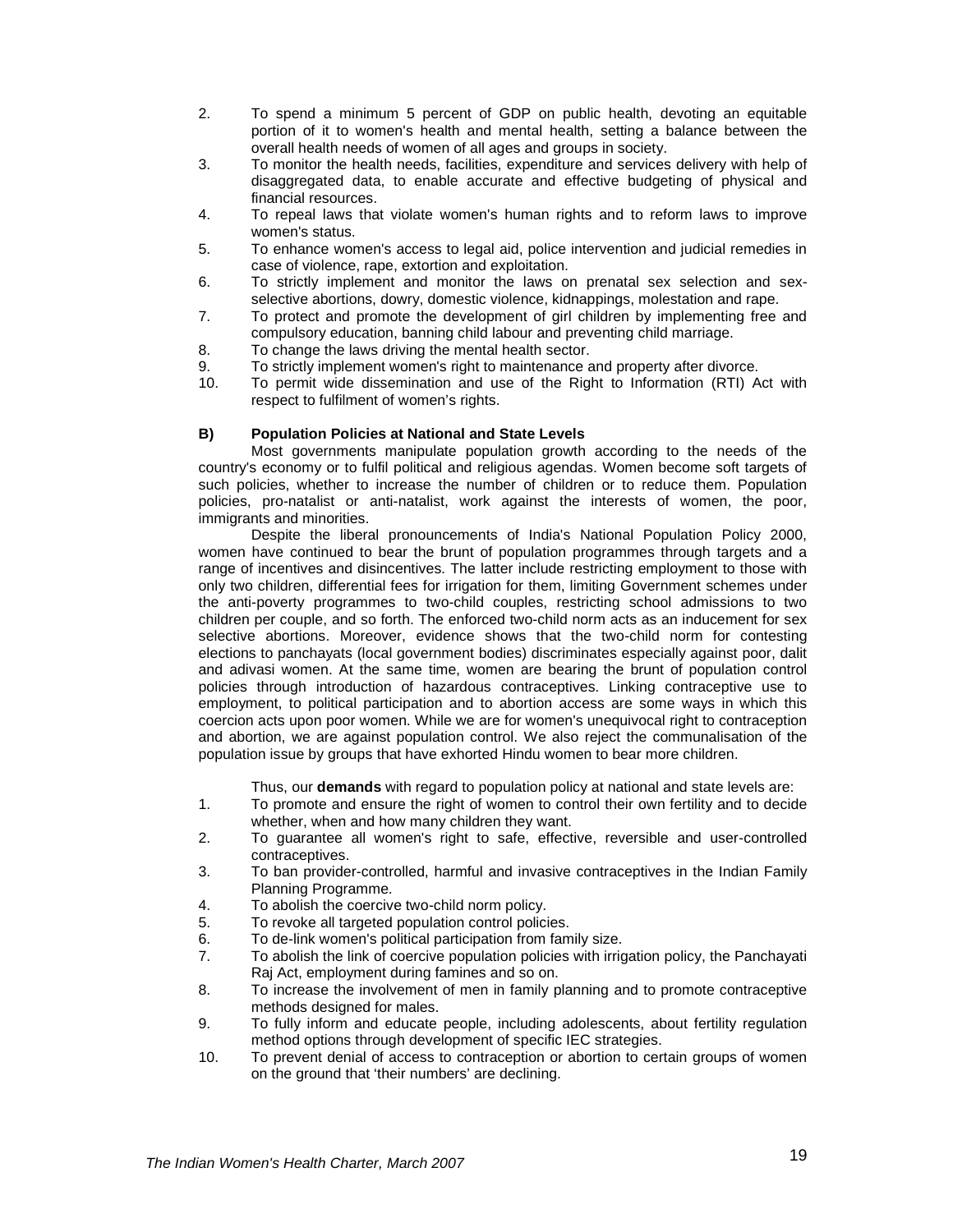## **9 OTHER HEALTH CARE SERVICES AND RELATED SECTORS**

The 'assumed' health care services in the Indian Women's Health Charter are the public health services, since the demands of the Charter are mainly directed towards the Government. However, around 80% of all private health expenditure is in the non-government sector, comprising mainly of the private sector. The pharmaceutical and drug industries are also major players in provision of health services. Similarly, the 'non-government organisations' or NGOs are also involved in creation of new alternatives or best practices related to health care. Another assumption that runs through most discourses related to health care delivery is that the practitioners are all from the allopathic stream. Though that may be dominant mode of therapeutic intervention, over one million indigenous healers continue to function throughout the country, 'invisibilised' and marginalised, This section deals with health care services beyond the public sector and which need acknowledgement, regulation and monitoring in terms of rationality of treatment, cost of payment, ethics and social audit, so as to make them more accessible and answerable to women's health concerns.

#### **A) The Private Health Care Sector**

The 'private health sector' in India comprises a large and heterogeneous assortment of actors and institutions. At the base of the pyramid are the 'unqualified' local practitioners frequently referred to as 'quacks' who associate mainly with ayurveda and homoeopathy but use allopathic medicines to a greater or lesser extent. Above that level are the qualified practitioners of the formal allopathic (Western) and non-allopathic medical (Ayurveda, Unani, Homoeopathy) systems who by-and-large practice in individual set-ups. Above them are the private single- and multi-specialty hospitals, nursing homes and maternity homes which employ physicians and other essential staff. At the top of this pyramid are the large corporate sector hospitals. The upper three levels are supported by a network of clinical testing laboratories. The private sector overlaps with the public health services in various ways, receiving visible and invisible subsidies from the public sector, and thus seeing it as a purely 'private' sector is not possible.

Nevertheless it is clear that India has the world's largest and least-regulated medical care industry in the world with hardly any social accountability. Costs vary widely but they tend to be higher in institutions at the upper end of the private care pyramid and also in areas where the public health services are weak. Private health facilities tend to be inequitably concentrated in urban areas and in richer states and regions. The private sector has resisted efforts at cost regulation and monitoring of care. Since it has not been forthcoming with data, statements or comparisons about efficiency and effectiveness are not always possible to make. However, concerned observers and the few existing studies of the private sector indicate a disturbingly high prevalence of unacceptable and irrational practices, as in the private treatment of tuberculosis. The private sector also bears disproportionate responsibility for the disappearance of the girl child through sex-selective abortion. Also, from reports of insiders, there appears to be a high prevalence of financially exploitative practices like 'scalping' and kick-backs for referrals for diagnostic tests and therapeutic procedures.

For years the disappearing breed of 'family doctors' in India have provided care in the spirit of personal care and concern, but with the onslaught of globalisation medical Institutes are mushrooming solely from commercial interest. In the background, through the economic instruments of GATT and TRIPS, profit-driven multi-national interests have managed to force the Government of India to change its model Patent Act of 1970. This has lead to sharp increase in drug prices not only in India but in many developing countries which were getting good quality drugs from India at much lower cost.

Over the years the proportion of people accessing the private sector has increased sharply for both out-patient care and in-patient care. The poor, however, continue to rely for in-patient care on the public hospitals. Over the same period, the costs of health care have increased sharply, with medical expenditure emerging as the second leading cause of indebtedness among the poor. Social exclusion and discrimination reduce people's access to costly medical care, and women are more likely to be excluded than men. Similarly dalits and minorities, usually also poor, tend to get filtered out.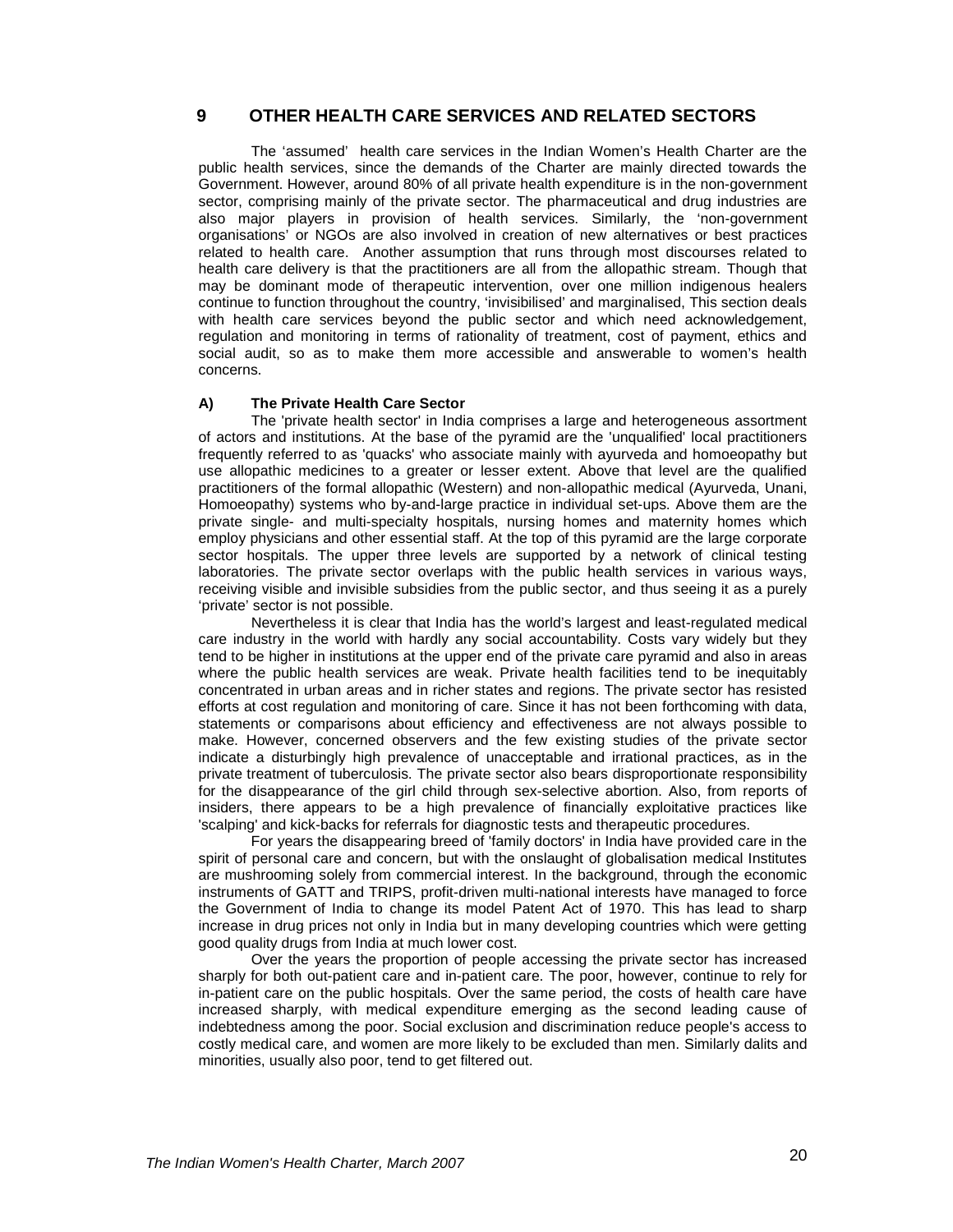Our **demands** with regard to the private health care sector are:

- 1. To strictly regulate the private sector in terms of both quality of care and standard regimen of costs.
- 2. To institute an accreditation process for all private sector facilities, including specialty facilities, maternity homes, investigative facilities and pathology laboratories, residential facilities for mentally ill people, and so on.
- 3. To adhere to the conditions under which private hospitals obtain subsidies from Government, including their obligation to provide free care to a certain proportion of patients, and to make these obligations transparent for scrutiny under the RTI Act.
- 4. To adhere to ethical medical and surgical practice norms and self-regulation of the medical profession.
- 5. To make continuing education with regular upgrading of skills mandatory.
- 6. To provide required care in all emergencies, including emergency obstetric care, irrespective of patients' ability to pay.
- 7. For the Indian Medical Association (IMA) to take action against any of its members found to be violating the provisions of the PCPNDT Act.
- 8. To set up norms of practice for doctors and psychiatrists, including addressing the issue of sexual abuse of women patients, students or colleagues.
- 9. To monitor health care, especially in the private sector, in times of conflict, riots or disasters for incidents of discrimination based on poverty, religion, caste, occupation, HIV status, etc. and to prosecute those responsible for denial of care.

#### **B) The Non-Government Organisation (NGO) Health Sector**

Providing free or low cost health services through hospitals and community medical dispensaries has been an activity of NGOs, also known as 'voluntary' organisations, since the time of independence. The earlier voluntary and charitable organisations in health care were largely affiliated to religious groups or to Gandhian institutions. In the mid-1970s secular NGOs arose dramatically in the area of community health. During the '80s and '90s NGOs emerged in many States of India to work with women on concerns of health and development.

This varied sector ranges from massive 'trust' hospitals actually in the private sector to community-based initiatives involving village level health workers and ordinary people. It encompasses the functions of service delivery, capacity-building (even of government health staff), documentation and research, community mobilisation, and advocacy to pressure the State for better health policies and services. While NGOs are regulated by the Public Trusts Act and Societies Act through the Charity Commissioner's office, direct accountability to people in the local communities where they serve has never been required by law. Even so, this sector has provided space for a number of classic post-independence projects in community health. Thus, the concept of the village-level community health worker (CHW), later accepted by the Government, was developed in this sector. Through the efforts of women CHWs, NGOs have shown that health indices such as neonatal and infant mortality rates (NMR, IMR) and children's nutritional levels can improve through systematic communitylevel health interventions.

The relationship between health NGOs and the Government has never been smooth. For most of the post-independence period even apolitical or 'non-confrontational' NGOs preferred to work aloof from Government. In their turn Government officials, obliged to meet the primary health requirements of far larger populations, looked down upon NGOs as amateur players with the luxury to 'experiment'. Gradually Government has acknowledged the innovative achievements within this sector, and increasingly we see representatives of NGOs being invited by the Government in policy formulation and at field level the 'handing over' of primary health centres (PHCs) for NGOs to run! Adoption by the public health services of the NGO model of subsidised user fees is another step along the soft road to privatisation.

Now large business houses seeking to establish reputations of 'corporate social responsibility' (CSR) are registering in-house NGOs. In the era of privatisation and liberalisation these are flourishing, especially as the State threatens to pull out of providing the basic services. It is also interesting that most NGOs rarely threaten the interests of the private sector in the area where they work. Since health NGOs work among the poorest, they often compete to serve the same people (mostly women) who would otherwise go to the public health services. The State must provide for universal comprehensive health care services at least at primary level irrespective of ability to pay, and it must not be allowed to give up this responsibility in the name of public-private partnership. However, NGOs have an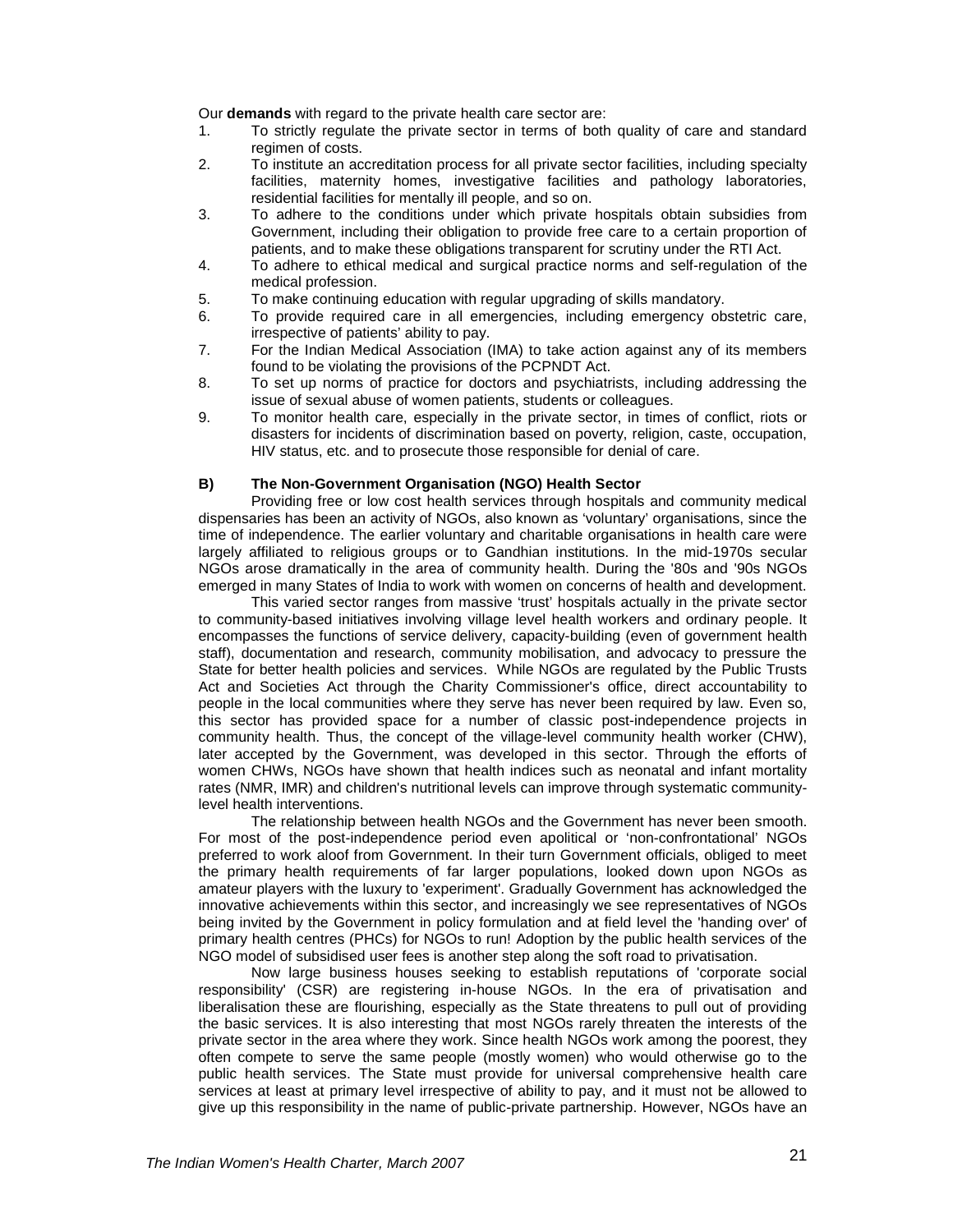important role to play in linking Government health services and the people, in enabling people to assert their health rights and in exploring optimal health care innovations with responsibility and accountability to local communities.

Our **demands** with regard to the NGO health sector are:

- 1. To compile among themselves the 'best practices' and insights discovered over decades of To assure transparency and accountability to constituent communities, to their staff, and to the sections of the public and health professionals with whom they relate.
- 2. To be transparent about their funding sources and the use of public money.
- 3. To reiterate the State obligation towards providing universal health care and refrain from weaning people away from Government health services; to be clearer about their roles in relation to the Government health services, particularly with regard to duplication.
- 4. To take stands when the State violates health rights, or when irrational, unnecessary or exorbitantly expensive private sector medical care threatens women's well-being; to stand up in the interests of social justice and against discrimination and violence, particularly against women, both in constituent communities and in the organisation.
- 5. To practice democracy, non-discrimination and gender-sensitivity within the organisation; to ensure employment and growth opportunities for women within the organisation, and to mainstream gender concerns in the organisation's governance as well as in its day to day work.
- 6. To enable women from marginalised and discriminated sections to fully participate in the functioning and governance of the organisation.
- 7. To abide by labour laws, to provide fair wages and adequate social security for their employees (maternity benefits, child care support, provident fund and other applicable retirement benefits).
- 8. To abide by all laws concerning the workplace (child labour, grievance redress, prevention of sexual harassment at the workplace, safety, etc).
- 9. To follow ethical principles while engaging in interventions, research and clinical trials.
- 10. To maintain confidentiality of health records of women, especially where the health status may compromise the interests of women (mental health, domestic violence, rape, HIV status etc).
- 11. community health work, including in the training and work with Community Health Workers (CHWs), the majority of whom have been women.
- 12. To provide information and education about health, illness and health care, to create mass awareness / public opinion on health and social issues and to create enabling conditions within the household and the community for women to access health care.
- 13. To advocate for women's right to health care at district, state and national levels.

## **C) The Drugs and Pharmaceutical Industry**

Under pressure from the World Trade Organisation (WTO), pharmaceutical giants, western governments and associated international lobbies, in 2005 the Government of India modified the Indian Patents Act of 1970 that was unique in providing for 'process' patenting. The new regime of 'product' patenting will impact on the Indian drugs and pharmaceuticals industry to raise the costs of essential drugs. There are severe pressures to phase out price control and let the market determine the prices of drugs. At the same time, Indian and foreign pharmaceutical companies are producing unprecedented quantities of unnecessary and expensive food supplements and costly drug formulations that are often useless and sometimes hazardous. By medicalising women's natural states of pregnancy and menopause and capitalising on fears of aging and over-weight, companies are leading women in the upper classes to be over-drugged, whereas poor women and their families are deprived of low-cost essential and life-saving drugs.

Medicines have various effects on women, including on the reproductive system and especially during pregnancy and lactation. They affect the foetus through the mother's blood circulation and the infant by passing through the breast milk. Some effects are latent and visible only after some years, either on the woman or on her child or even on the child's progeny. Moreover, women are targets of provider-centric population control programmes which foist upon them various oral, injectable and implant contraceptives and anti-fertility vaccines. During and after natural menopause women in the post-reproductive phase of life are urged to take hormone 'replacement' therapy, presenting otherwise healthy older women with various risks.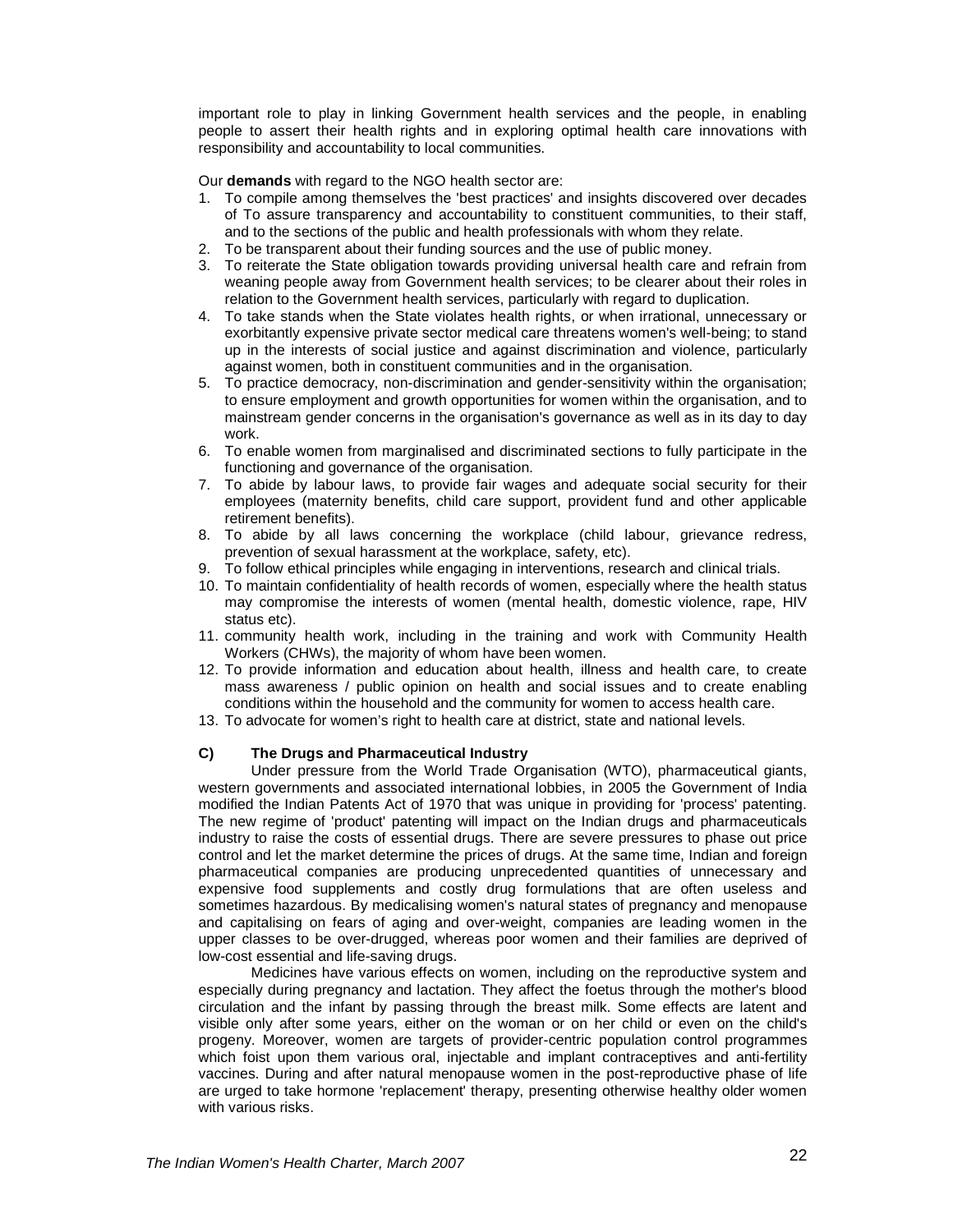In view of all that is wrong with drugs and the drug industry, our **demands** from the Government are:

- 1. To recognise affordable access to medicines as a human rights issue, and to supply all essential drugs and pharmaceuticals for use at PHC level, and in case of nonavailability to give entitlement for reimbursement.
- 2. To produce essential drugs and medical supplies in the public sector in order to move towards self-reliance in these areas.
- 3. To encourage research by drug companies, Indian or multinational, only for neglected diseases and/or diseases of relevance to India.
- 4. To regulate introduction of new drugs and formulations, to periodically review the list of currently approved and useful drugs, and to systematically weed out unnecessary, hazardous and irrational formulations in all systems of medicine.
- 5. To explicitly incorporate gender concerns in drug policy-making and in the design, development, manufacture and marketing of drugs.
- 6. To regulate the promotion, advertisement and marketing of all medications, to promote compulsory use of generic names for all drugs, and to limit the list of OTC drugs.
- 7. To strictly regulate the promotional activities of drug companies, and to implement clear guidelines in allowing sponsorship of symposia and other scientific meetings,
- 8. To recognise patients' right to information about ingredients and side effects of medicines in all the medical systems, providing access to information from the Drug Controller General of India.
- 9. To raise mass awareness about drug hazards relating to pregnancy, lactation and to the specific concerns of women's bodies relating to effects of drugs.
- 10. To modify the new Patent Act to ensure availability of essential drugs to all, and specifically:
	- a. No product patents on medicines for diseases in national control programmes and that affect large sections of people.
	- b. Ease in obtaining licensing for manufacture of drugs of importance to the people of India, especially when patented drugs are priced at unaffordable levels.
	- c. Transparent decision-making by Government in matters of EMRs, patents, pre-grant oppositions, data exclusivity etc. and use of flexibilities available in WTO/TRIPS and the Doha Agreement, keeping in mind the people's interests.
	- d. No relaxation of laws that minimise 'ever-greening' (lengthening of patent period beyond 20 years) of patents.
	- e. No patents on microorganisms whether genetically engineered or naturally occurring.
- 17. To regulate the prices of all essential drugs, and to institute a systematic policy of pricing of non-allopathic drugs.
- 18. To make registration of all clinical trials in India mandatory, with public access to all information in the registry, to regulate clinical trials to drugs required in India based on epidemiological need, and to subject out-sourcing of trials to or from India to prior public scrutiny/periodic monitoring considering the ethics, safety and methodology.
- 19. To institute a comprehensive policy for research and clinical trials on allopathic and non-allopathic medicines, subjecting all medicines to assessment of safety/efficacy.
- 20. To encourage research on the gender-related aspects of access, use and affordability of medicines.
- 21. To act towards eliminating corruption and unethical practices at all levels of drug administration, the drug industry and the medical profession; to regulate unnecessary tests, screening, scans and other misuse of technology and to ban cut-practice (kickbacks to prescribers for ordering such tests and/or for referral to specialists).
- 22. To develop clear system-wise standards for treatment and to strictly implement the Supreme Court order banning cross-practice between various medical systems.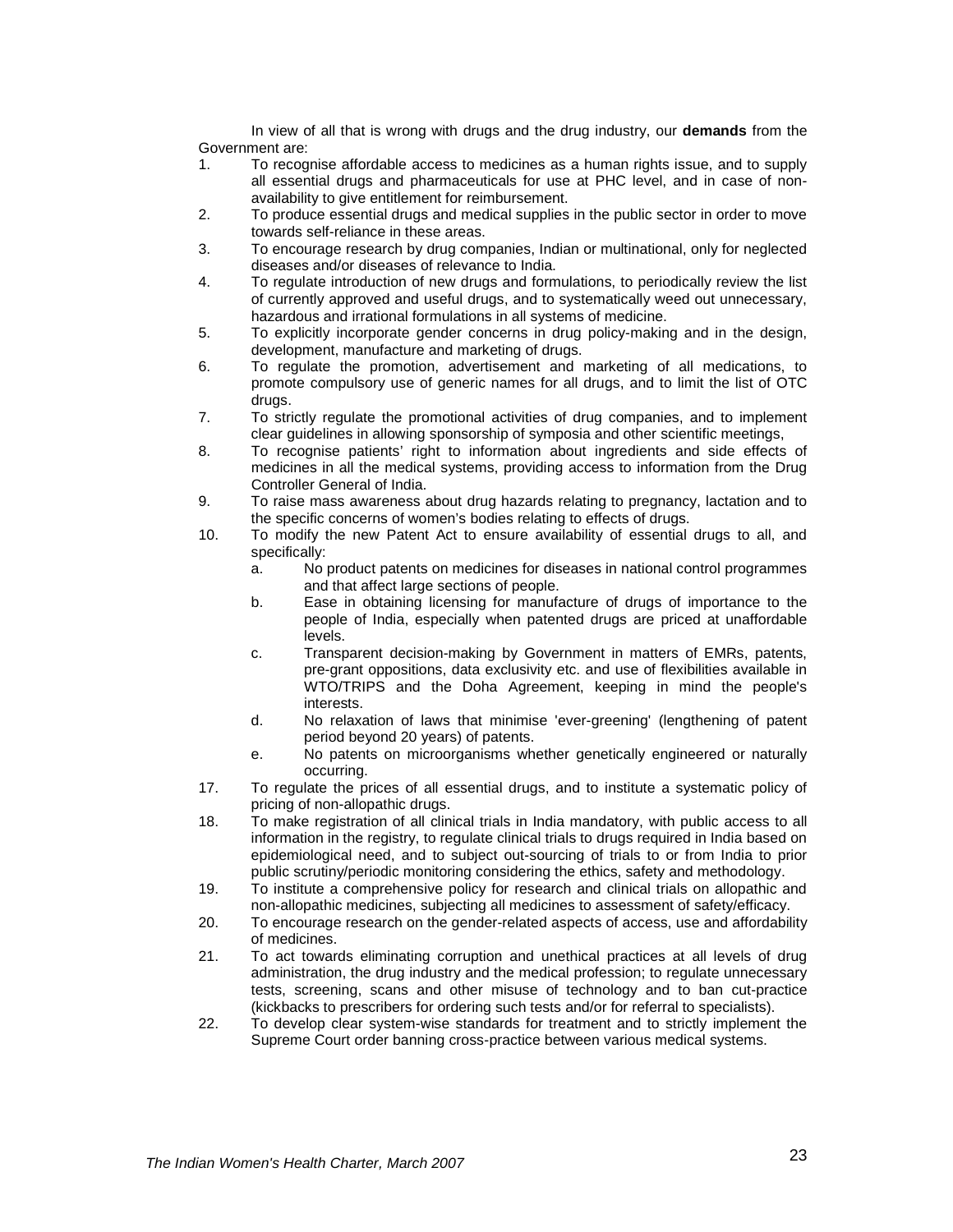#### **D) Medical Technology: Mis-Use, Over-Use and Under-Use**

Medical technology is extremely important for alleviation of suffering, curing of diseases and prevention of early deaths. In our country however, we have a situation where the vast majority of people lack access to the most basic therapeutic and diagnostic technologies, while others are subjected to unnecessary and expensive investigations and interventions usually with deleterious and undocumented consequences. Misuse of technology occurs by the most qualified medical practitioners and also by under-qualified personnel from all systems of medicine. This leads to increasing health care costs, often depriving people of the real benefits they would enjoy from other cheaper technologies. The market for medical technologies is not regulated and is driven by commercial concerns of the manufacturers with the logic that 'supply creates its own demand'.

Violations of women's reproductive health by unnecessary Caesarean sections, unwarranted hysterectomies and sex-selective abortions are increasing. Also, in recent times India has emerged as an international hub for 'medical tourism' along with the creation of a new form of international medical research networks. This includes technology transfers, supply of fetal tissue, eggs, embryos for medical research and stockpiling to meet the expanding international demand. We oppose the commodification and commercialisation of body parts in the name of research or therapy, as well as the use or abuse of medical technology unguided by either patient's interests or epidemiological concerns.

A law is needed to monitor invasive research and proliferation of the new invasive assisted reproductive technologies (ARTs) and women need to become aware of the risks.

While condemning these adverse and menacing trends, our **demands** are:

- 1. To regulate and promote the rational use of diagnostic and therapeutic medical technologies and to provide them in the public sector so that they are universally available, irrespective of ability to pay.
- 2. To provide continuing education of doctors regarding use of new technology, regulated by the Medical Council of India (MCI), so that doctors in practice are not 'educated' by the medical technology industry alone.
- 3. To make more resources available for research and development of low-cost technologies that are relevant for women's short- and long-term wellbeing.
- 4. To monitor the overuse of technologies in the private medical sector in accordance with existing guidelines such as those of the Indian Council of Medical Research.
- 5. To reverse the glorification of biological birth through invasive medical technology which may be at the cost of women's mental and physical wellbeing, and to advocate options of social parenting, child adoption, or living full lives without raising children.
- 6. To frame a law to regulate use of invasive reproductive technologies in the private sector, that covers surrogacy, genetic engineering, cloning and intensive ARTs.

#### **E) Indigenous Healing Systems**

Women in India have been 'health care providers' since many generations, and they possess vast experiential and practical knowledge of healing. However the elitist and patriarchal formal medical systems invisibilise this women-centred knowledge. In India, Ayurveda and the Western system alike – both being male-structured and upper caste/classdominated systems – hold superior and patronising if not outright ridiculing views towards 'traditional folk remedies'. In India the belief systems of most people and particularly of most women resonate with the non-allopathic healing systems. Yet the public health system as it today stands operates within an exclusively allopathic world-view with respect to both health services and disease control. We assert that our people deserve a holistically integrated public health system strengthened by the best aspects of the indigenous systems of medicine, including the local folk healing traditions.

While upholding all people's access to the real benefits of modern medicine and technology, we assert the need to affirm the strengths and incorporate the contributions of indigenous women healers including the midwives known as 'dais' or 'traditional birth attendants' (TBAs). The strengths of the formal indigenous systems like Ayurveda, Siddha and Unani also need to be recognised. It is a fact that considerable deskilling of indigenous practitioners in both the folk and formal systems has occurred due to negative social and economic pressures and government policy neglect. Hence, there is a need for a system of upgrading skills and regulating practices that may best be done through organisations of the healers and practitioners themselves.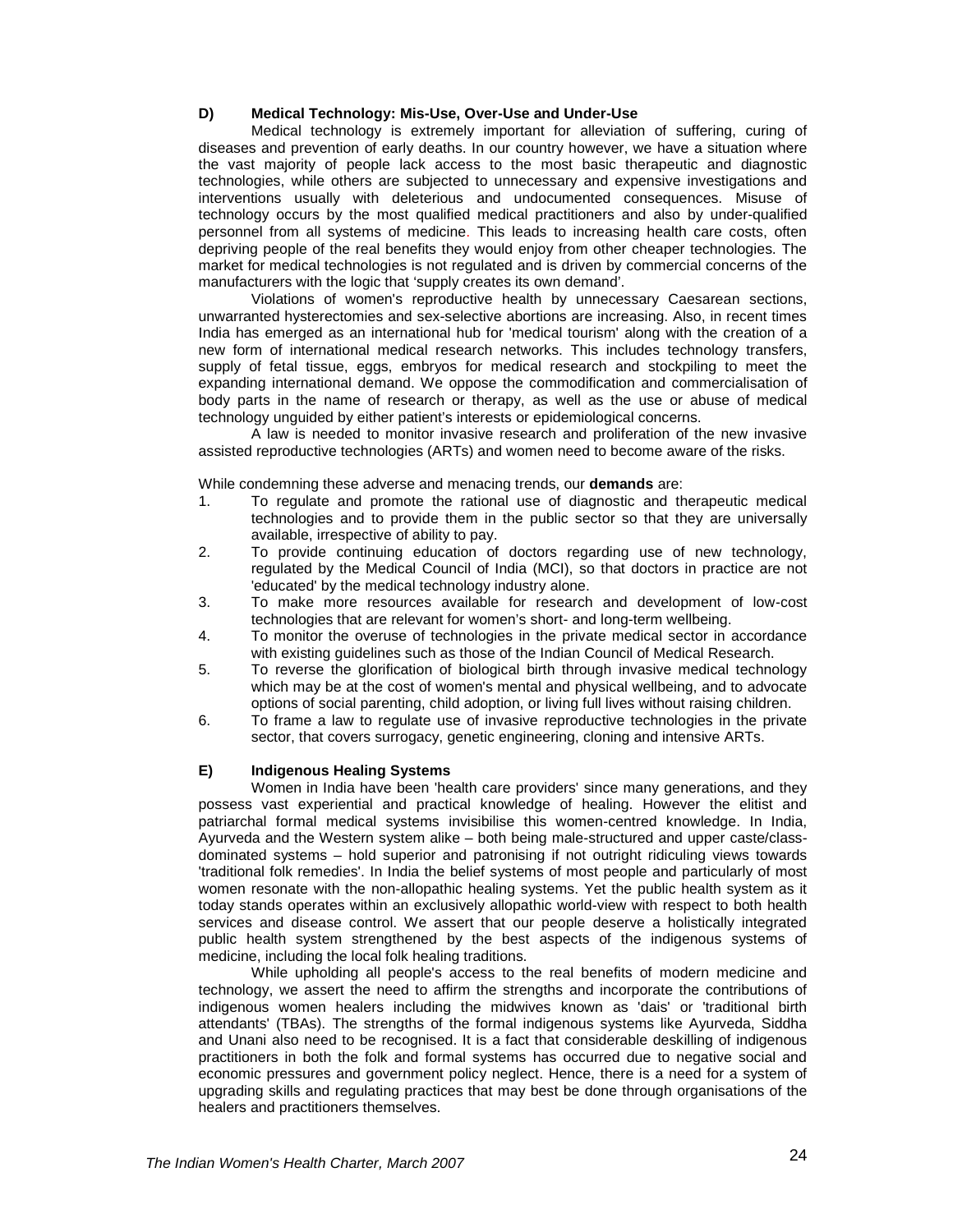Since 2004, there has been a full-fledged Department of AYUSH (Ayurveda, Yoga, Unani, Siddha, Homoeopathy) in the Health Ministry. Since the 10<sup>th</sup> Five Year Plan the Government of India has the stated intention of integrating the AYUSH systems into the public health services. However, serious steps at 'mainstreaming' AYUSH systems in national health programmes are being taken only now through the National Rural Health Mission in the 11<sup>th</sup> Plan period (2007-2012). This effort is beset by problems and contradictions, starting with the domination of allopathy in the public health system. Most AYUSH physicians use allopathic medicines ('cross-practice'). There are, in fact, great practical difficulties in rationally integrating the totally different medical systems and in bringing about co-operation between the respective physicians. Furthermore, acceptance of people's healing traditions and giving them equal status with the formal systems is a new and challenging demand.

In the mental health sector there is a professional move to displace local healers in the name of eradicating superstition. The Supreme Court has issued directives for the closure of traditional healing practices and the construction of mental hospitals. Given the abysmal nature of services provided in the mental hospitals, there is a need to study traditional healing systems in mental health and to encourage those that are pro-women.

The Indian Government needs to resist the current pressures and policies of global institutions such as the World Bank that negate our indigenous legacy of healing.

In view of the vast yet barely known potential of the indigenous healing systems and healers to contribute to primary health care, our **demands** are:

- 1. To encourage women healers all over the country to recollect their indigenous knowledge and skills, and to document this knowledge systematically.
- 2. To support and conduct systematic research to build up the evidence base for the use of knowledge and experience from the indigenous healing systems; to limit the patenting of such knowledge to retain community and people's ownership.
- 3. To insist on the development of ethical guidelines, including the principles of informed consent for patients, and to ensure self-regulation of practice through registered associations of indigenous women healers, local healers in mental health and midwives.
- 4. To regulate dangerous, life-threatening or anti-woman interventions in the name of indigenous or alternative healing, to prosecute perpetrators who violate the human rights or dignity of their patients and to ensure safety standards in the practice of indigenous healing systems.
- 5. To recognise genuine indigenous women healers and TBAs through their respective organisations and to equitably compensate them for services to women and people.
- 6. To recognise the role of women traditional healers and the psychological resources that women use, such as possession and trancing, and not to 'witch hunt' possessed women; to support studies in this area.
- 7. To enable and provide for development of training and skill-upgrading by registered organisations of indigenous women healers and dais (TBAs).
- 8. To establish practicable linkages between the services of indigenous healers, TBAs and the relevant health care practitioners, departments and institutions.
- 9. To promote the appropriate and holistic integration of indigenous healing systems within the public health and mental health system to strengthen PHC services, mainstreaming them in national health programmes and in the National Rural Health Mission (NRHM).
- 10. To consider women healers in selection for ASHA ('Accredited Social Health Activist') in the NRHM, or those who have backgrounds of traditional healing, and support their use of this knowledge in community health action beyond reproductive health.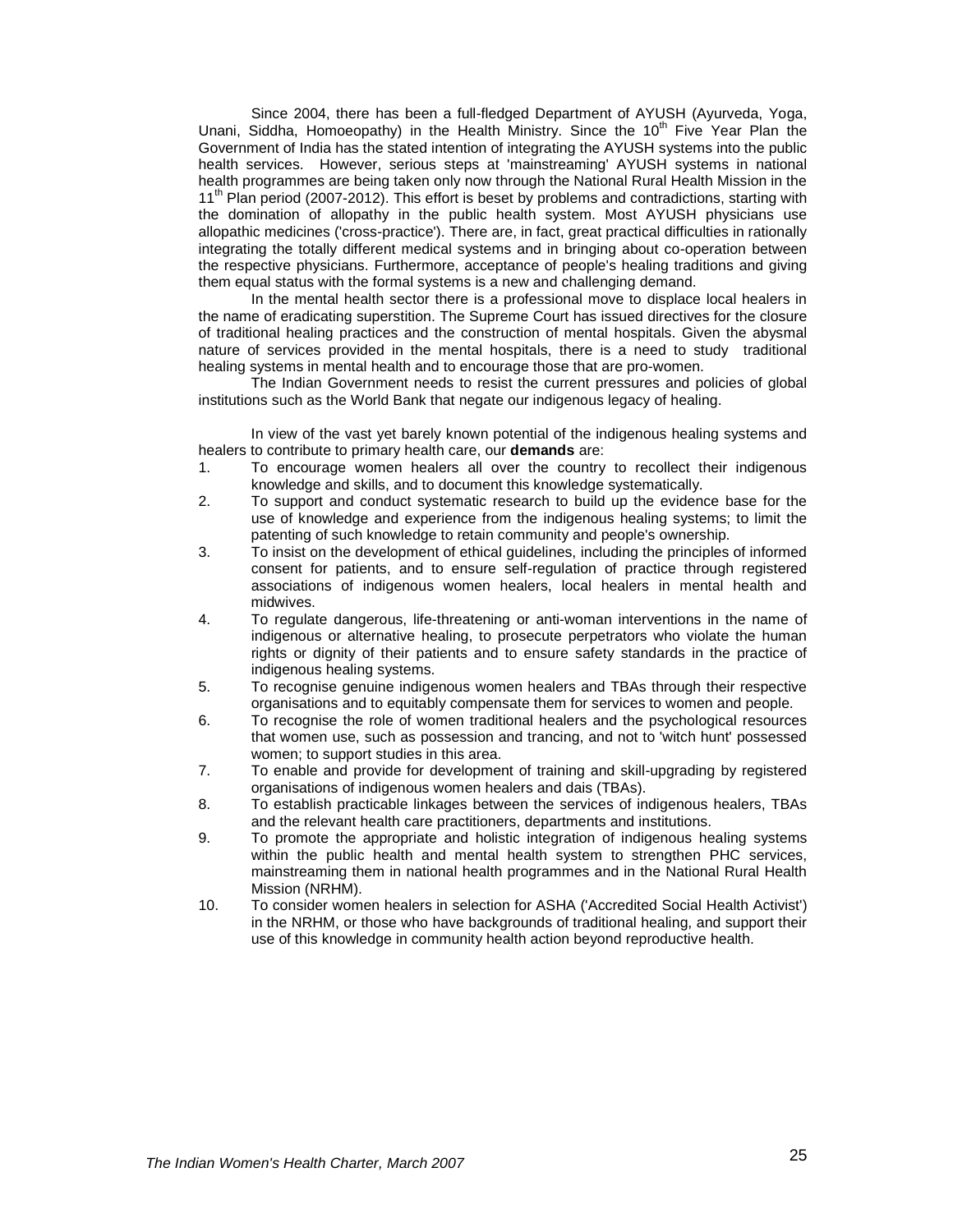## **10 VIOLENCE AGAINST WOMEN: PUBLIC HEALTH AND HUMAN RIGHTS**

Violence against women (VAW) is steadily emerging worldwide as a main reason for death and morbidity (illness) in women of reproductive age. In India, death by burning is the major cause of mortality in this age group. Violence against women starts even before birth through sex selective abortions. Marginalised women are more vulnerable to violence, including widows, disabled women, lesbian, bisexual and transgender women, sex-workers as well as any woman who challenges patriarchal powers. Being deserted, raped, paraded naked, hounded as witches are some of the ways in which women suffer unspeakable violence in our society even today. In times of communal or caste conflict, strife, army occupation, insurgency and war, women's bodies become virtual 'battlefields' resulting in brutality, rape, torture and trafficking.

For a married woman, being dependent on husbands and in-laws for health care reduces health care access. Ill-health and its disclosure increases the risk of violence. Thus there is a two-way linkage between violence and health. When she does reach a health centre, notions of family honour and the consequences of speaking out may keep her silent, so a vicious circle is thus set in motion. Often, the health centre is the first and sometimes the only external contact that a woman is able to access after a violent episode. However, health professionals are unable or unwilling to identify family violence as a factor, trivialising it or not asking questions that may detect sexual violence. Moreover, doctors may not be aware of how to preserve evidence in the event of sexual assault, or how to present forensic evidence in a gender-sensitive manner when called to court. In fact, most health professionals avoid being called as expert witnesses. Health professionals themselves have traditional ideas and biases about why violence occurs (related to class, religion, gender, caste, ability, sexuality and so on). Occasionally they have their own unresolved issues that block their sensitivity in such cases. Medical curricula do not include issues related to violence within the home or outside it as a public health issue.

Our **demands** related to violence against women are:

- 1. To consider violence against women (VAW) as a human rights violation and to address it as a public health issue.
- 2. To see denial of health care as another form of violence, particularly against marginalised women.
- 3. To make health professionals aware of the traumatic impact of VAW on women and on children.
- 4. To include topics like 'gender and medico-legal jurisprudence', 'sexuality, HIV/AIDS and violence' in training and continuing education for doctors, paramedics, social workers and counsellors, police, army and paramilitary forces, and so on.
- 5. To train medical and paramedical personnel in understanding the total importance of writing legible, accurate and supportive medical reports, including the history of the cause(s) of injuries.
- 6. To issue accurate and timely medical certificates to survivors of rape.
- 7. To strictly implement the Protection of Women from Domestic Violence Act (PWDVA), with efforts to increase awareness of the Act among the various stakeholders, such as women, NGOs, medical professionals etc, and to inform panchayat members of laws and policies relating to VAW.
- 8. To provide women violence survivors with non-judgmental counselling and psychotherapy, play therapy etc. for the effects of physical or sexual abuse or rape, including past incidents of child sexual abuse, adhering to strict confidentiality.
- 9. To prevent child marriages as well as forced marriages, considering these as human rights violations
- 10. To provide State protection to persons who wish to choose their partners in defiance of parental or community views.
- 11. To prevent, investigate, prosecute and adequately punish crimes in the name of 'honour' of family, community, caste, tribe or nation.
- 12. To prevent and seriously deal with incidents of sexual assault and mass rape during communal conflagrations or in communal retribution and to treat the survivors with sensitivity, disallowing titillating coverage by the media.
- **13.** To impart training to medical professionals to help them deal with survivors of violence, including domestic violence, without prejudice or judgement.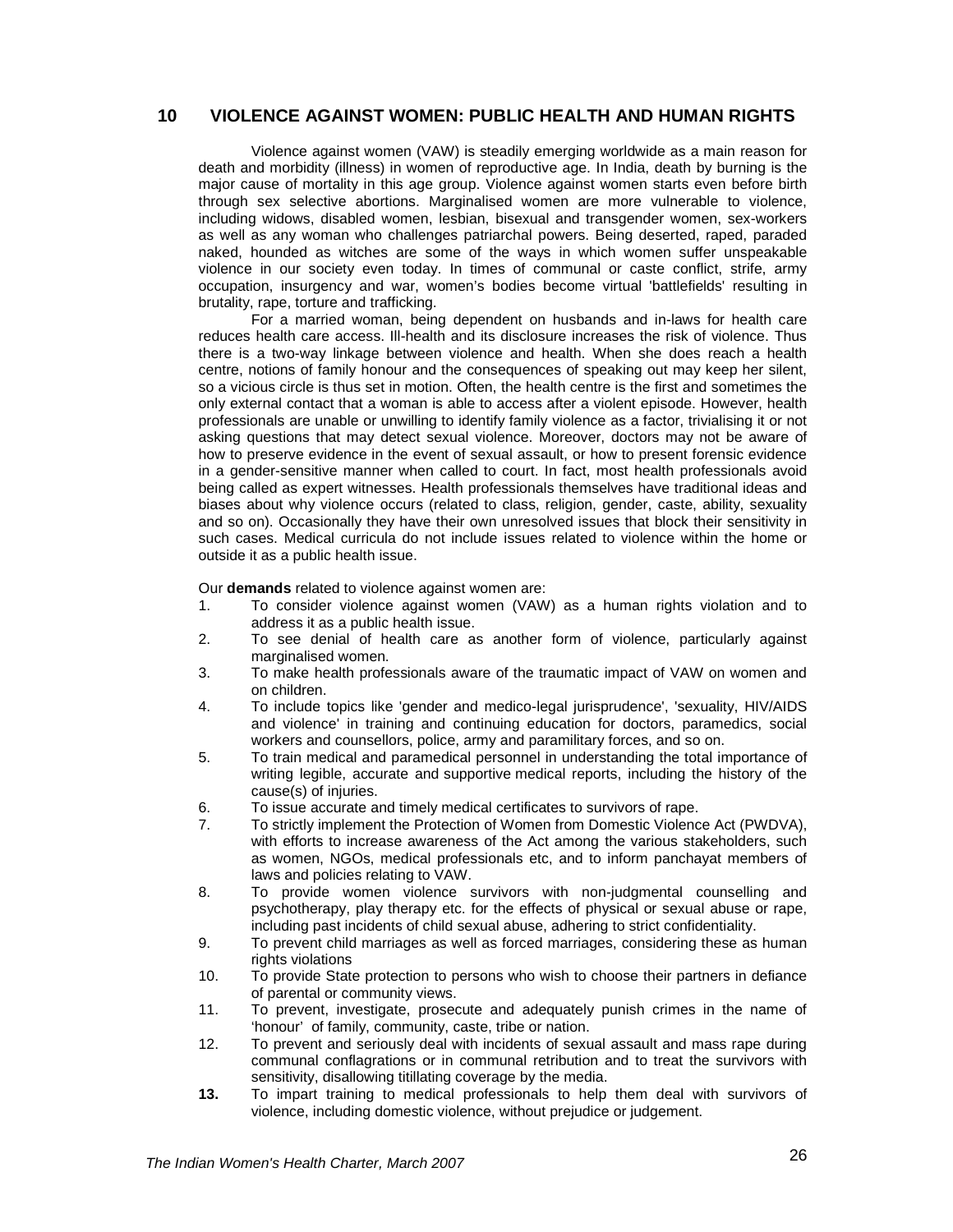## **11 HEALTH RIGHTS OF WOMEN WITH SPECIAL NEEDS**

The Indian Women's Health Charter attempts to spell out the health rights of all Indian women. This section draws attention to the fact that 'women' are not a homogenous category, but that they are distinctly located within structures of class, caste, religion and culture, as well as distinguished by gender and sexual identity, ability status, and so on. Naturally 'one size doesn't fit all'! ... and general or 'neutral' demands usually fall short of reaching out to those with special needs. Thus, to include ALL women within the ambit of health rights, the specific situations and concerns of women with special needs must be addressed.

The human rights of single or marginalised women are more easily violated and their recognition as full citizens (with ration cards, passports, access to credit or loans) is often compromised. Access to health services (including the reproductive and sexual health services) is also constricted by social vulnerability, stigma, fear of backlash, and lack of confidentiality or sensitivity on the part of health care providers. All women suffer greatly in times of disaster or conflict, and disadvantaged women even more so.

Patriarchal families and communities control women, especially 'deviant' women who they perceive as a threat. Crimes of 'honour' are perpetrated with impunity whenever women dare to exercise their option to choose or to leave their sexual partners. Atrocities against women – persecution for alleged 'witch-craft', humiliation by public disrobing – are used to punish women who dare to challenge power structures and to terrorise all women within communities. In times of wars and riots, the bodies of women become the battlefields of warring patriarchies. Women within custodial institutions (remand homes, 'shelters', prisons, mental hospitals) are subject to severe human rights violations with no access to legal redress or justice.

Below, we list the needs and demands of 11 categories of 'special' women. Here we reaffirm all the rights earlier mentioned in this Charter. Moreover, we argue that unless special measures are taken to ensure the health rights of these women, they are at risk of exclusion from full enjoyment of their human rights. Being a signatory of the UN Convention on the Elimination of All Forms of Discrimination Against Women (CEDAW), India is committed to removing gender discrimination. CEDAW includes provision for temporary measures of 'positive discrimination' (reservation) for women from disadvantaged backgrounds.

Recognising this difference between 'women', the Indian Women's Health Charter attempts to frame these demands for women with special needs:

#### **A) Girl Children and Adolescents**

Girl children and adolescents are vulnerable physically and psychologically to sexual abuse, denied educational opportunities, early marriage and pregnancy. The concerns of this group encompass the rights to adequate nutrition, minimum of high school education including sexuality education, appropriate health care services, choice of sexual and lifepartner, opportunities for all-round development. They also entail the elimination of child labour, discrimination and violence.

Our **demands** in the interests of girl children and adolescents are:

- 1. To assure equal treatment of girls with boy siblings, and freedom from sex-role stereotyping, humiliation and discriminative deprivation.
- 2. To promote policies and programmes to meet the health needs of girl adolescents, and to provide opportunities for their optimum physical, mental and intellectual development through education and vocational training, increasing their mobility and decision-making, so that marriage and child-bearing does not remain a sole option.
- 3. To refuse to compromise on quality or level of education or on mobility for adolescent girls in the name of culture, religion or customary law.
- 4. To guarantee safety from physical, emotional or sexual abuse within and outside of home by prosecuting violators, whether family members, guardians, teachers, custodians or others.
- 5. To ensure freedom from discrimination and neglect, under-nutrition, child labour (paid or unpaid), school drop-out, physical or sexual abuse, trafficking and early marriage.
- 6. To promote the right to equal inheritance as opposed to dowry.<br>To make punishable by law the giving away of minor girls to reli
- To make punishable by law the giving away of minor girls to religious institutions.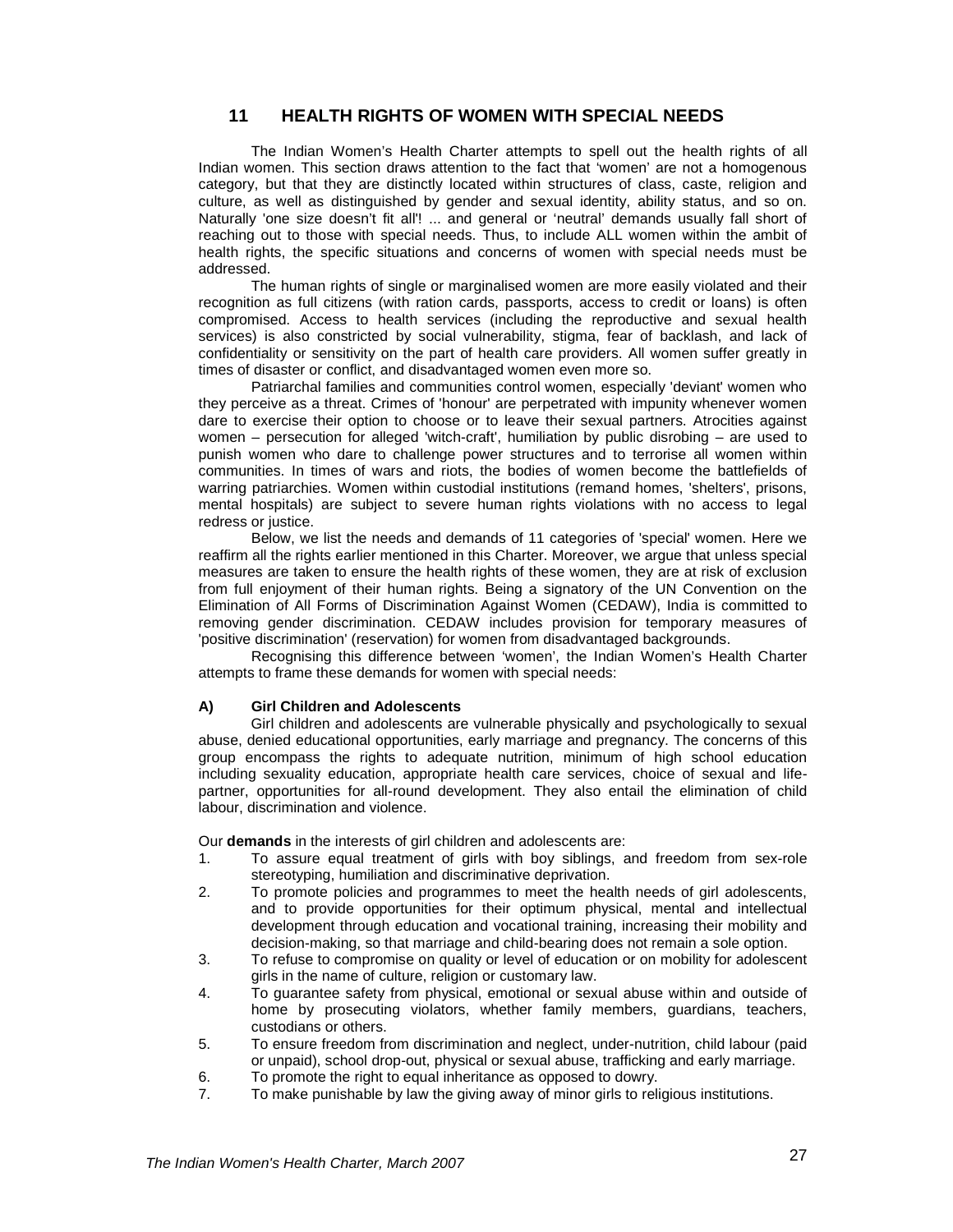- 8. To assure availability and access to sex education that is positive in attitude without moralism, judgement, homophobia or fear-mongering.
- 9. To provide counselling for mothers of adolescent girls, to help bridge the information gap about important issues (e.g. menarche, growth in puberty, etc).
- 10. To involve young people in the design, planning, implementation and evaluation of measures to improve their health.
- 11. To provide training for adolescents as peer counsellors and health communicators.<br>12. To provide for and develop safe spaces for adolescent girls at community level, su
- To provide for and develop safe spaces for adolescent girls at community level, such as clubs, drop-in activity centres, training and productivity centres, etc.
- **13.** To assure non-discrimination in education, job opportunities or marriage, against adolescent girls in vulnerable situations, such as daughters of women in prostitution, girls in violent/alcoholic families, adopted children and of same sex parents, children in remand homes and state institutions, and during disasters.

## B) Women of Age<sup>\*</sup>

All over the world women's longevity is higher than men's. Even in India women who survive the challenges of the reproductive period tend to outlive their male counterparts. Over the next few decades the proportion of aged people in the population will rise and therefore society and the health services need to gear up to the needs and concerns of this group. Aging women are often neglected and even abused by the very people who are supposed to be their carers. Verbal abuse and ridicule, physical assault, isolation, deprivation and starvation, cheating and theft, desertion and destitution are dangers that many aged women in India face. In the health services we need to reaffirm the importance of an integrated approach combining preventive, curative and rehabilitative health care for aging women. Such specific yet comprehensive care should be designed to include periodic check-ups, appropriate treatment, and both physical and psychological rehabilitative measures that aim to preserve functionality as long as possible in life. Aside from provision of adequate care and nursing facilities, attention needs to be given to physical safety, nutritional security, alleviation of pain, and enabling aged women to die with dignity.

On behalf of aging women, our **demands** are:

- 1. To protect the property rights of elderly women, especially those who are single, widowed, divorced women or living in State or religious institutions.
- 2. To prosecute persons who abuse aging women, who desert or abandon them at religious places, who forcibly incarcerate them in institutions (including old-age homes) and who deprive them of their rightful property or income.
- 3. To provide functioning help-lines equipped to counsel and intervene in cases of aging women's health concerns, including discrimination or any form of abuse.
- 4. To assure freedom from abuse by health care providers, carers and family members.
- 5. To include specific intervention measures to address health concerns associated with older age, such as osteoporosis, fractures, cancers, arthritis, dementia, urinary incontinence, diabetes and the various forms of elder abuse.
- 6. To establish geriatric wards in public sector hospitals and provide concessions for geriatric care in private hospitals with identity cards for women as senior citizens.
- 7. To train and appoint specially qualified personnel to deal with geriatric disorders and provide counselling services attuned to sensitive listening.
- 8. To provide separate counters for elderly patients in hospitals and dispensaries in order to reduce the waiting period for care.
- 9. To provide eye and ear check-ups, correctional aids and surgeries free or subsidised.<br>10. To make available at low cost or on hire equipments that are needed by elderly
- 10. To make available at low cost or on hire equipments that are needed by elderly women (walkers, wheel chairs, bed pans, etc).
- 11. To design and construct age-friendly public building structures, spaces and transportation facilities with wheel chair ramps and lifts, etc.
- 12. To provide mental health support, nutritional supplements, and appropriate health insurance coverage for aging persons.

<sup>∗</sup> The terms 'aging women', 'aged women', 'women of age', 'elderly women' and 'older women' are used synonymously.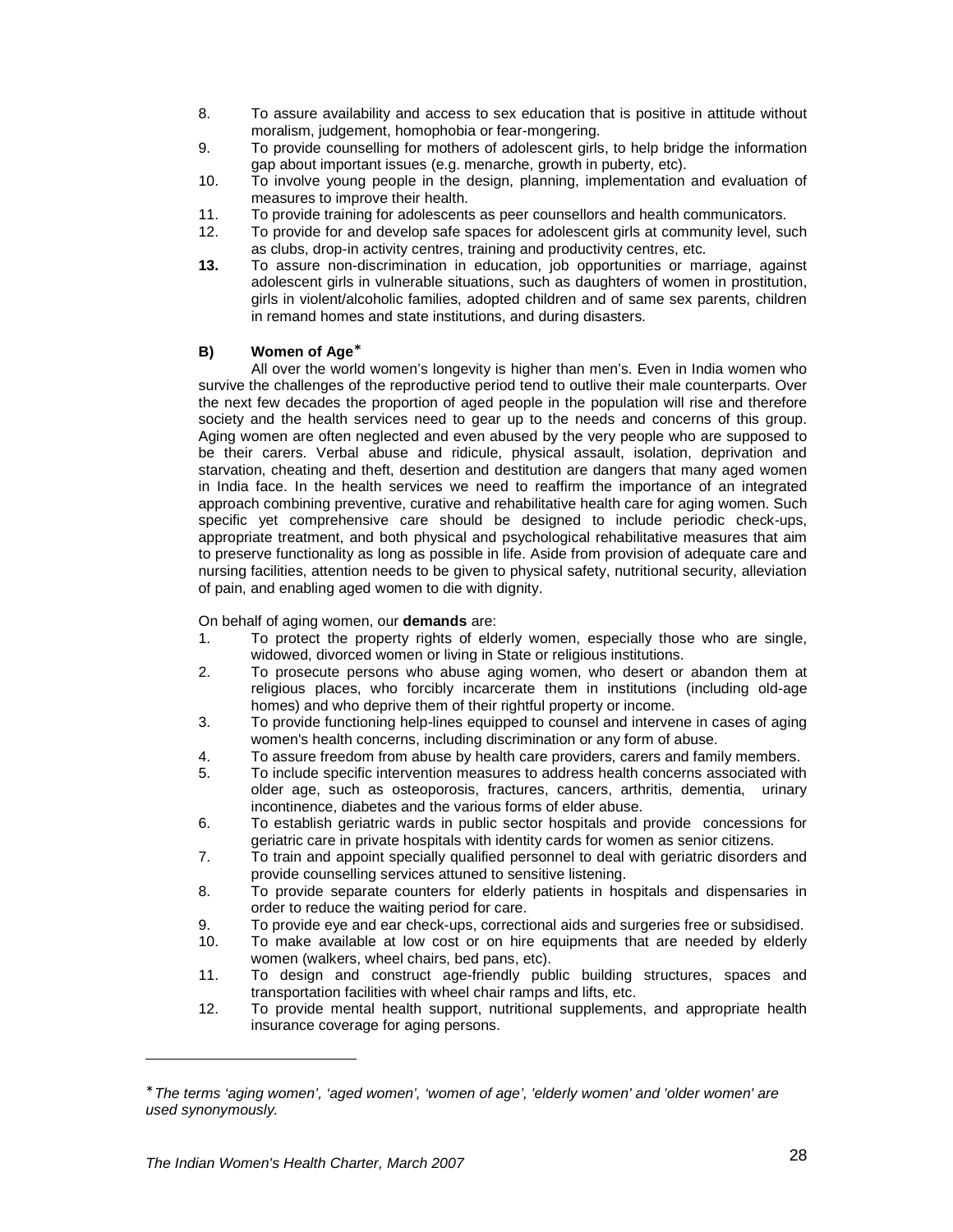- 13. To allocate funds at national, state and district levels for implementing health policy and programmes addressing the concerns of elderly people.
- 14. To design and provide old age homes that are safe, secure and respectful to elderly women, especially for the physically/mentally challenged or destitute.

## **C) Single Women** ∗

The current health policies and the health care system focus on the 'reproductive health' needs of married women and thus, whether by omission or commission, exclude the health needs and rights of single women. Women outside of marriage face discrimination while attempting to access sexual and reproductive health care. They are also more vulnerable to sexual and economic exploitation by health care providers in both public and private sector.

Single women are not a homogenous category. Their health concerns, and the degrees of their marginalisation, vary with class, caste, sexuality, ability as well as on the 'type' of singlehood – never married, widowed, deserted, divorced or remaining single by choice. Similarly, their access to health services is affected according to whether they live within a family or not, such as living alone or in a religious institution, prison, state hospital, shelter or on the street, as well as whether their lifestyle and occupation are accepted by society (night duty, sex-workers, dancers, lesbians etc). Younger single women face strict supervision from natal and marital families and are subject to severe punishment including 'honour' crimes by families and communities for real or perceived sexual digression. Moreover, widows are stigmatised and considered inauspicious, deprived of certain foods colourful clothes, exploited as servants, and constantly under threat of being thrown out of the marital home. Half-widows (wives of missing men) are forced to straddle a double-existence of being both married and widowed. With the denial of their sexuality and any notion of happiness outside marriage, yet vulnerable to sexual abuse from family and community, single women's concerns often stay unaddressed, whether of violence, sexuality or loneliness.

Hence, our **demands** on behalf of single women are:

- 1. To oppose denial of opportunity to any woman on the basis of singlehood, whether never-married, widowed, divorced, separated or deserted.
- 2. To enforce equality in inheritance and property rights in the natal or marital family.
- 3. To provide State-sponsored social security schemes for single women such as higher tax exemption level and subsidised housing allotment, and to consider the special needs of single women while framing all policies.
- 4. To provide easy access to reproductive and sexual health screening and treatment without moralistic judgment, but with special sensitivity to maintaining confidentiality.
- 5. To provide for counselling, therapy, and measures for individual and social justice in cases of traumatised single women, especially deserted women, widows, war widows and 'half-widows' (of disappeared men).
- 6. To prohibit abandonment of widows in religious places, as well as 'giving away' of girls or women, including to religious institutions.
- 7. To allow vows of celibacy on entering religious institutions to be given only by adult women after informed consent, assuring them the right to reverse these vows.
- 8. To rule out double sexual standards for men and women especially in employment and inheritance; to ban discriminative and humiliating practices like virginity tests.
- 9. To assure women's right to choose sexual and marital partners without its curtailment in the name of 'honour' of family, community, caste, culture, religion or nation.
- 10. In states of India embroiled in long-drawn conflict or under the Armed Forces Special Powers Act (AFSPA), to ensure protection of single women from violence.
- 11. To provide widows of farmers who have died of suicide with exemption from repayment of loan, income-generating work and education of their children at Government expense.

<sup>∗</sup> 'Single' women include women outside of marriage, whether never-married, divorced or abandoned, and whether living unmarried in a relationship or having walked out of a relationship.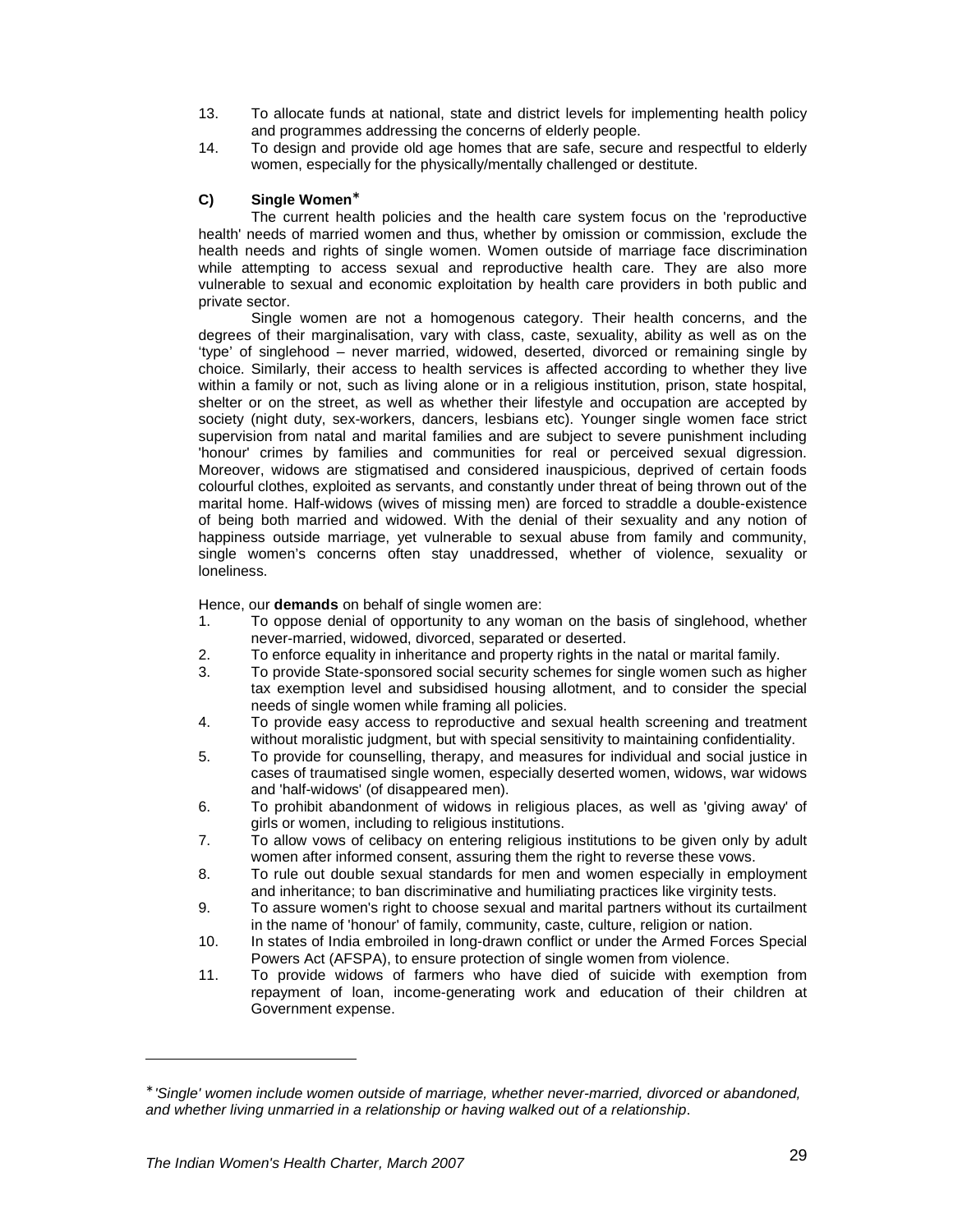### **D) Women with Disabilities**<sup>∗</sup>

Just like any other category, 'women with disabilities' are not a homogenous group. It includes women who are mentally disabled (with mental illness or intellectual/learningimpairment) as well as women who are visually impaired, hearing-impaired and speechimpaired, and women with physical impairment. They encounter different kinds of barriers and their mobility is restricted in various ways. Further, their multiple disadvantages vary with the extent of disability, poverty, caste, marital status, whether they are childless, and so on. All disabled girls and women are particularly vulnerable to violence, discrimination, stigma and neglect especially within the home. Even though the sexuality of women with disabilities is not recognized or acknowledged, sexual abuse is commonly experienced and more frequently by women with mental or severe physical disabilities. Also common is abuse by physicians and caregivers, including forced sterilisation.

Women with disability experience barriers to availing opportunities for development and realisation of their potential. Thus, rather than merely a physical trait, disability is a socially constructed disorder. It has to be addressed socially by challenging the mindset that justifies the barriers, and by improving access to basic needs and opportunities such as health care, education, gainful employment, improved living and working relationships, respect and non-discrimination at workplaces. Additionally, special access facilities and reservations for disabled women, with promotion of positive images in the media and in society will go a long way to increasing self-esteem, reducing dependence and promoting empowerment of disabled women. In sum, the human rights of disabled women deserve recognition and respect through effective remedial action. Immediate, adequate and appropriate measures to equalise the opportunities for disabled girls and women are imperative.

Thus, on behalf of girls and women with disabilities, our **demands** are:

- 1. To implement legislative provisions to protect disabled women's human rights in accordance with the Persons with Disabilities (Equal Opportunities, Protection of Rights and Full Participation) Act, 1995, and to deploy monitoring mechanisms.
- 2. To make schools and colleges accessible along with all facilities (classrooms, toilets, information) and to provide personal assistance to support disabled girls in schools; to provide specially trained teachers for children with special needs and sensitization programmes for all school teachers.
- 3. To provide vocational training to women with disabilities and special rehabilitation support for elderly women with disability.
- 4. To include the concerns of women with disability in all rehabilitation programmes, and provide equal opportunity for vocational development and gainful employment.
- 5. To make appropriate and locally produced aids and appliances available to support disabled women and girls in their domestic, educational and working lives.
- 6. To provide early diagnosis, intervention and rehabilitation programmes for infants and children with disabilities.
- 7. To involve disabled people in genetic counselling of parents expecting a baby with impairment, to help them understand how 'disability' gets socially constructed.
- 8. To establish the sexual and reproductive rights of women with disabilities to contraception, abortion, safe motherhood and to acceptance of their sexuality.
- 9. To refuse any demand for compulsory sterilisation or hysterectomy at the time of admission to day-care/day-schools or in Government or private institutions.
- 10. To provide counseling and peer-support for parents, guardians and caretakers to lead them to understand the greater risk of physical, emotional, financial and sexual abuse that girls and women with disability face in and outside of homes / institutions.
- 11. To monitor medical, surgical and drug trial interventions on disabled women, especially in the case of institutionalised women.
- 12. To integrate disability rights issues within reproductive health programmes and to develop specific measure to address the needs of disabled women in rural areas and in urban slum or temporary settlements.

<sup>∗</sup> The terms 'disabled women', 'women with disabilities' and 'women living with disabiltiy' are used synonymously.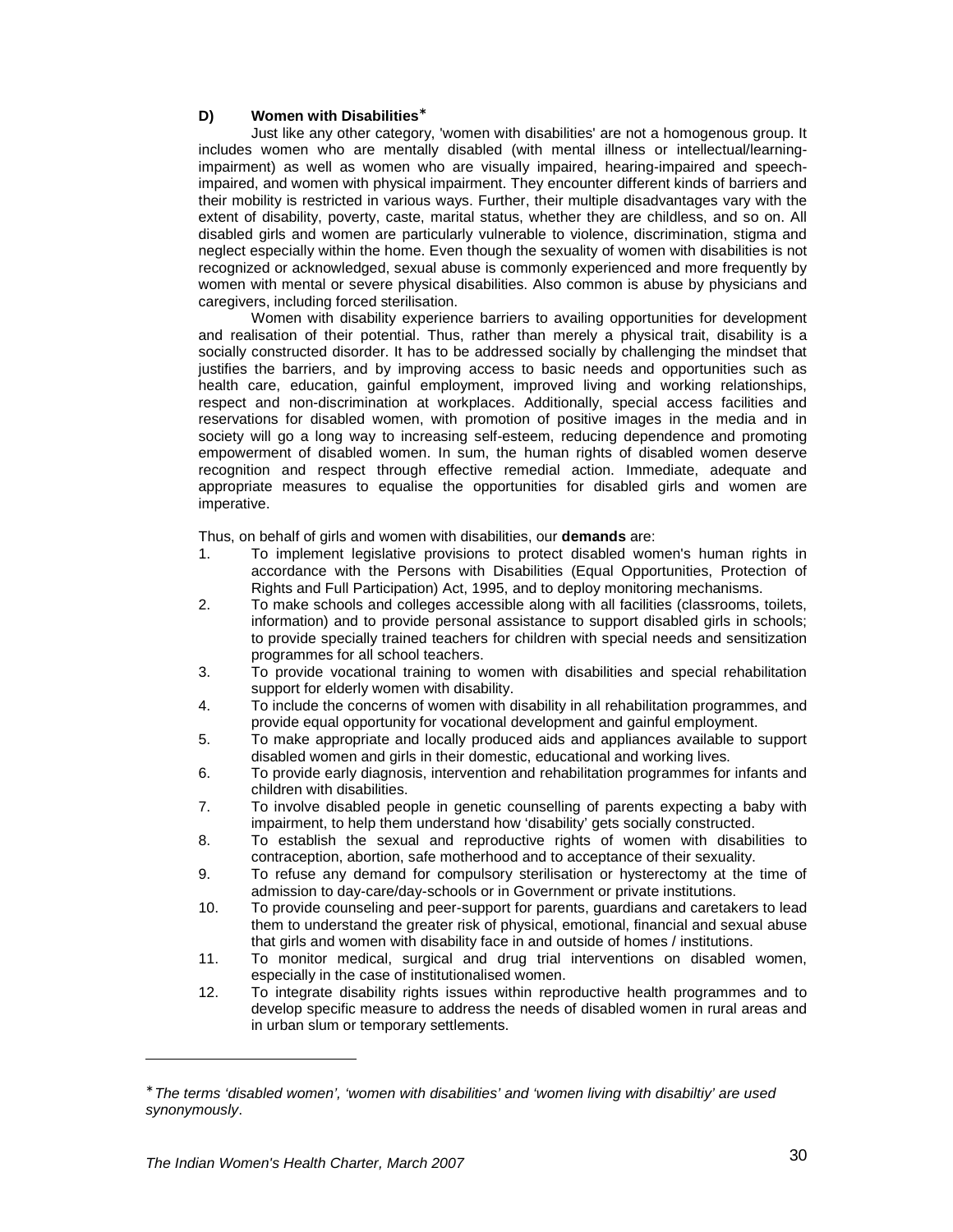- 13. To ensure disability-access to building environments by provision of proper ramps, wider doorways, accessible toilets with higher seat and support bar, adjustable or lower examination tables, and so on.
- 14. To involve women with impairment (e.g. hearing, etc.) in the running of clinic services for similarly affected women.
- 15. To ensure access to information on health and health-care facilities in disabledfriendly communication formats, e.g. by using large print, Braille text or audio/videotapes, making sure that at least one health team member can use sign language.
- 16. To include disability issues in course curricula of medical, paramedical, management and development programmes, and in continuing education of health professionals.
- 17. To include health care services for disabled girls and women in all national health programmes and in disaster management, with social security provisions that deal specifically with the needs of disabled women, especially young disabled mothers.
- 18. To create more employment opportunities for women with disabilities, prioritising their placement in health and rehabilitation centres as service providers, and giving them priority within the 3 percent reservation for employment to persons with disabilities.
- 19. To include disabled women in the mainstream movements, including the women's movement, to ensure full participation in developmental activities.

#### **E) Women Workers** ∗

The health of most workers in India is precarious and unprotected, and for women workers in the unorganised sector (where most women are employed) the concerns are even more serious. Occupations that women are largely engaged in range widely from home-based small industries, domestic labour and agriculture to work in quarries or brick-kilns, road and building construction, rag-picking and so on. Hence, women workers suffer from large variety of health problems, from accidental injuries and disabilities, miscarriages, birth defects in their children, and there are also deaths. Women in the organized sector, including in the Special Economic Zones (SEZ) also suffer from lack of access to laws and from gender-blindness or gender bias during employment and promotion. Women's personal and occupational vulnerabilities are intricately linked, yet employers do not see women's illnesses as their responsibility. Due to inappropriate recording of occupational illnesses, most women never get compensated for them. Since women are largely located in self-employment, piece-rate and home-based work, their collective voice is not heard.

Trade unions being male-dominated have often been insensitive to the special needs and rights of women (for crèches, toilets, transport, etc). Interestingly, under pressure of globalisation, many male workers have lost permanent jobs and their families are now being supported by women in unorganised domestic labour and small-scale home-based occupations. Thus, now the trade unions are discovering the importance of protecting women's rights as workers, who are usually paid less than the men with poorer working conditions and longer hours, affecting their health adversely. Sexual harassment at workplace continues with impunity in all sectors and needs to be addressed urgently.

Women's household work and labour on family farms is unrecognised in financial, social and cultural terms. For it women are given neither wages nor maternity benefits, and the wisdom they apply in decision-making is not considered by the family. Moreover, women do not interact with the market in the way men do and they hardly ever possess the land. It is ironic that women's suicides related to farmlands are not considered in 'farmer suicides' so it results in no State compensation. Eventually even non-wage earning women should be covered by maternity and health benefits. Childcare support – so crucial to release older siblings from babysitting – needs to be provided at community-level. Considering that housework along with childbearing and childrearing is socially productive work, the enabling conditions for ALL women irrespective of current 'work status' need to be put into place.

Thus our encompassing and specific **demands** on behalf of women as workers are:

<sup>∗</sup> 'Working women' often refers only to women who work outside of home; here we include women doing housework, bearing and raising children and working on family farms.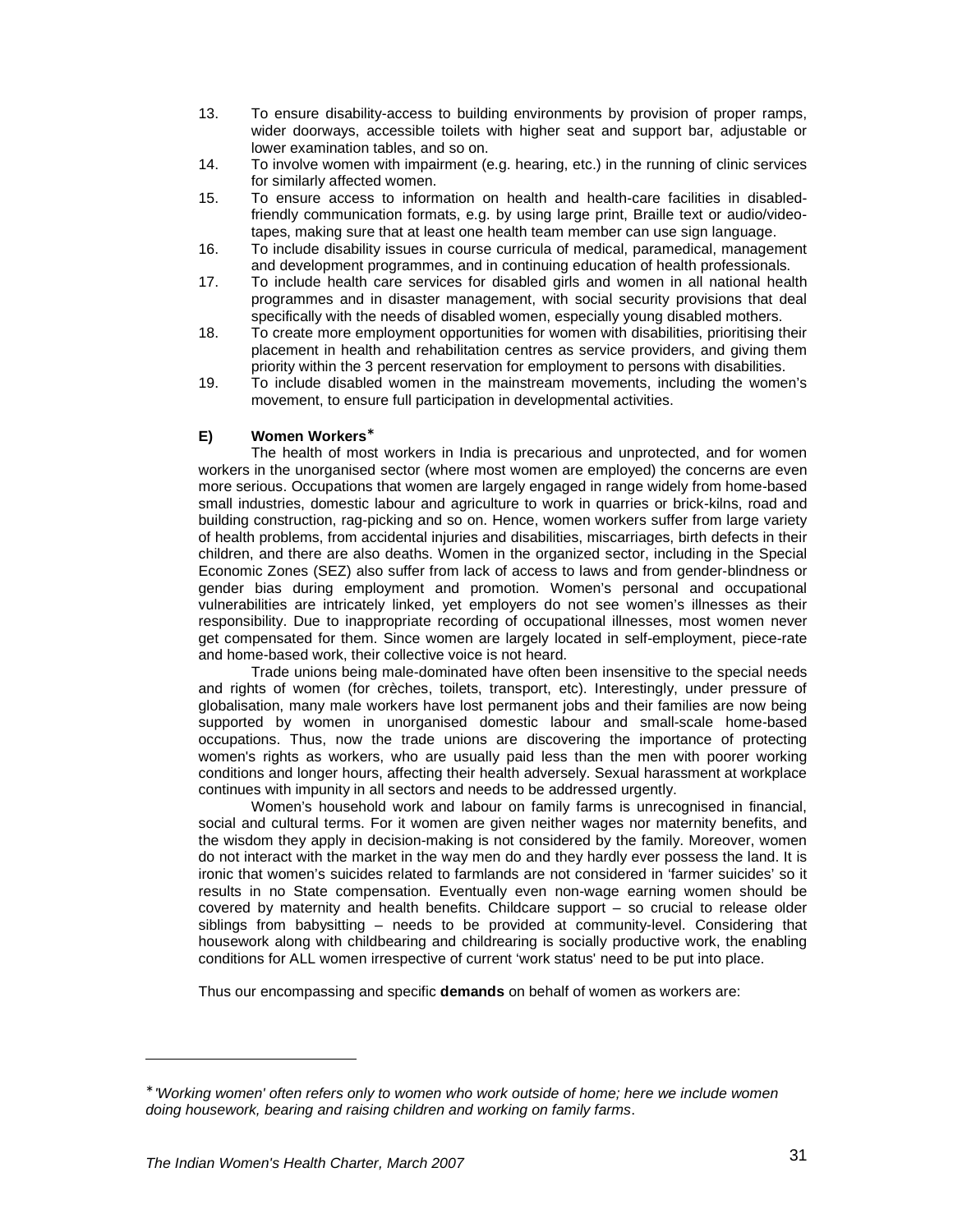- 1. To prohibit discrimination against women at employment, permanency or promotion in accordance with the Equal Opportunities of Employment Act with special provision for maintaining continuity of women in employment after marriage or childbirth.
- 2. To provide for special inclusion of discriminated, marginalised and vulnerable women in employment and livelihood opportunities.
- 3. To protect women from being forced by economic necessity to enter occupations unsuited to their age, inclination or any special impairment.
- 4. To strictly implement the principle of 'equal pay for equal work'.
- 5. To ensure that working conditions are safe and not hazardous to women's health, particularly during pregnancy and lactation, and to assure adequate safety measures to prevent occupational illnesses and accidents.
- 6. To assure to all women workers, in case of illness or injuries arising from harmful exposure or accidents at the workplace, early recognition and treatment and award of adequate compensation.
- 7. To follow the Vishakha guidelines on sexual harassment at workplace at all workplaces including the private, informal and NGO sectors.
- 8. To vastly improve workplace conditions, including adequate lighting, ventilation, drinking water, toilet and crèche facilities.
- 9. To assure women of gender-specific health entitlements (maternity leave, abortion leave, sterilisation leave, crèches, toilets) in public and private employment.
- 10. To design a mechanism to grant maternity leave to all women through joint contribution from employers, Government and people (through taxation) .
- 11. To collect and incorporate data on unorganised work and home-/family-based labour into the labour statistics.
- 12. To bring the unorganized sector under the purview of labour laws, and to provide health insurance coverage to all unorganised sector workers.
- 13. To recognise women's suicides related to farmlands and to provide adequate and equitable compensation.
- 14. To address the triple stigma of 'farmer suicide' widows due of widowhood, unnatural death and indebtedness, topped by the financial burden of loan repayment.
- 15. To make maternity and other labour benefits universal irrespective of the wageearning status of women.
- 16. To provide childcare services and other social supports at community level.
- 17. To recognise women's property right as applying to homesteads and family farms.

## **F) Sex Workers** ∗

The dominant social view towards sex workers, or women in prostitution, has been moralistic and repressive, excluding them from discussions and decisions around policy and legislation regarding their lives and health. The social, emotional and economic exclusion they face exposes them to be policed by family, state and society. The State's policy of 'rehabilitating' sex workers involves interventions such as forced rehabilitation and victimblaming and often doesn't work. Refusing to believe in them as 'women', society prefers to see them as petty criminals and a public health threat.

Marginalised by this judgmental attitude, sex workers are prevented from realising their health and human rights. Almost all discussion on their health centres around sexuallytransmitted infections and is focused on reducing infection of their clients. Their own health concerns beyond RTIs, STIs and HIV/AIDS are more or less ignored. Anticipating discrimination, sex workers do not access the public health care system and fall prey to exploitative private and quack treatment. Other factors restrict their access to health care, like the close watch of brothel keepers and the stigma of HIV infection. Also unaddressed is the violence they face from clients, goons, police, pimps, brothel keepers and 'husbands'. The constant fear of violence, arrest and displacement results in isolation, emotional stress and further vulnerability.

Within themselves sex workers are not a homogenous group. It is important to understand recognise and understand the specific needs of the varying categories of sex

 $\overline{a}$ 

<sup>∗</sup> The term 'sex workers' also refers to 'commercial sex workers' or 'women in prostitution'.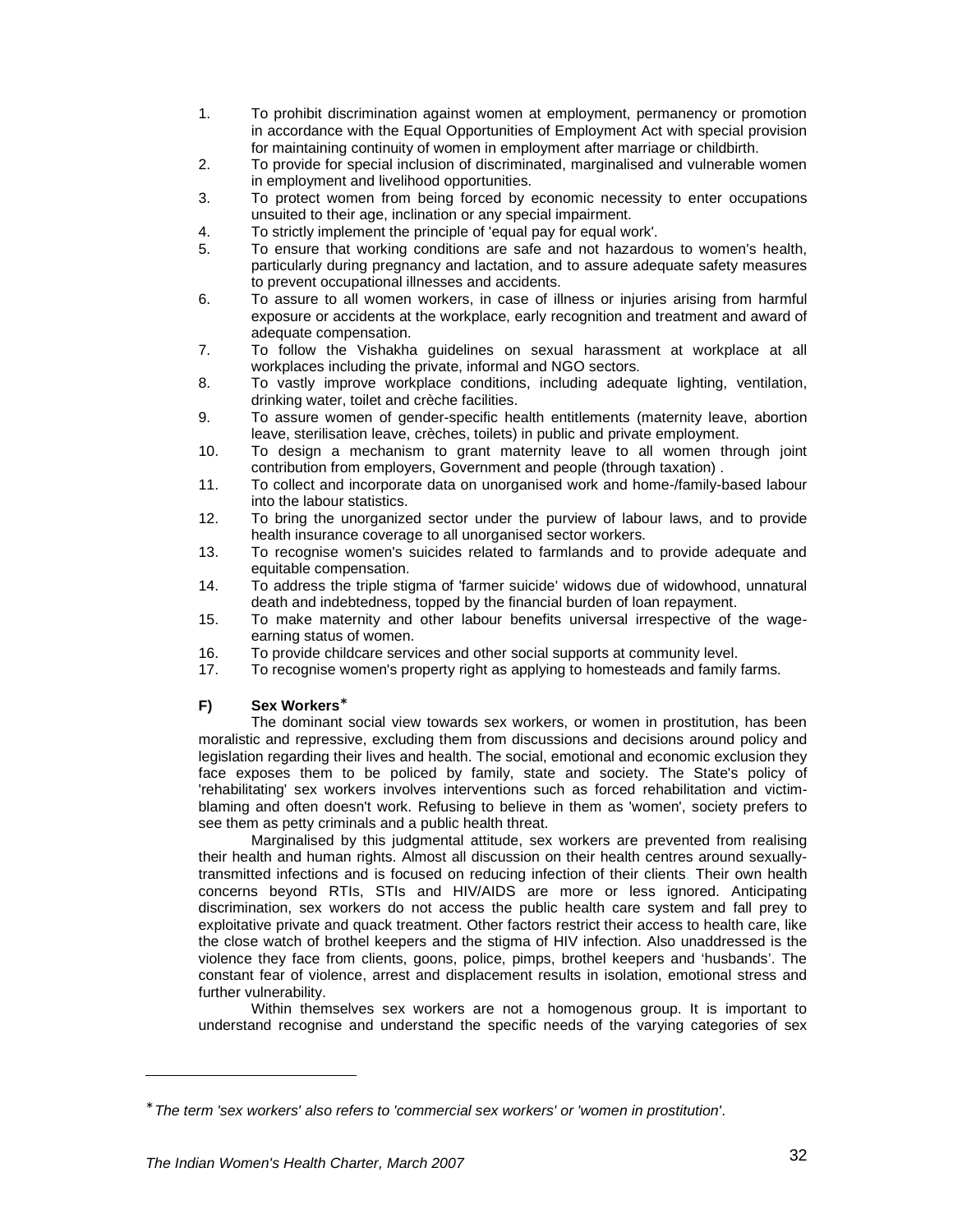workers: formal / informal, bonded / free, brothel / street / non-brothel, migrant / local, child / adult / aging, bi-sexual or transgender.

Thus, our **demands** on behalf of sex workers are:

- 1. To prevent stigma and ban discrimination against sex workers and their children.<br>2. To implement strict measures to prevent trafficking. especially entry of minor
- To implement strict measures to prevent trafficking, especially entry of minor girls into sex work.
- 3. To monitor exploitation by pimps and brothel-keepers under the Immoral Trafficking Prevention Act (ITPA), but exempting children of sex workers even if 'living off' their mother's wages from falling under ITPA.
- 4. To prevent violence against sex workers by the police, local politicians, goons, brothel keepers, pimps and clients, to protect them from illegal detention, extortion, exploitation, beatings and assaults.
- 5. To provide easy and free access to legal aid, judicial remedies and police intervention in case of violence including rape, extortion and exploitation.
- 6. To prevent forced evictions and rehabilitation, considering the views of sex workers as central in decision-making about their lives.
- 7. To recognise that women, men and transgender persons are all involved in sex-trade and that each category has specific health needs.
- 8. To assure comprehensive health care for sex workers beyond just sexual and reproductive health and consider their issues of occupational health and safety.
- 9. To sensitise health care providers to respect sex workers' rights without moral judgment, considering their sexual labour as work and not pathology; to acknowledge their need for safe working conditions and their right to comprehensive health care.
- 10. To maintain confidentiality about all infections including HIV status.
- 11. To provide preventive care, early detection and treatment of all diseases, including tuberculosis, RTI, STI and HIV-AIDS, with adequate information and easy access.
- 12. To provide mobile clinics for the floating population of sex workers,
- 13. To provide night crèche and study facilities for the children of sex workers, with special sensitivity to the timing of work and to equal opportunity for their education.
- 14. To prohibit the long-term or permanent separation of children from a mother without her consent.
- 15. To arrange for community kitchens providing adequate and nutritious food.
- 16. To employ special protective measures like condom provision, violence prevention and restriction of economic exploitation in festive seasons when sex-trade increases.
- 17. To sensitise Government and all other agencies about the legal rights of sex workers.
- 18. To respect the rights of sex workers as citizens by providing ration cards and other documents to enable opening of bank accounts and access to low-interest loans.

## **G) Lesbian, Bisexual and Transgender (LBT) Women** ∗

Diverse gender identities, sexual orientations and same-sex preferences have existed for centuries among most cultures, irrespective of caste, class, race, religion, and occupation. Indian mythologies reveal the existence of a range of sexual expressions and identities, and ancient sculptures in India depict same-sex eroticism. Transgender people, especailly hijras have been accepted in societies of our subcontinent for centuries. Yet people with nonheterosexual preference have been marginalized and suppressed by families and communities, especially after colonial law made same-sex preference punishable and labelled it as 'against the order of nature'.

The non-recognition or suppression of a person's nature and existence not only violates one's fundamental rights, it also leads to stigma and discrimination at all levels and impinges on the mental, physical and social well being of those excluded. Let us accept that there are forms of sexuality and gender identities that do not conform to hetero-normative standards. Recognising the right to sexual and reproductive well-being with full civic and political rights is the beginning of accepting diverse gender and sexual identities as being normal.

 $\overline{a}$ 

<sup>∗</sup> 'LBT' is part of the larger category of LGBT (Lesbian, Gay, Bisexual, Transgender).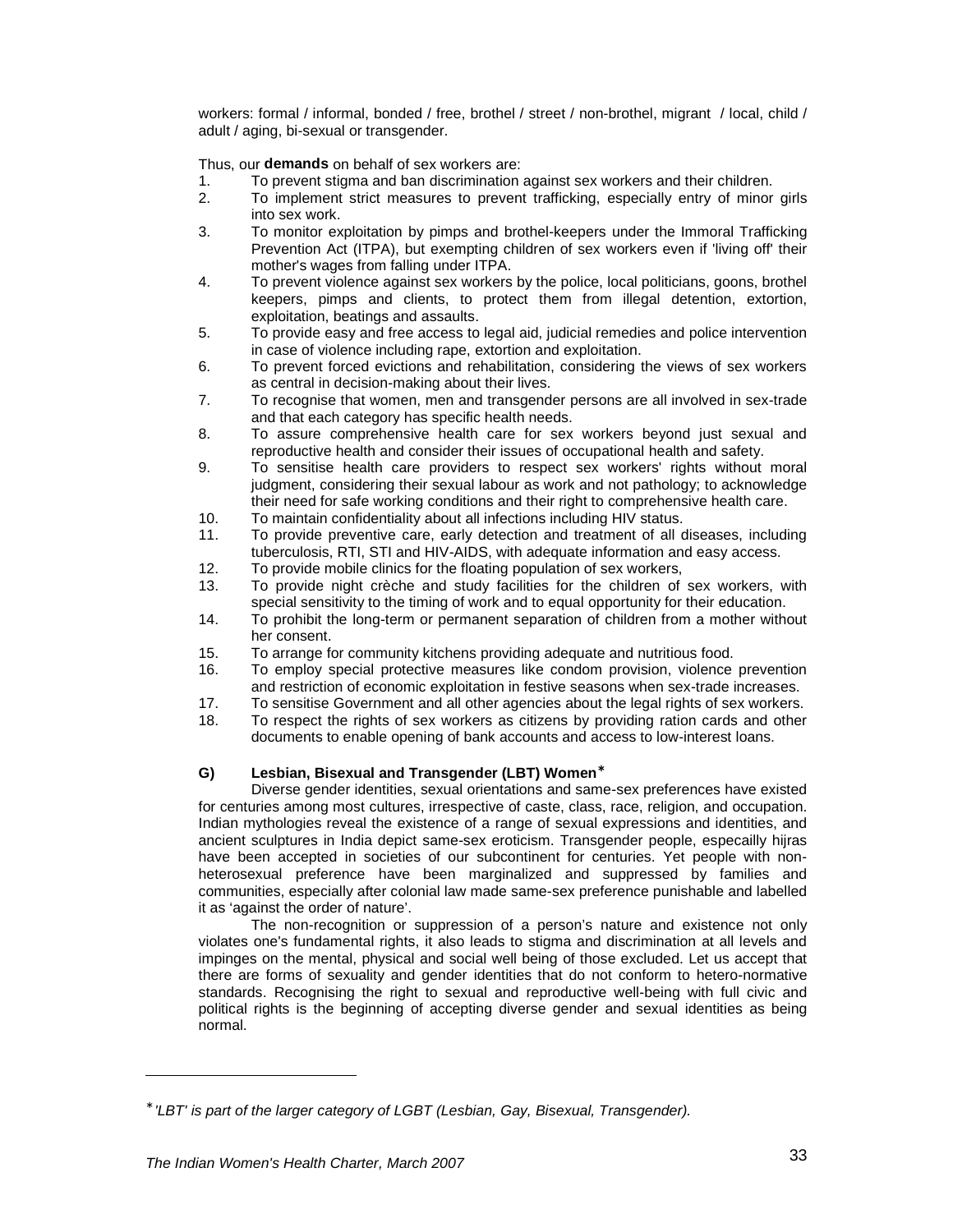On behalf of LBT women, our **demands** are:

- 1. To prevent stigmatisation and ban discrimination of LBT on the basis of gender identity, sexual orientation, sexual preference, health outcomes and occupation.
- 2. To repeal the Section 377 of the Indian Penal Code (IPC) and similar discriminatory legislations which single out same-sex acts, even between consenting adults.
- 3. To prevent discrimination at workplace, in housing, in employment, in access to Government schemes for loans and to insurance policies.
- 4. To assure a non-judgemental, sensitive and confidential approach with illnesses related to the LBT community, especially which increase stigma or marginalisation.
- 5. To respect the fundamental and human rights of LBT people, including legal rights of child adoption, marriage, divorce, property, inheritance etc. without discrimination.
- 6. To provide for decent livelihood options through special arrangements in education, training and employment opportunity with special attention for needs of transgender.
- 7. To provide effective education about adolescent sexuality including gender identities, sexual orientations and preference as well as HIV/AIDS awareness; to reach out to adolescents in school/colleges as well as into communities.
- 8. To organise special health education programmes for healthcare providers and counsellors to sensitise and train them regarding gender/sexual identities, sexual orientation, and specific health needs of LBT women.
- 9. To include in all health education programmes accurate information about risks involved in any kind of sexual behaviour or practices; to recognise and accept diversities in gender identity and sexual orientation; not to target certain sexual practices as the principal cause for infectivity.
- 10. To pay special attention on mental health needs of LBT women, often precipitated by rejection, stigma and discrimination unrecognized by health providers.
- 11. To provide access to information, prevention, early detection and treatment for cancer (breast, oral, cervical or anal), STIs, HIV /AIDs and other diseases as per specific LBT group/community needs, and to include this in national health policy.
- 12. To include a 'transgender' category in the Census as well as in all records denoting 'sex/gender' in Government/non-government records in order to recognize the existence of transgender people.
- 13. To provide for sex reassignment surgeries in public hospitals with reformed legal eligibility criteria for adult transsexuals (e.g. castration being illegal at the moment), and not to force sterilisation as a prerequisite for changing gender status.
- 14. To provide for mobile clinics for floating population for transgender sex workers.<br>15. To protect transgender/bisexual people, especially those in sex work, from vic
- 15. To protect transgender/bisexual people, especially those in sex work, from violence by brothel keepers, pimps, clients and goons; to assure freedom from illegal detention, extortion, exploitation, beatings and assaults from all including police and politicians, and to prosecute and punish the violators.
- 16. To include transgender issues in anti-discrimination legislation regarding hate crimes.
- 17. To consider aversive shock and behavioural therapy in attempts to 'convert' lesbian homosexuality and transsexuality to heterosexuality as violence against women.

#### **H) HIV-Positive Women**

HIV/AIDS is not only a health issue but also a developmental issue. Unequal economic development, natural disasters like drought and conflict situations lead to displacement, destitution and increased HIV infectivity. Conversely HIV infectivity results not only in illness and death from AIDS but also brings stigma and destitution for young widows, who are marginalized and further impoverished. The alarming increase in HIV prevalence in India is not limited to the conventional 'high-risk groups'. Social, economic and biological factors put women at higher risk and when infected their low status imposes further violence, neglect and desertion by family and community. Often it falls upon a positive woman, even though sick herself, to look after and arrange for financial support for the dying husband. Fears for her children and of being deserted add to her mental stress and further pull down her health. Thus the health services have a crucial role to play in assuring access to supportive and respectful care.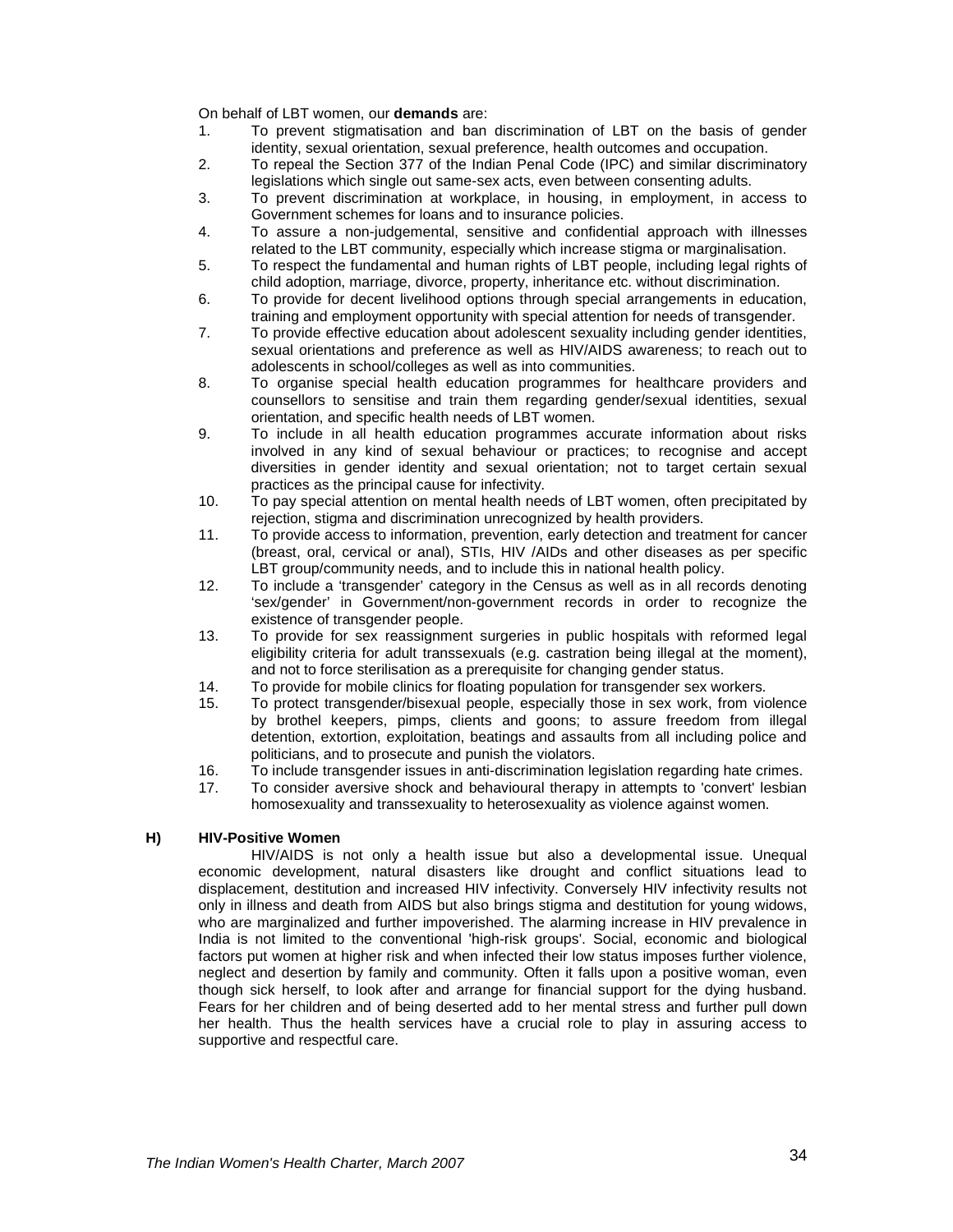With respect to the health needs of HIV-positive women our **demands** are:

- 1. To initiate progressive, people-centred health interventions that aim towards breaking the vicious circle of impoverishment and HIV infectivity.
- 2. To ensure access to housing, education, health care, and social welfare services for HIV-positive women, including childcare and nutritional support.
- 3. To provide employment opportunities in public and private sector.
- 4. To provide for medical insurance coverage for HIV-positive women.<br>5. To ban the segregation or quarantine of HIV-positive women and
- 5. To ban the segregation or quarantine of HIV-positive women and their children in prisons, schools, and hospitals or elsewhere.
- 6. To prevent discrimination in public and private health services, to hold the health care providers accountable for discriminative denial of health services as a violation of human rights, and to prosecute the violators.
- 7. To refrain from imposing compulsory testing for HIV, especially during antenatal care visits, to make pre- and post-test counselling mandatory even in voluntary testing, and to maintain confidentiality with regard to HIV status.
- 8. To provide for HIV-testing on a voluntary basis with due respect to confidentiality, and to ensure that health care services are not denied on the basis of the test result.
- 9. To respect patients' right to confidentiality, privacy, dignity and equal law protection.
- 10. To promote policies and programmes that ensure harm-reduction in all vulnerable sections, including sex workers, drug users, sexual minorities and street children.
- 11. To include positive women in decision-making for the design and implementation of HIV/AIDs intervention policies and programmes.
- 12. To provide for affordable and timely post-exposure prophylactic care for rape survivors and ensure their access to adequate information about HIV/AIDs.
- 13. To enhance PHC level intervention for HIV and AIDs with allopathic and nonallopathic medicines.
- 14. To integrate anti-retroviral treatment (ART) clinics within general clinics to reduce the stigma and discrimination of positive people by the community.
- 15. To ensure easy availability, affordability and sustained supply of quality generic ARV drugs and other essential medicines for HIV positive persons.
- 16. To respect the rights of positive women to fulfilling sexual life and to having children without interference from bias by health care providers and others.
- 17. To provide for HIV-positive pregnant women access to full information regarding mother-to-child transmission and affordable treatment, with timely renewed protocols.
- 18. To stop treating HIV-positive women as objects in prevention of mother-to-child transmission, and to provide them anti-retroviral (ARV) treatment as a right.
- 19. To give full information on the risks and benefits of the options of infant-feeding by breast or top-feeds, with adequate emphasis on the benefits of exclusive breastfeeding, and to respect the informed choice of HIV-positive mothers.
- 20. To include nutritional inputs and psycho-social support in health care intervention policy and programmes for people living with HIV/AIDs.
- 21. To provide full information and appropriate education about HIV/AIDS prevention, transmission and care, and for reducing stigma and discrimination, to all health care providers including traditional healer and traditional birth attendants.
- 22. To make available adequate counseling, information and education not only to HIVpositive women but to their family members and caretakers.
- 23. To encourage mass media to impart positive messages and to challenge discriminatory and stigmatising attitudes towards people living with HIV/AIDS.
- 24. To hold the authorities in both public and private health sector responsible for providing free post-exposure prophylaxis to women workers in health care systems.
- 25. To ensure Government loans and benefits to women widowed or deserted due to HIV/AIDs in accordance with their reduced economic status, not according to the wealth of their natal/marital family.

#### **I) Women in Traumatic Situations: Disaster, Conflict, Riots and War**

Disasters, displacement and conflict situations have gendered consequences. Any human-made or natural disaster affects vulnerable people more adversely, and women suffer doubly or triply due their social vulnerabilities. In conflict situations, the targeting of women by physical and sexual assault is a tool to wreak terror, humiliation, retribution and 'ethnic cleansing' or genocide of the 'other' community. Rape aims not only to inflict sexual torture but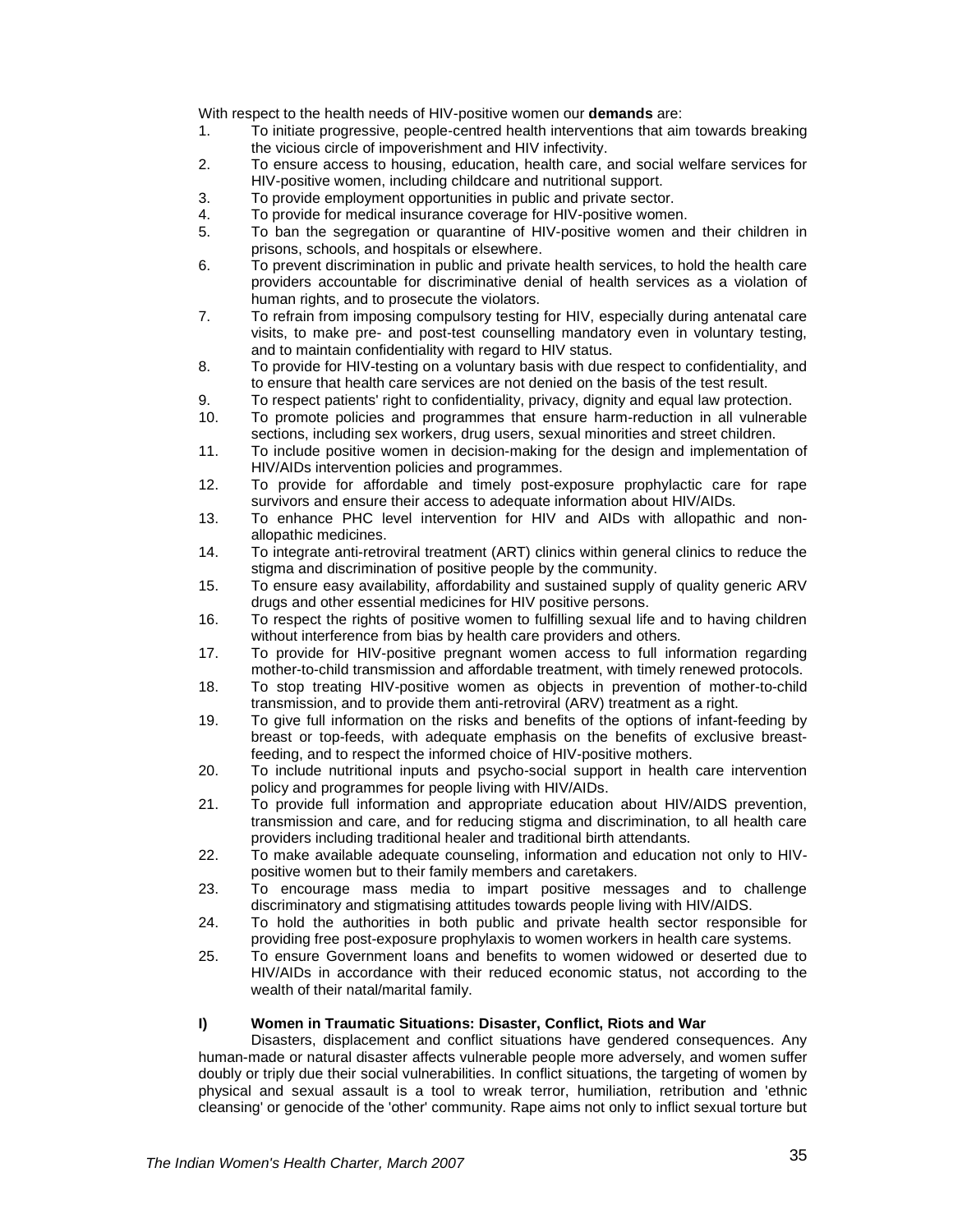also to force pregnancy on women in minority communities, women prisoners and women refugees from armed conflict. The consequences for women survivors, whether physical, emotional, sexual, are grave and affect them for the rest of their lives, including chronic medical problems, psychological damage, life-threatening diseases such as HIV/AIDS, infertility, stigmatisation and/or rejection by families and communities. For those placed lowest in the intersecting hierarchies of caste, class, gender or sexuality, the most extreme forms of violence, discrimination and exploitation are a reality. After most disasters there is an increase in inter-generational and forced marriages and trafficking or stigma for marriageable girls rises.

Special attention needs to be paid to the violation of rights of women whose men-folk are in insurgent groups or other politically proscribed organizations. Similarly, women living in areas of political conflict are subject to violence, terror and control from the armed forces and police as well as from the insurgents. Control over behaviour or imposition of dress codes adds to women's anguish and reduces their access to health care facilities. 'Half-widows' (wives of men who have 'disappeared' in police encounters, riots, conflict situations, wars etc.) and mothers of 'missing' sons (disappeared after arbitrary arrest) suffer the financial, social, legal as well as emotional effects of these crises.

In case of violence against refugee and displaced women, or after communal conflicts, the role of health professional must extend beyond providing emergency medical relief. Medical evidence and intervention assume legitimacy in law and society on account of the skills and knowledge that health professionals represent, who therefore enjoy an acceptability that transcends class or communal boundaries. Hence, if the medical profession takes a position against violence through its members it can become catalytic for deep-rooted social change.

On behalf of women in special situations of trauma and conflict, our **demands** are:

- 1. To provide access to all basic needs like food, water, sanitation, health care and so forth in camps set up for rescue, relief or military purposes, with assurance of privacy and adequate water and disposal system in toilets and bathing areas.
- 2. To consider women as individuals, not merely as part of family, at the time of enumerating/evaluating assets, property and compensation amounts.
- 3. To pay adequate attention to preventing violations of women's human rights that occur during and after disasters and conflicts, such as early/forced or bigamous marriages, trafficking, rape etc. and to work towards guaranteeing freedom from physical and sexual violence against women.
- 4. To develop and provide special health services for conflict and trauma survivors including counselling, psychiatric care, recanalisation (reversal of tubectomy), adoption, and therapy for Post Traumatic Stress Disorder (PTSD) including yoga, meditation and other healing modalities.
- 5. To prohibit discrimination in rehabilitation on the basis of caste, religion, ability, marital status and so on, and to prosecute those who discriminate.
- 6. To provide free and accessible legal aid to assure both individual and social justice.
- 7. To prosecute perpetrators and to provide adequate compensation to survivors, assuring unconditional and dignified safe return to homes and original occupations.

#### **J) Women Living in Custody of State Institutions**

Women inmates in state institutions such as prisons, remand homes, mental institutions, asylums, juvenile or 'correction' homes, beggars' homes, state orphanages and old age homes are extremely vulnerable by the fact that they are temporarily or permanently incarcerated. Due to loopholes within the system, callousness, outdated laws, moral policing and so on, justice is delayed or denied to many women, and they land up living in institutions far beyond the necessary period with little hope of being released.

Often women inmates suffer abuse or neglect by those very people entrusted with their safety. They are doubly disempowered, on one hand incurring social stigma and discrimination for their incarceration and on the other being at mercy of a de-personalised, often dehumanized institutional system. Frequently abandoned by their families, they are vulnerable to neglect and violence without legal or even medical intervention. Brutal or unethical treatments (punishments, unnecessary surgeries or drugging, sexual harassment and rape, being used as guinea pigs for clinical trials, or for organ or sex trade) can thrive with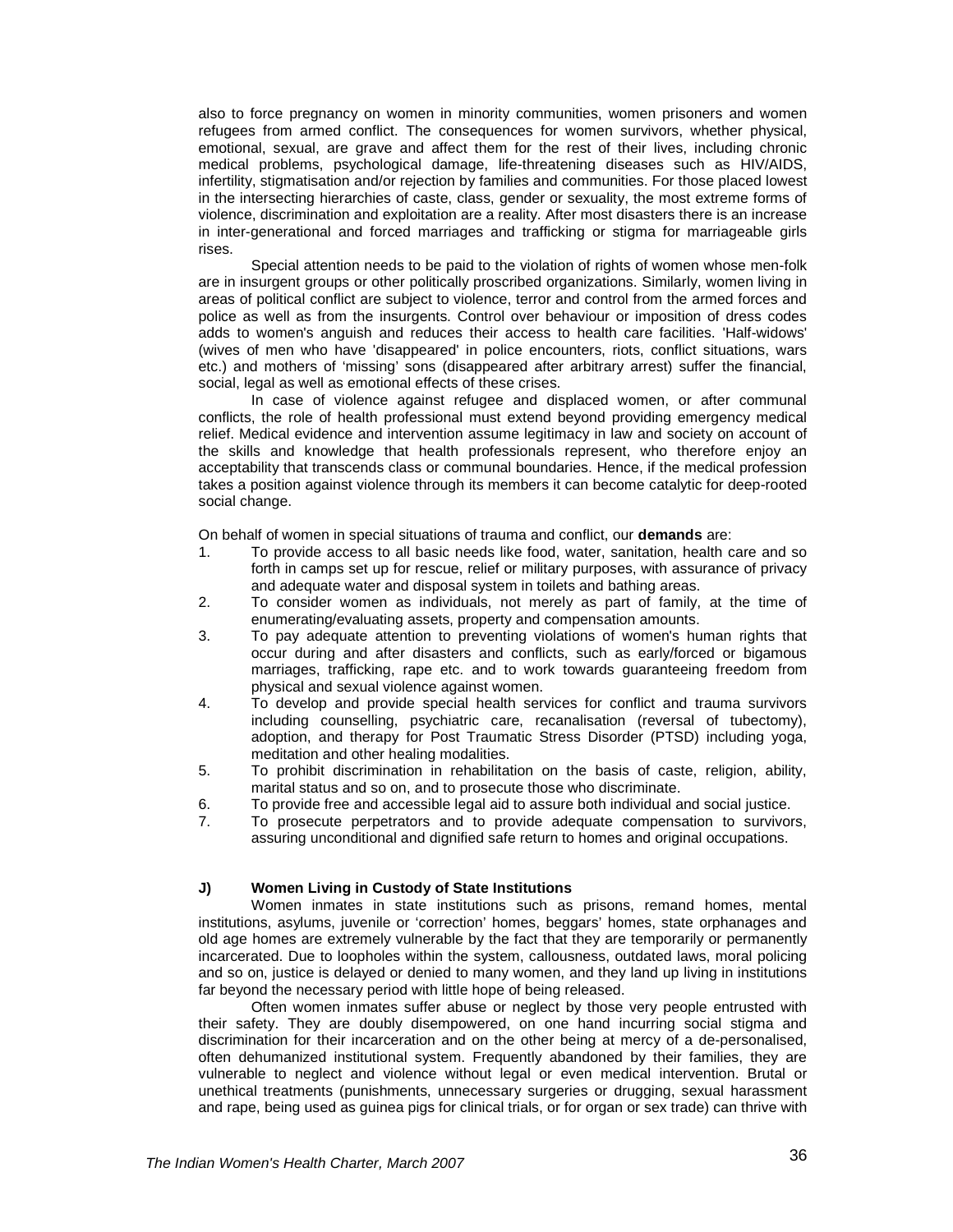impunity within institutions. The trend of reducing resources and increasing staff workloads (especially of Class III and Class IV employees) precludes inmates from receiving adequate clothing, food and care. Therefore, the health and human rights of women in institutions are of utmost importance and need immediate attention.

So on behalf of women living in the custody of institutions, our **demands** are:

- 1. To treat all women with respect and dignity, assuring protection of their human rights, civil rights (voting, etc.) and legal rights (property and inheritance, legal representation, grievance-redressal, etc).
- 2. To assure the human rights of inmates to personal security and integrity, specifically guaranteeing the freedom from torture, bodily harm, abuse and humiliation.
- 3. To withdraw unrestricted control over the lives, minds, bodies and health of incarcerated women from those who run the institutions.
- 4. To ban corporal punishment and other forms of humiliation, to monitor human rights violations by staff or other inmates within institutions, and to prosecute and punish the perpetrators of violations.
- 5. To guarantee freedom from trafficking, forced labour and forced prostitution.
- 6. To provide comprehensive health care for women inmates, including preventive care with periodic physical, pelvic and breast exams, pap smears, ultra-sonography and mammograms, according to a standard well-women protocol, and to provide pre- and post-natal care for women and their newborns in custody.
- 7. To involve women in arrangements for care of their infants and children; if ever a child has to be separated from the mother, to keep her continually informed and to give her reasonable access to the child.
- 8. To prevent the presence of a woman inmate's infant or children from being used as a pretext to exert control over her or to torture her.
- 9. To enable fulfilment of the right of girl children and adolescents to be fostered and adopted into safe, secure and nurturing homes.
- 10. To assure any woman's right to put up her child for fostering and adoption, but never to physically or emotionally separate a child from an inmate against her wishes.
- 11. To make available regular health check-ups, early detection and treatment of illnesses, and counselling, assuring the right to second opinion and to the compulsory presence of a woman attendant during medical examination.
- 12. To assure the right to privacy and confidentiality of medical records.
- 13. To assure access to health services for any woman throughout the country without discrimination on grounds of her legal situation, including accessible and available trained health care providers, diagnosis and treatment facilities, and care institutions that provide inmates with necessary and prompt care and referrals when required.
- 14. To protect women inmates from being subjected to unethical and or invasive research including in drug or vaccine trials, or to unnecessary medical or surgical intervention, and to assure the right to informed consent with the right to refuse participation in medical, social science or drug/vaccine/technology trial research.
- 15. To assure access for institutionalized women, in event of medical violations, to legal advice and grievance-redressal in the presence of a medical board that includes a woman social worker or psychologist as well as representatives from the State Women's Commission and/or other women's organisation(s).
- 16. To stipulate it as the duty of medical officer to report to authorities where continued imprisonment is likely to injuriously affect woman's health and wellbeing in any way.
- 17. To provide for correctional aids (spectacles, hearing aids, calipers, wheelchairs etc.) and to make nutritional supplements available whenever required.
- 18. To provide adequate supply of water for drinking and bathing and of nutritious and wholesome food that is well-prepared and served at appropriate hours.
- 19. To provide living accommodation that meets all health requirements, with due regard to climatic conditions, safety and hygienic standards, including air quality, minimum floor space, lighting, heating and ventilation, sleeping facility with mosquito nets, and adequate bathing/showering/sanitary installations sufficient for menstrual hygiene.
- 20. To provide adequate and clean clothing including under garments, and sanitary pads.
- 21. To make available opportunities for educational, recreational and creative pursuits, including vocational and occupational training.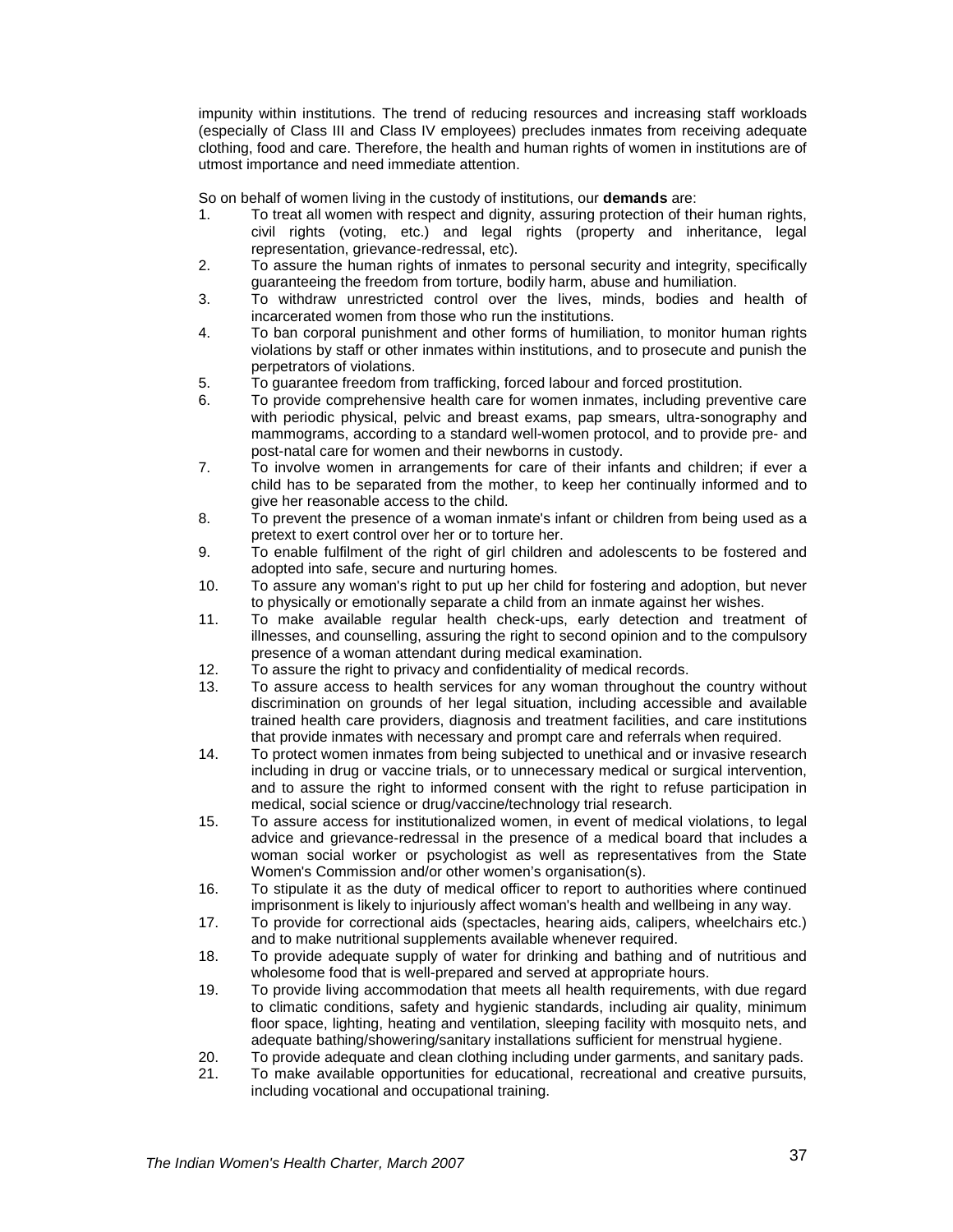- 22. To consider as final, in case of non-criminal incarceration, such as in mental asylum, orphanage, ashramshala or rescue home, a woman's decision about staying or leaving the institution.
- 23. To provide for availability of a full time counsellor and social worker on the premises.
- 24. To provide for counselling of families to help them accept and cope with the woman's incarceration and to readjust with her after her release from the institution.
- 25. To provide for alternative short-stay homes, day-care centres and community-based shelters to help families cope and relieve them from solely looking after the woman.

### **K) Women of Religious, Caste and Ethnic Minorities**

Women in the religious, caste and ethnic minorities have special health needs because of the delicate and often volatile situations in which they live. Majority politics as well as minority insecurities affect the daily lives, security, autonomy and well-being of these women. They suffer doubly under the fundamentalism and/or conservatisim of both majority and minority communities. Myths, stereotypes, and ignorance in the majority groups about the minorities reduce minority women's access to health care, education, livelihood, mobility and gainful employment. The blind spot, and occasionally the excessive glare, of mass media on minority women's issues, especially those related to sexuality, also precludes the existence of secular spaces for minority women to place their demands.

We see an increase in atrocities against dalit women and the sexualisation of mass violence, whether in wider caste or communal strife situations or to settle scores locally. In an environment dominated by majoritarian politics and hatred, not only is there reduced access to justice or medical intervention for minority survivors, but they also face possibilities of ostracism as women within their own communities.

Therefore, our special **demands** on behalf of minority women are:

- 1. To guarantee the physical safety of all women in the minority groups, especially in times of strife and riots, and for the State to exercise due diligence wherever violence against minority women is concerned.
- 2. To protect women's reproductive and sexual rights and to prosecute the violators.
- 3. To protect internally displaced women from trafficking, violence in relief camps, and early or forced marriages; to enable fulfilment of their right to return to homes and livelihoods unconditionally, with social justice, guarantee from the State that violations will not recur, and apology from the perpetrators.
- 4. To protect the livelihoods of women, assuring access to health care, to education, jobs and housing for all women without discrimination and stigma through immediate and positive measures.
- 5. To prevent all discrimination based on caste, culture, religion or tribe, guaranteeing all women equal rights within family and marriage, including the rights related to divorce, adoption, inheritance or land and property ownership and access.
- 6. To provide for positive discrimination (reservation) for all women who come from discriminated backgrounds.
- 7. To disallow and delegitimise all trials by caste panchayats or religious bodies taking place outside the secular courts.
- 8. To restrict media and health providers from promoting and sustaining stereotypes about women of various minority groups by sensitising them to the special and different but equal position of minority women in society.
- 9. To see that all medical and health interventions are designed with cultural sensitivity, yet but do not essentialise any group or justify human rights violations in the name of religion or culture.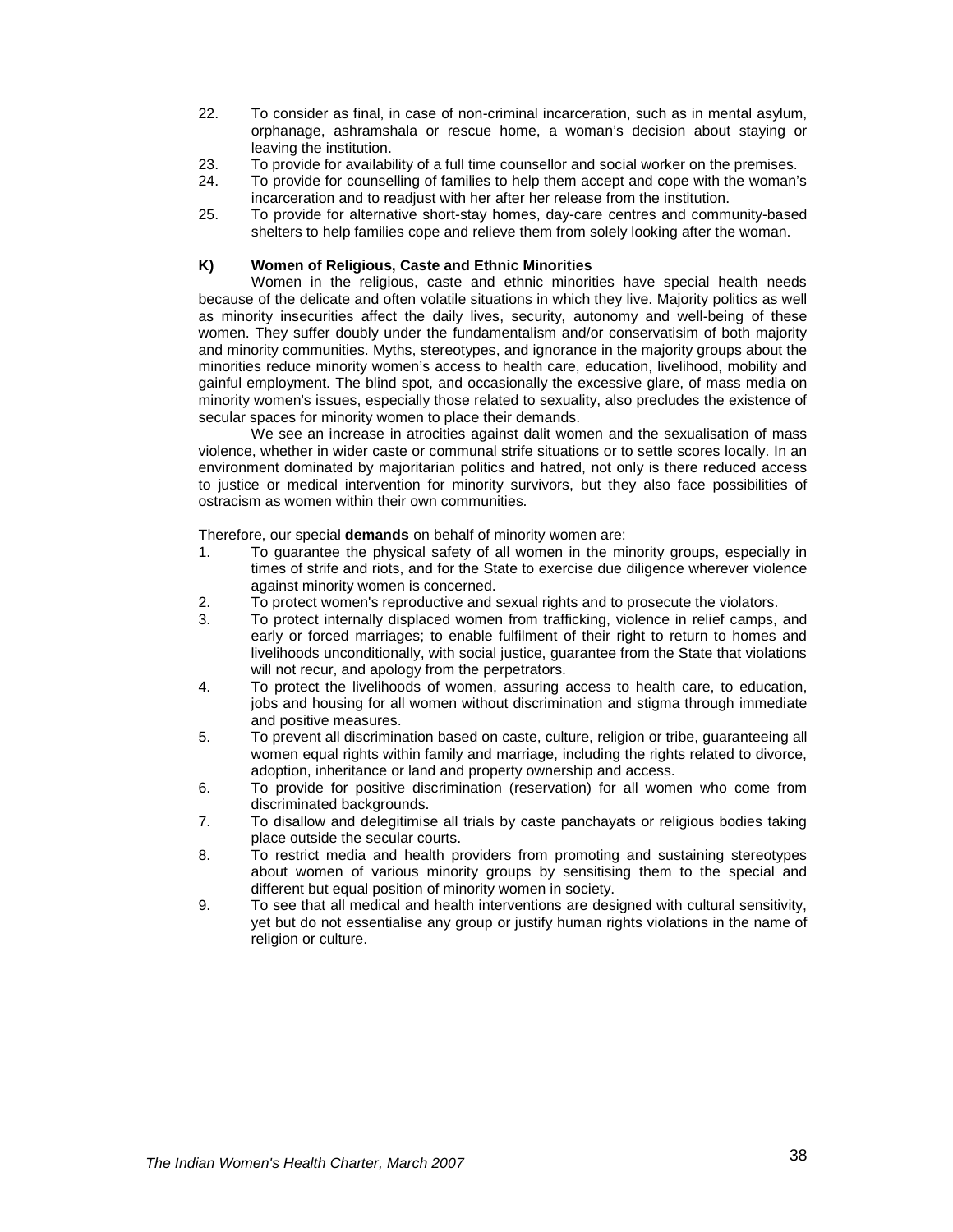## **EPILOGUE**

In compiling women's perspectives on health rights and their related demands in the Indian Women's Health Charter, we have tried to squarely address the differences that exist between unequally placed women living in diverse situations in India. In this Charter we affirm a spirit of inclusion of ALL women and a will to eliminate all forms of discrimination against them, particularly in matters of health and health care. At the same time we aim towards equality between men and women.

As we give the final touches to the Charter about two weeks before releasing it in the National Health Assembly (II) of the Jan Swasthya Abhiyan (People's Health Movement) at Bhopal, we realise that the document is still not 'complete'. Even so we hope that it will help various groups to incorporate women's 'health and development' perspectives within their own advocacy discourses. Rights can only be expanded, and so we hope that the Charter grows over the years, serving as a tool for campaigns and movements to enunciate and advocate for health-related rights and demands.

Now let us make sure that the demands in the Charter truly become more than a wish-list! We need to debate the aspects of the new and unfamiliar demands, to understand them and take them to heart. We need to push Government to adopt these demands of women in spirit and in letter within laws and policies. Likewise, we need to press Government to ensure enabling conditions for all women in India to attain equal health status as well as equal access to comprehensive health care services as part of their basic human rights. In pursuit of these goals, our connection with other movements is crucial.

Today (on International Women's Day), we dedicate this Charter to all women living within India. With sadness we remember the women who have needlessly died from lack of health services or from poverty, neglect and violence. We raise our voices against these denials of health rights as violations of women's human rights. In salute to all women survivors of individual and structural violence, we pledge to fight discrimination, oppression and marginalisation and to move towards peace and justice.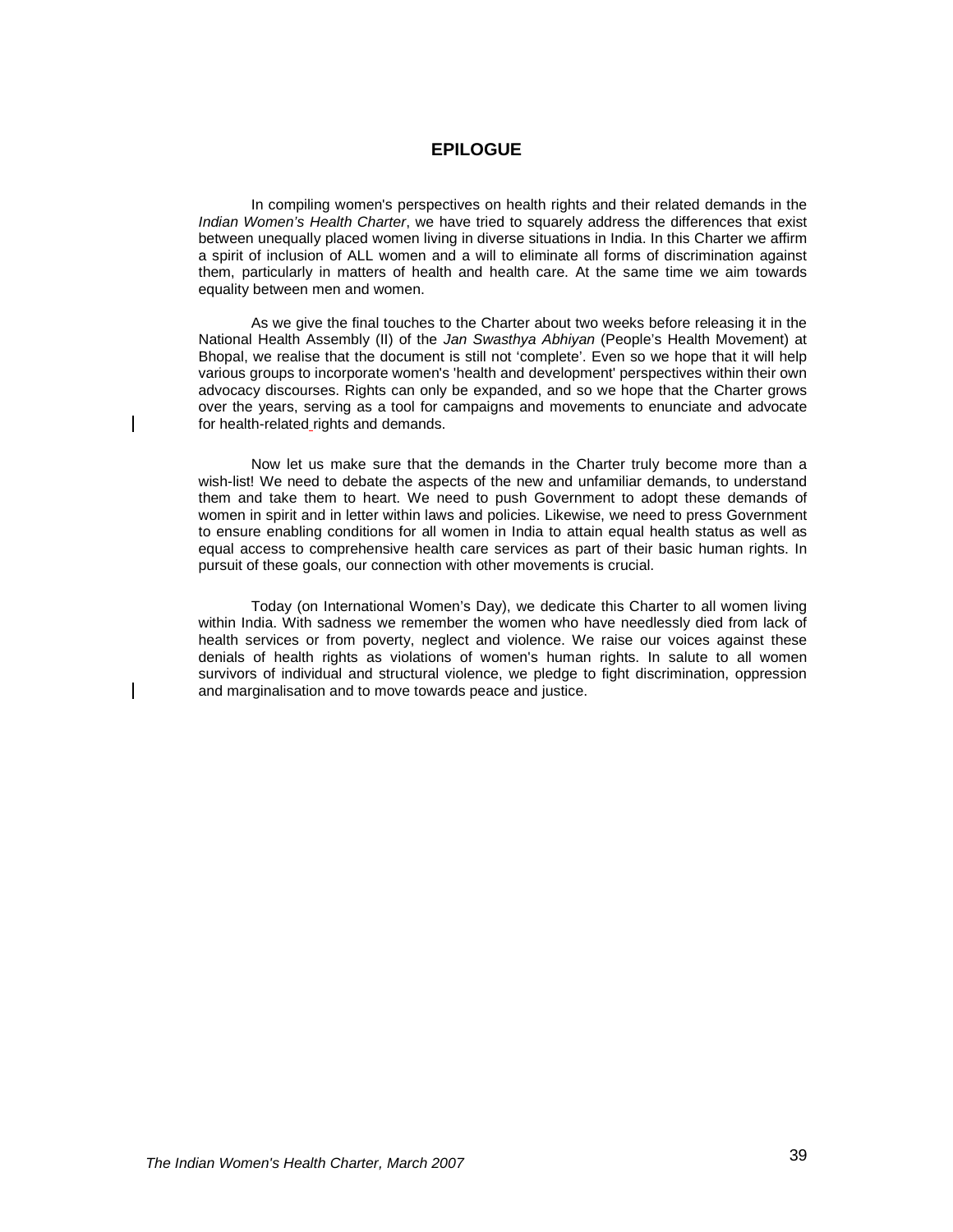## **ACRONYMS**:

| <b>Armed Forces Special Powers Act</b><br><b>AFSPA</b><br><b>AIDS</b><br>Acquired<br>Immuno-Deficiency<br>Syndrome<br>(due to HIV virus infection)<br>Above Poverty Line<br><b>APL</b><br>Anti-Retroviral Therapy (for HIV);<br><b>ART</b><br>Assisted Reproduction<br>also,<br><b>Technology</b><br>Accredited Social Health Activist (in<br><b>ASHA</b><br>NRHM)<br>Ayurveda-Yoga-Unani-Siddha-<br><b>AYUSH</b><br>Homeopathy<br>(Department in Ministry of Health &<br>FW)<br>Bombay Nursing Homes Regulation<br><b>BNHRA</b><br>Act<br><b>BPL</b><br><b>Below Poverty Line</b><br><b>CEDAW</b><br>UN Convention for Elimination of (All<br>Forms of) Discrimination against<br>Women<br>Community Health Worker (village-<br><b>CHW</b><br>level)<br><b>Corporate Social Responsibility</b><br><b>CSR</b><br><b>CPC</b><br><b>Criminal Procedure Code</b><br><b>ECT</b><br>Electro-Convulsive Therapy (electric<br>shock)<br><b>Employment Guarantee Scheme</b><br><b>EGS</b><br>EIA<br><b>Environment Impact Assessment</b><br><b>EMR</b><br>Marketing Rights<br>(like<br>Exclusive<br>Patent)<br><b>FYP</b><br>Five Year Plan (of Government of<br>India)<br>General Agreement on Trade &<br><b>GATT</b><br>Tariffs<br><b>Gross Domestic Product</b><br>GDP<br>Human Immunodeficiency Virus<br>HIV<br>Hormonal Replacement Therapy<br>HRT<br>Child Development<br><b>ICDS</b><br>Integrated<br>Scheme<br>Education<br><b>IEC</b><br>Information,<br>and<br>Communication<br><b>Indian Medical Association</b><br>IMA<br>Mortality Rate / Newborn<br><b>IMR</b><br>T<br>Infant<br>Mortality Rate<br>NMR<br><b>Intellectual Property Rights</b><br>IPR<br><b>IWHM</b><br>Health<br>International<br>Women<br>&<br>Meeting<br>Swasthya Abhiyan<br><b>JSA</b><br>(People's<br>Jan<br>Health Campaign)<br><b>Local Competant Authority</b><br><b>LCA</b><br><b>LGBT</b><br>Bisexual,<br>Lesbian,<br>Gay,<br>Transgender<br>LPG<br>Liberalisation,<br>Privatisation,<br>Globalisation<br>Millennium Development Goals<br><b>MDG</b><br><b>MMR</b><br><b>Maternal Mortality Rate</b> | (used in the Indian Women's Health Charter) |  |  |  |  |
|-------------------------------------------------------------------------------------------------------------------------------------------------------------------------------------------------------------------------------------------------------------------------------------------------------------------------------------------------------------------------------------------------------------------------------------------------------------------------------------------------------------------------------------------------------------------------------------------------------------------------------------------------------------------------------------------------------------------------------------------------------------------------------------------------------------------------------------------------------------------------------------------------------------------------------------------------------------------------------------------------------------------------------------------------------------------------------------------------------------------------------------------------------------------------------------------------------------------------------------------------------------------------------------------------------------------------------------------------------------------------------------------------------------------------------------------------------------------------------------------------------------------------------------------------------------------------------------------------------------------------------------------------------------------------------------------------------------------------------------------------------------------------------------------------------------------------------------------------------------------------------------------------------------------------------------------------------------------------------------------------------------------------------------------------------------------------------------|---------------------------------------------|--|--|--|--|
|                                                                                                                                                                                                                                                                                                                                                                                                                                                                                                                                                                                                                                                                                                                                                                                                                                                                                                                                                                                                                                                                                                                                                                                                                                                                                                                                                                                                                                                                                                                                                                                                                                                                                                                                                                                                                                                                                                                                                                                                                                                                                     |                                             |  |  |  |  |
|                                                                                                                                                                                                                                                                                                                                                                                                                                                                                                                                                                                                                                                                                                                                                                                                                                                                                                                                                                                                                                                                                                                                                                                                                                                                                                                                                                                                                                                                                                                                                                                                                                                                                                                                                                                                                                                                                                                                                                                                                                                                                     |                                             |  |  |  |  |
|                                                                                                                                                                                                                                                                                                                                                                                                                                                                                                                                                                                                                                                                                                                                                                                                                                                                                                                                                                                                                                                                                                                                                                                                                                                                                                                                                                                                                                                                                                                                                                                                                                                                                                                                                                                                                                                                                                                                                                                                                                                                                     |                                             |  |  |  |  |
|                                                                                                                                                                                                                                                                                                                                                                                                                                                                                                                                                                                                                                                                                                                                                                                                                                                                                                                                                                                                                                                                                                                                                                                                                                                                                                                                                                                                                                                                                                                                                                                                                                                                                                                                                                                                                                                                                                                                                                                                                                                                                     |                                             |  |  |  |  |
|                                                                                                                                                                                                                                                                                                                                                                                                                                                                                                                                                                                                                                                                                                                                                                                                                                                                                                                                                                                                                                                                                                                                                                                                                                                                                                                                                                                                                                                                                                                                                                                                                                                                                                                                                                                                                                                                                                                                                                                                                                                                                     |                                             |  |  |  |  |
|                                                                                                                                                                                                                                                                                                                                                                                                                                                                                                                                                                                                                                                                                                                                                                                                                                                                                                                                                                                                                                                                                                                                                                                                                                                                                                                                                                                                                                                                                                                                                                                                                                                                                                                                                                                                                                                                                                                                                                                                                                                                                     |                                             |  |  |  |  |
|                                                                                                                                                                                                                                                                                                                                                                                                                                                                                                                                                                                                                                                                                                                                                                                                                                                                                                                                                                                                                                                                                                                                                                                                                                                                                                                                                                                                                                                                                                                                                                                                                                                                                                                                                                                                                                                                                                                                                                                                                                                                                     |                                             |  |  |  |  |
|                                                                                                                                                                                                                                                                                                                                                                                                                                                                                                                                                                                                                                                                                                                                                                                                                                                                                                                                                                                                                                                                                                                                                                                                                                                                                                                                                                                                                                                                                                                                                                                                                                                                                                                                                                                                                                                                                                                                                                                                                                                                                     |                                             |  |  |  |  |
|                                                                                                                                                                                                                                                                                                                                                                                                                                                                                                                                                                                                                                                                                                                                                                                                                                                                                                                                                                                                                                                                                                                                                                                                                                                                                                                                                                                                                                                                                                                                                                                                                                                                                                                                                                                                                                                                                                                                                                                                                                                                                     |                                             |  |  |  |  |
|                                                                                                                                                                                                                                                                                                                                                                                                                                                                                                                                                                                                                                                                                                                                                                                                                                                                                                                                                                                                                                                                                                                                                                                                                                                                                                                                                                                                                                                                                                                                                                                                                                                                                                                                                                                                                                                                                                                                                                                                                                                                                     |                                             |  |  |  |  |
|                                                                                                                                                                                                                                                                                                                                                                                                                                                                                                                                                                                                                                                                                                                                                                                                                                                                                                                                                                                                                                                                                                                                                                                                                                                                                                                                                                                                                                                                                                                                                                                                                                                                                                                                                                                                                                                                                                                                                                                                                                                                                     |                                             |  |  |  |  |
|                                                                                                                                                                                                                                                                                                                                                                                                                                                                                                                                                                                                                                                                                                                                                                                                                                                                                                                                                                                                                                                                                                                                                                                                                                                                                                                                                                                                                                                                                                                                                                                                                                                                                                                                                                                                                                                                                                                                                                                                                                                                                     |                                             |  |  |  |  |
|                                                                                                                                                                                                                                                                                                                                                                                                                                                                                                                                                                                                                                                                                                                                                                                                                                                                                                                                                                                                                                                                                                                                                                                                                                                                                                                                                                                                                                                                                                                                                                                                                                                                                                                                                                                                                                                                                                                                                                                                                                                                                     |                                             |  |  |  |  |
|                                                                                                                                                                                                                                                                                                                                                                                                                                                                                                                                                                                                                                                                                                                                                                                                                                                                                                                                                                                                                                                                                                                                                                                                                                                                                                                                                                                                                                                                                                                                                                                                                                                                                                                                                                                                                                                                                                                                                                                                                                                                                     |                                             |  |  |  |  |
|                                                                                                                                                                                                                                                                                                                                                                                                                                                                                                                                                                                                                                                                                                                                                                                                                                                                                                                                                                                                                                                                                                                                                                                                                                                                                                                                                                                                                                                                                                                                                                                                                                                                                                                                                                                                                                                                                                                                                                                                                                                                                     |                                             |  |  |  |  |
|                                                                                                                                                                                                                                                                                                                                                                                                                                                                                                                                                                                                                                                                                                                                                                                                                                                                                                                                                                                                                                                                                                                                                                                                                                                                                                                                                                                                                                                                                                                                                                                                                                                                                                                                                                                                                                                                                                                                                                                                                                                                                     |                                             |  |  |  |  |
|                                                                                                                                                                                                                                                                                                                                                                                                                                                                                                                                                                                                                                                                                                                                                                                                                                                                                                                                                                                                                                                                                                                                                                                                                                                                                                                                                                                                                                                                                                                                                                                                                                                                                                                                                                                                                                                                                                                                                                                                                                                                                     |                                             |  |  |  |  |
|                                                                                                                                                                                                                                                                                                                                                                                                                                                                                                                                                                                                                                                                                                                                                                                                                                                                                                                                                                                                                                                                                                                                                                                                                                                                                                                                                                                                                                                                                                                                                                                                                                                                                                                                                                                                                                                                                                                                                                                                                                                                                     |                                             |  |  |  |  |
|                                                                                                                                                                                                                                                                                                                                                                                                                                                                                                                                                                                                                                                                                                                                                                                                                                                                                                                                                                                                                                                                                                                                                                                                                                                                                                                                                                                                                                                                                                                                                                                                                                                                                                                                                                                                                                                                                                                                                                                                                                                                                     |                                             |  |  |  |  |
|                                                                                                                                                                                                                                                                                                                                                                                                                                                                                                                                                                                                                                                                                                                                                                                                                                                                                                                                                                                                                                                                                                                                                                                                                                                                                                                                                                                                                                                                                                                                                                                                                                                                                                                                                                                                                                                                                                                                                                                                                                                                                     |                                             |  |  |  |  |
|                                                                                                                                                                                                                                                                                                                                                                                                                                                                                                                                                                                                                                                                                                                                                                                                                                                                                                                                                                                                                                                                                                                                                                                                                                                                                                                                                                                                                                                                                                                                                                                                                                                                                                                                                                                                                                                                                                                                                                                                                                                                                     |                                             |  |  |  |  |
|                                                                                                                                                                                                                                                                                                                                                                                                                                                                                                                                                                                                                                                                                                                                                                                                                                                                                                                                                                                                                                                                                                                                                                                                                                                                                                                                                                                                                                                                                                                                                                                                                                                                                                                                                                                                                                                                                                                                                                                                                                                                                     |                                             |  |  |  |  |
|                                                                                                                                                                                                                                                                                                                                                                                                                                                                                                                                                                                                                                                                                                                                                                                                                                                                                                                                                                                                                                                                                                                                                                                                                                                                                                                                                                                                                                                                                                                                                                                                                                                                                                                                                                                                                                                                                                                                                                                                                                                                                     |                                             |  |  |  |  |
|                                                                                                                                                                                                                                                                                                                                                                                                                                                                                                                                                                                                                                                                                                                                                                                                                                                                                                                                                                                                                                                                                                                                                                                                                                                                                                                                                                                                                                                                                                                                                                                                                                                                                                                                                                                                                                                                                                                                                                                                                                                                                     |                                             |  |  |  |  |
|                                                                                                                                                                                                                                                                                                                                                                                                                                                                                                                                                                                                                                                                                                                                                                                                                                                                                                                                                                                                                                                                                                                                                                                                                                                                                                                                                                                                                                                                                                                                                                                                                                                                                                                                                                                                                                                                                                                                                                                                                                                                                     |                                             |  |  |  |  |
|                                                                                                                                                                                                                                                                                                                                                                                                                                                                                                                                                                                                                                                                                                                                                                                                                                                                                                                                                                                                                                                                                                                                                                                                                                                                                                                                                                                                                                                                                                                                                                                                                                                                                                                                                                                                                                                                                                                                                                                                                                                                                     |                                             |  |  |  |  |
|                                                                                                                                                                                                                                                                                                                                                                                                                                                                                                                                                                                                                                                                                                                                                                                                                                                                                                                                                                                                                                                                                                                                                                                                                                                                                                                                                                                                                                                                                                                                                                                                                                                                                                                                                                                                                                                                                                                                                                                                                                                                                     |                                             |  |  |  |  |
|                                                                                                                                                                                                                                                                                                                                                                                                                                                                                                                                                                                                                                                                                                                                                                                                                                                                                                                                                                                                                                                                                                                                                                                                                                                                                                                                                                                                                                                                                                                                                                                                                                                                                                                                                                                                                                                                                                                                                                                                                                                                                     |                                             |  |  |  |  |
|                                                                                                                                                                                                                                                                                                                                                                                                                                                                                                                                                                                                                                                                                                                                                                                                                                                                                                                                                                                                                                                                                                                                                                                                                                                                                                                                                                                                                                                                                                                                                                                                                                                                                                                                                                                                                                                                                                                                                                                                                                                                                     |                                             |  |  |  |  |
|                                                                                                                                                                                                                                                                                                                                                                                                                                                                                                                                                                                                                                                                                                                                                                                                                                                                                                                                                                                                                                                                                                                                                                                                                                                                                                                                                                                                                                                                                                                                                                                                                                                                                                                                                                                                                                                                                                                                                                                                                                                                                     |                                             |  |  |  |  |
|                                                                                                                                                                                                                                                                                                                                                                                                                                                                                                                                                                                                                                                                                                                                                                                                                                                                                                                                                                                                                                                                                                                                                                                                                                                                                                                                                                                                                                                                                                                                                                                                                                                                                                                                                                                                                                                                                                                                                                                                                                                                                     |                                             |  |  |  |  |
|                                                                                                                                                                                                                                                                                                                                                                                                                                                                                                                                                                                                                                                                                                                                                                                                                                                                                                                                                                                                                                                                                                                                                                                                                                                                                                                                                                                                                                                                                                                                                                                                                                                                                                                                                                                                                                                                                                                                                                                                                                                                                     |                                             |  |  |  |  |
|                                                                                                                                                                                                                                                                                                                                                                                                                                                                                                                                                                                                                                                                                                                                                                                                                                                                                                                                                                                                                                                                                                                                                                                                                                                                                                                                                                                                                                                                                                                                                                                                                                                                                                                                                                                                                                                                                                                                                                                                                                                                                     |                                             |  |  |  |  |
|                                                                                                                                                                                                                                                                                                                                                                                                                                                                                                                                                                                                                                                                                                                                                                                                                                                                                                                                                                                                                                                                                                                                                                                                                                                                                                                                                                                                                                                                                                                                                                                                                                                                                                                                                                                                                                                                                                                                                                                                                                                                                     |                                             |  |  |  |  |
|                                                                                                                                                                                                                                                                                                                                                                                                                                                                                                                                                                                                                                                                                                                                                                                                                                                                                                                                                                                                                                                                                                                                                                                                                                                                                                                                                                                                                                                                                                                                                                                                                                                                                                                                                                                                                                                                                                                                                                                                                                                                                     |                                             |  |  |  |  |
|                                                                                                                                                                                                                                                                                                                                                                                                                                                                                                                                                                                                                                                                                                                                                                                                                                                                                                                                                                                                                                                                                                                                                                                                                                                                                                                                                                                                                                                                                                                                                                                                                                                                                                                                                                                                                                                                                                                                                                                                                                                                                     |                                             |  |  |  |  |
|                                                                                                                                                                                                                                                                                                                                                                                                                                                                                                                                                                                                                                                                                                                                                                                                                                                                                                                                                                                                                                                                                                                                                                                                                                                                                                                                                                                                                                                                                                                                                                                                                                                                                                                                                                                                                                                                                                                                                                                                                                                                                     |                                             |  |  |  |  |
|                                                                                                                                                                                                                                                                                                                                                                                                                                                                                                                                                                                                                                                                                                                                                                                                                                                                                                                                                                                                                                                                                                                                                                                                                                                                                                                                                                                                                                                                                                                                                                                                                                                                                                                                                                                                                                                                                                                                                                                                                                                                                     |                                             |  |  |  |  |
|                                                                                                                                                                                                                                                                                                                                                                                                                                                                                                                                                                                                                                                                                                                                                                                                                                                                                                                                                                                                                                                                                                                                                                                                                                                                                                                                                                                                                                                                                                                                                                                                                                                                                                                                                                                                                                                                                                                                                                                                                                                                                     |                                             |  |  |  |  |
|                                                                                                                                                                                                                                                                                                                                                                                                                                                                                                                                                                                                                                                                                                                                                                                                                                                                                                                                                                                                                                                                                                                                                                                                                                                                                                                                                                                                                                                                                                                                                                                                                                                                                                                                                                                                                                                                                                                                                                                                                                                                                     |                                             |  |  |  |  |
|                                                                                                                                                                                                                                                                                                                                                                                                                                                                                                                                                                                                                                                                                                                                                                                                                                                                                                                                                                                                                                                                                                                                                                                                                                                                                                                                                                                                                                                                                                                                                                                                                                                                                                                                                                                                                                                                                                                                                                                                                                                                                     |                                             |  |  |  |  |
|                                                                                                                                                                                                                                                                                                                                                                                                                                                                                                                                                                                                                                                                                                                                                                                                                                                                                                                                                                                                                                                                                                                                                                                                                                                                                                                                                                                                                                                                                                                                                                                                                                                                                                                                                                                                                                                                                                                                                                                                                                                                                     |                                             |  |  |  |  |
|                                                                                                                                                                                                                                                                                                                                                                                                                                                                                                                                                                                                                                                                                                                                                                                                                                                                                                                                                                                                                                                                                                                                                                                                                                                                                                                                                                                                                                                                                                                                                                                                                                                                                                                                                                                                                                                                                                                                                                                                                                                                                     |                                             |  |  |  |  |
|                                                                                                                                                                                                                                                                                                                                                                                                                                                                                                                                                                                                                                                                                                                                                                                                                                                                                                                                                                                                                                                                                                                                                                                                                                                                                                                                                                                                                                                                                                                                                                                                                                                                                                                                                                                                                                                                                                                                                                                                                                                                                     |                                             |  |  |  |  |
|                                                                                                                                                                                                                                                                                                                                                                                                                                                                                                                                                                                                                                                                                                                                                                                                                                                                                                                                                                                                                                                                                                                                                                                                                                                                                                                                                                                                                                                                                                                                                                                                                                                                                                                                                                                                                                                                                                                                                                                                                                                                                     |                                             |  |  |  |  |
|                                                                                                                                                                                                                                                                                                                                                                                                                                                                                                                                                                                                                                                                                                                                                                                                                                                                                                                                                                                                                                                                                                                                                                                                                                                                                                                                                                                                                                                                                                                                                                                                                                                                                                                                                                                                                                                                                                                                                                                                                                                                                     |                                             |  |  |  |  |
|                                                                                                                                                                                                                                                                                                                                                                                                                                                                                                                                                                                                                                                                                                                                                                                                                                                                                                                                                                                                                                                                                                                                                                                                                                                                                                                                                                                                                                                                                                                                                                                                                                                                                                                                                                                                                                                                                                                                                                                                                                                                                     |                                             |  |  |  |  |
|                                                                                                                                                                                                                                                                                                                                                                                                                                                                                                                                                                                                                                                                                                                                                                                                                                                                                                                                                                                                                                                                                                                                                                                                                                                                                                                                                                                                                                                                                                                                                                                                                                                                                                                                                                                                                                                                                                                                                                                                                                                                                     |                                             |  |  |  |  |
|                                                                                                                                                                                                                                                                                                                                                                                                                                                                                                                                                                                                                                                                                                                                                                                                                                                                                                                                                                                                                                                                                                                                                                                                                                                                                                                                                                                                                                                                                                                                                                                                                                                                                                                                                                                                                                                                                                                                                                                                                                                                                     |                                             |  |  |  |  |
|                                                                                                                                                                                                                                                                                                                                                                                                                                                                                                                                                                                                                                                                                                                                                                                                                                                                                                                                                                                                                                                                                                                                                                                                                                                                                                                                                                                                                                                                                                                                                                                                                                                                                                                                                                                                                                                                                                                                                                                                                                                                                     |                                             |  |  |  |  |
|                                                                                                                                                                                                                                                                                                                                                                                                                                                                                                                                                                                                                                                                                                                                                                                                                                                                                                                                                                                                                                                                                                                                                                                                                                                                                                                                                                                                                                                                                                                                                                                                                                                                                                                                                                                                                                                                                                                                                                                                                                                                                     |                                             |  |  |  |  |
|                                                                                                                                                                                                                                                                                                                                                                                                                                                                                                                                                                                                                                                                                                                                                                                                                                                                                                                                                                                                                                                                                                                                                                                                                                                                                                                                                                                                                                                                                                                                                                                                                                                                                                                                                                                                                                                                                                                                                                                                                                                                                     |                                             |  |  |  |  |
|                                                                                                                                                                                                                                                                                                                                                                                                                                                                                                                                                                                                                                                                                                                                                                                                                                                                                                                                                                                                                                                                                                                                                                                                                                                                                                                                                                                                                                                                                                                                                                                                                                                                                                                                                                                                                                                                                                                                                                                                                                                                                     |                                             |  |  |  |  |
|                                                                                                                                                                                                                                                                                                                                                                                                                                                                                                                                                                                                                                                                                                                                                                                                                                                                                                                                                                                                                                                                                                                                                                                                                                                                                                                                                                                                                                                                                                                                                                                                                                                                                                                                                                                                                                                                                                                                                                                                                                                                                     |                                             |  |  |  |  |
|                                                                                                                                                                                                                                                                                                                                                                                                                                                                                                                                                                                                                                                                                                                                                                                                                                                                                                                                                                                                                                                                                                                                                                                                                                                                                                                                                                                                                                                                                                                                                                                                                                                                                                                                                                                                                                                                                                                                                                                                                                                                                     |                                             |  |  |  |  |
|                                                                                                                                                                                                                                                                                                                                                                                                                                                                                                                                                                                                                                                                                                                                                                                                                                                                                                                                                                                                                                                                                                                                                                                                                                                                                                                                                                                                                                                                                                                                                                                                                                                                                                                                                                                                                                                                                                                                                                                                                                                                                     |                                             |  |  |  |  |
|                                                                                                                                                                                                                                                                                                                                                                                                                                                                                                                                                                                                                                                                                                                                                                                                                                                                                                                                                                                                                                                                                                                                                                                                                                                                                                                                                                                                                                                                                                                                                                                                                                                                                                                                                                                                                                                                                                                                                                                                                                                                                     |                                             |  |  |  |  |
|                                                                                                                                                                                                                                                                                                                                                                                                                                                                                                                                                                                                                                                                                                                                                                                                                                                                                                                                                                                                                                                                                                                                                                                                                                                                                                                                                                                                                                                                                                                                                                                                                                                                                                                                                                                                                                                                                                                                                                                                                                                                                     |                                             |  |  |  |  |
|                                                                                                                                                                                                                                                                                                                                                                                                                                                                                                                                                                                                                                                                                                                                                                                                                                                                                                                                                                                                                                                                                                                                                                                                                                                                                                                                                                                                                                                                                                                                                                                                                                                                                                                                                                                                                                                                                                                                                                                                                                                                                     |                                             |  |  |  |  |
|                                                                                                                                                                                                                                                                                                                                                                                                                                                                                                                                                                                                                                                                                                                                                                                                                                                                                                                                                                                                                                                                                                                                                                                                                                                                                                                                                                                                                                                                                                                                                                                                                                                                                                                                                                                                                                                                                                                                                                                                                                                                                     |                                             |  |  |  |  |
|                                                                                                                                                                                                                                                                                                                                                                                                                                                                                                                                                                                                                                                                                                                                                                                                                                                                                                                                                                                                                                                                                                                                                                                                                                                                                                                                                                                                                                                                                                                                                                                                                                                                                                                                                                                                                                                                                                                                                                                                                                                                                     |                                             |  |  |  |  |

| MoH&F                    | Ministry of Health and Family                   |  |  |
|--------------------------|-------------------------------------------------|--|--|
| W                        | Welfare                                         |  |  |
| <b>MNP</b>               | Minimum Needs Programme                         |  |  |
| <b>NCW</b>               | National Commission for Women                   |  |  |
| <b>NGO</b>               | Non-Government Organisation                     |  |  |
| <b>NHA-II</b>            | 2 <sup>nd</sup> National Health Assembly (2007) |  |  |
| <b>NPP</b>               | <b>National Population Policy</b>               |  |  |
| <b>NREGA</b>             | National<br>Rural<br>Employment                 |  |  |
|                          | Guarantee Act                                   |  |  |
| <b>NRHM</b>              | <b>National Rural Health Mission</b>            |  |  |
| <b>PCPND</b>             | Pre-conception and Pre-natal                    |  |  |
| т                        | Diagnostic Techniques (Act)                     |  |  |
| PDS                      | <b>Public Distribution System (Ration)</b>      |  |  |
| <b>PESA</b>              | Panchayat Extension to Scheduled                |  |  |
|                          | Areas                                           |  |  |
| PHC                      | Primary Health Care / Centre                    |  |  |
| PHA                      | People's Health Assembly                        |  |  |
| $\overline{PIL}$         | <b>Public Interest Litigation</b>               |  |  |
| PPP                      | Private-Public Partnership                      |  |  |
| PRI                      | Panchayati Raj Institutions (Act)               |  |  |
| <b>PTSD</b>              | Post-Traumatic Stress Disorder                  |  |  |
| <b>PWD</b>               | Persons with Disability (Act), 1995             |  |  |
| <b>PWDVA</b>             | Protection of Women from Domestic               |  |  |
|                          | Violence Act                                    |  |  |
| $\overline{RTI}$         | Information<br>Right to<br>(Act)                |  |  |
|                          | also, Reproductive Tract Infection(s)           |  |  |
| S. 377                   | Section 377 of Indian Penal Code,               |  |  |
|                          | pertaining to sexual acts 'against              |  |  |
|                          | nature'                                         |  |  |
| SC/ST                    | Scheduled Caste / Scheduled Tribe               |  |  |
| <b>SEZ</b>               | <b>Special Economic Zone</b>                    |  |  |
| <b>SHG</b>               | Self-Help Group (Savings & Credit)              |  |  |
| <b>SMZ</b>               | Special Medical Zone                            |  |  |
| $\overline{\text{STI}}$  | <b>Sexually Transmitted Infection</b>           |  |  |
| $\overline{\mathsf{TB}}$ | Tuberculosis                                    |  |  |
| <b>TBA</b>               | Traditional Birth Attendant (Dai)               |  |  |
| <b>TFA</b>               | <b>Target Free Approach</b>                     |  |  |
| <b>TRIMS</b>             | <b>Trade Related Investment Measures</b>        |  |  |
| <b>TRIPS</b>             | Trade Related Intellectual Property &           |  |  |
|                          | Services (Agreement)                            |  |  |
| VAW                      | Violence Against Women                          |  |  |
| <b>WB</b>                | <b>World Bank</b>                               |  |  |
| <b>WHO</b>               | World Health Organization                       |  |  |
| <b>WTO</b>               | <b>World Trade Organization</b>                 |  |  |

| Some              | Word                                                                                                                                                                                                                    | Meanings          |  |
|-------------------|-------------------------------------------------------------------------------------------------------------------------------------------------------------------------------------------------------------------------|-------------------|--|
|                   | (used in the Indian Women's Health Charter)                                                                                                                                                                             |                   |  |
| ability to pay    | this refers to the universal right<br>of all persons to basic services<br>like health, education, food<br>security and so on, irrespective<br>of their 'ability to pay'.                                                |                   |  |
| comprehensi<br>ve | all-encompassing; referring<br>health care it entails<br>preventive and curative aspects<br>of health (including mental health<br>and occupational health) with<br>gender-sensitivity,<br>discrimination and addressing | to<br>all<br>non- |  |